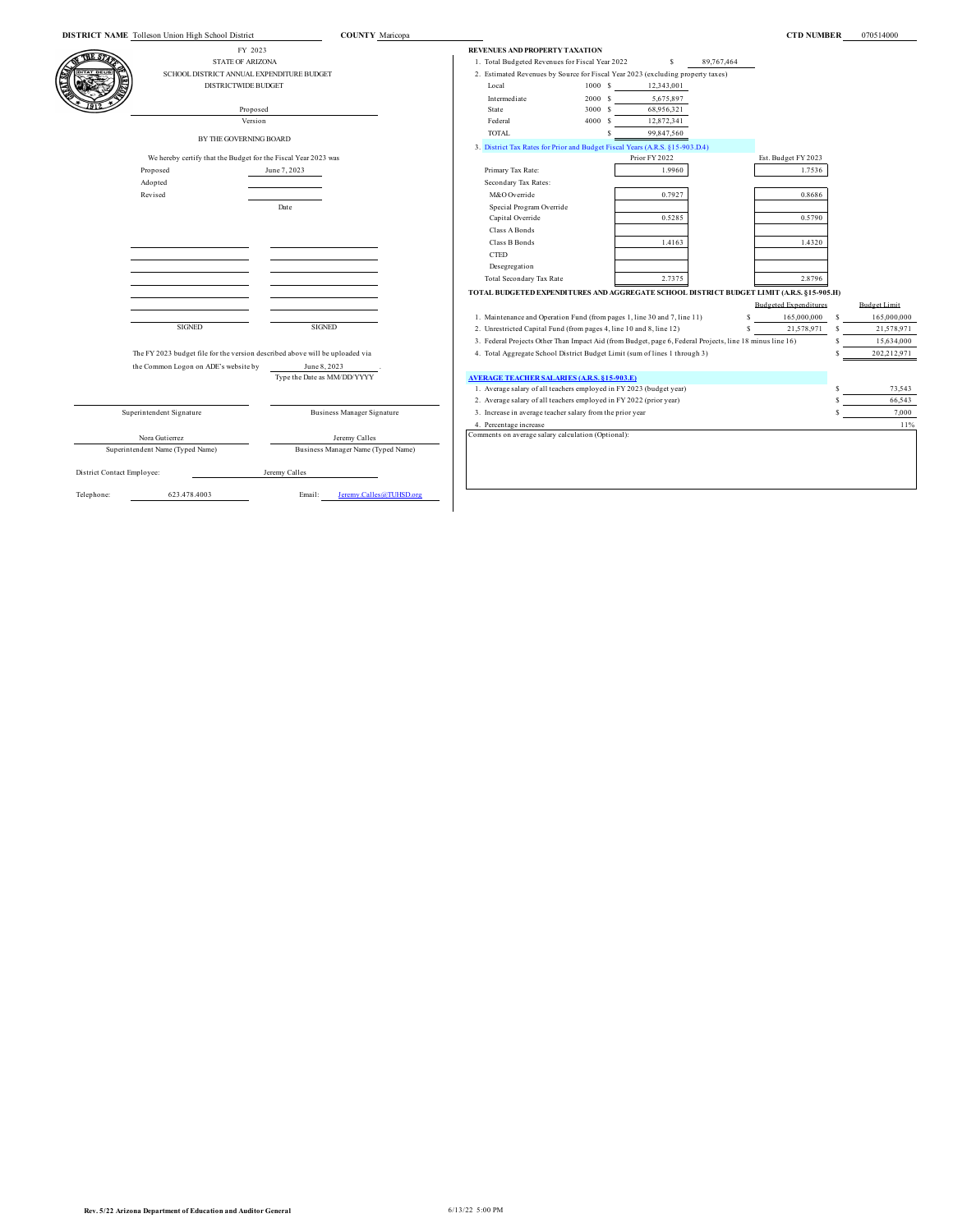### **DISTRICT NAME** Tolleson Union High School District **COUNTY** Maricopa **CTD NUMBER** 070514000 **VERSION** Proposed

### **DISTRICT CONTACT INFORMATION**

| Superintendent                                   |
|--------------------------------------------------|
| Executive Assistant to Superintendent            |
| Chief Financial Officer                          |
| Business Manager 1                               |
| Business Manager 2                               |
| <b>Business Consultant</b>                       |
| School District Employee Report (SDER) Coordina  |
| SPED Data Reporting Coordinator                  |
| AzEDS/ADM Data Coordinator                       |
| <b>Transportation Data Reporting Coordinator</b> |
| <b>CTE</b> Coordinator                           |
| Poverty Coordinator                              |
| Assessments Coordinator                          |
| Curriculum Coordinator                           |
| Information Technology (IT) Director             |
| Bookstore Manager                                |
| Governing Board Member                           |
| Governing Board Member                           |
| Governing Board Member                           |
| Governing Board Member                           |
| Governing Board Member                           |
| Governing Board Member                           |
| Governing Board Member                           |
| Governing Board Member                           |
| Governing Board Member                           |

Student Information Systems (SIS) Vendor

Accounting Information System Bookstore Cash Receipting System District's website home page address

|                                                    |      | Prefix First Name | Last Name   | <b>Email Address</b>        | Telephone Number Extension |  |
|----------------------------------------------------|------|-------------------|-------------|-----------------------------|----------------------------|--|
| Superintendent                                     | Mrs. | Nora              | Gutierrez   | Nora.Gutierrez@tuhsd.org    | 623-478-4010               |  |
| <b>Executive Assistant to Superintendent</b>       | Mrs. | Judith            | Jameson     | Judith.Jameson@tuhsd.org    | 623-478-4001               |  |
| Chief Financial Officer                            | Mr.  | Jeremy            | Calles      | Jeremy.Calles@tuhsd.org     | 623-478-4003               |  |
| Business Manager 1                                 | Mrs. | Joyce             | Council     | Jovce.Council@tuhsd.org     | 623-478-4161               |  |
| <b>Business Manager 2</b>                          |      |                   |             |                             |                            |  |
| <b>Business Consultant</b>                         |      |                   |             |                             |                            |  |
| School District Employee Report (SDER) Coordinator | Mrs. | Stacie            | Almaraz     | Stacie.Almaraz@tuhsd.org    | 623-478-4011               |  |
| SPED Data Reporting Coordinator                    | Mrs. | Diane             | Wray        | Diane.Wray@tuhsd.org        | 623-478-4058               |  |
| AzEDS/ADM Data Coordinator                         | Mr.  | Antonio           | Aguirre     | Antonio.Aguirre@tuhsd.org   | 623-478-4150               |  |
| Transportation Data Reporting Coordinator          | Mr.  | Bert              | Herzog      | Bert.Herzog@tuhsd.org       | 623-478-4111               |  |
| <b>CTE</b> Coordinator                             | Mrs. | Mindy             | Westover    | Debbie.McKintosh@tuhsd.org  | 623-478-4062               |  |
| Poverty Coordinator                                | Ms.  | Rosalva           | Lagunas     | Rosalva.Lagunas@tuhsd.org   | 623-478-4054               |  |
| Assessments Coordinator                            |      |                   |             |                             |                            |  |
| Curriculum Coordinator                             | Mrs. | Mindy             | Westover    | Mindy. Westover@tuhsd.org   | 623-478-4022               |  |
| Information Technology (IT) Director               | Mr.  | Antonio           | Aguirre     | Antonio.Aguirre@tuhsd.org   | 623-478-4150               |  |
| Bookstore Manager                                  | Ms.  | Melissa           | Chancey     | Melissa.Chancey@tuhsd.org   | 623-478-4015               |  |
| Governing Board Member                             | Ms.  | Elda              | Luna-Najera | Elda.Luna-Najera@tuhsd.org  | 623-478-4001               |  |
| Governing Board Member                             | Mr.  | Devin             | Del Palacio | Devin.Del Palacio@tuhsd.org | 623-478-4001               |  |
| Governing Board Member                             | Dr.  | Kino              | Flores      | Kino.Flores@tuhsd.org       | 623-478-4001               |  |
| Governing Board Member                             | Mr.  | Steven            | Chapman     | Steven.Chapman@tuhsd.org    | 623-478-4001               |  |
| Governing Board Member                             | Mr.  | Freddie           | Villalon    | Freddie.Villalon@tuhsd.org  | 623-478-4001               |  |
| Governing Board Member                             |      |                   |             |                             |                            |  |
| Governing Board Member                             |      |                   |             |                             |                            |  |
| Governing Board Member                             |      |                   |             |                             |                            |  |
| Governing Board Member                             |      |                   |             |                             |                            |  |

| <b>SELECT</b> from Dropdown<br>Edupoint (Synergy) |  |
|---------------------------------------------------|--|
|                                                   |  |
| Infinite Visions                                  |  |
| InTouch                                           |  |
| www.tuhsd.org                                     |  |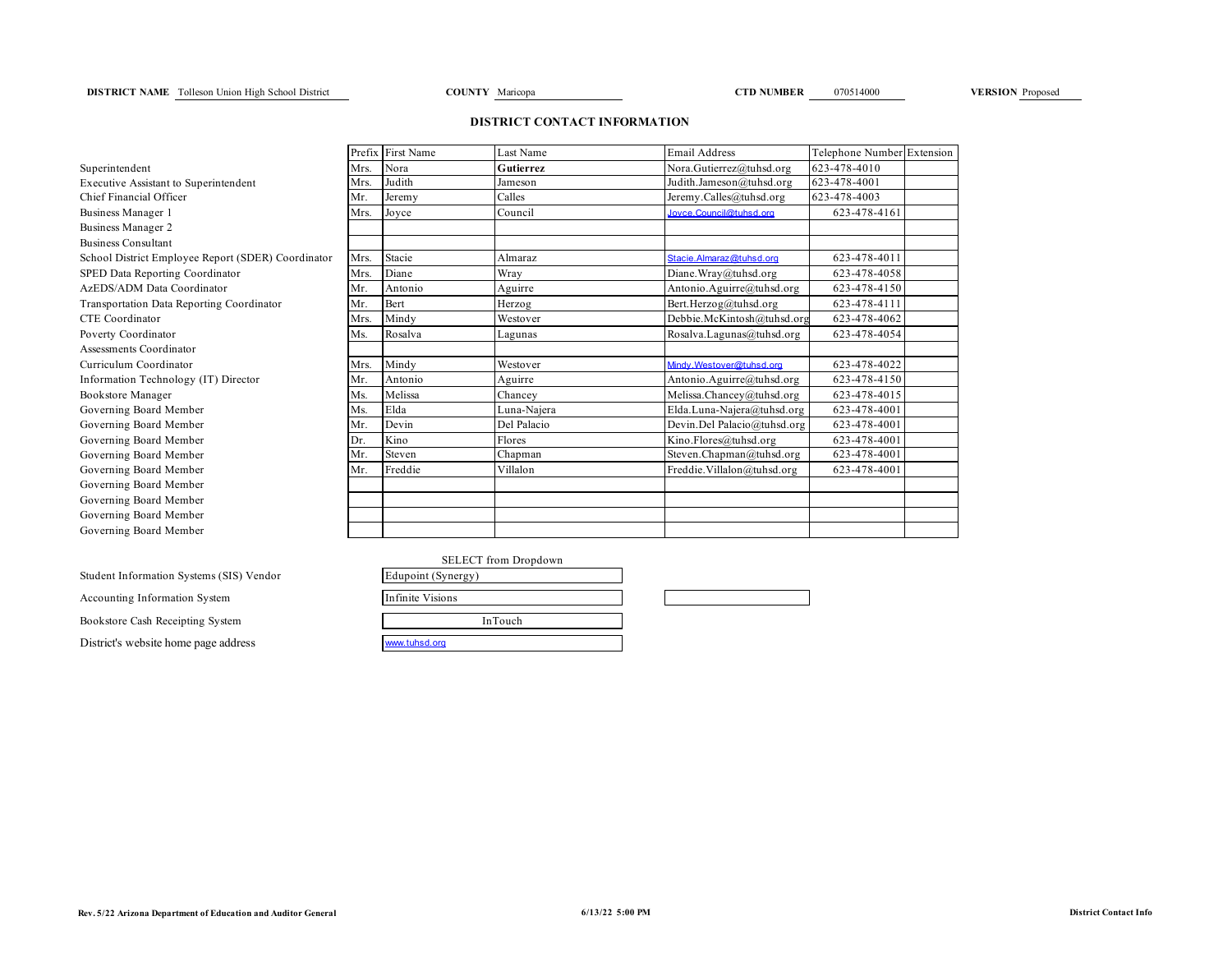| <b>DISTRICT NAME</b> Tolleson Union High School District |     |                   |            | <b>COUNTY</b> Maricopa                          |            |            | <b>CTD NUMBER</b> | 070514000      |             | <b>VERSION</b> | Proposed     |
|----------------------------------------------------------|-----|-------------------|------------|-------------------------------------------------|------------|------------|-------------------|----------------|-------------|----------------|--------------|
| <b>FUND 001 (M&amp;O)</b>                                |     |                   |            | <b>MAINTENANCE AND OPERATION (M&amp;O) FUND</b> |            |            |                   |                |             |                |              |
|                                                          |     |                   |            |                                                 | Employee   | Purchased  |                   |                | Totals      |                |              |
|                                                          |     |                   | <b>FTE</b> | Salaries                                        | Benefits   | Services   | Supplies          | Other          | Prior       | Budget         | $\%$         |
| <b>Expenditures</b>                                      |     | Prior             | Budget     |                                                 |            | 6300.6400. |                   |                | <b>FY</b>   | <b>FY</b>      | Increase/    |
|                                                          |     | <b>FY</b>         | <b>FY</b>  | 6100                                            | 6200       | 6500       | 6600              | 6800           | 2022        | 2023           | Decrease     |
| 100 Regular Education                                    |     |                   |            |                                                 |            |            |                   |                |             |                |              |
| 1000 Instruction                                         |     | 581.00            | 476.45     | 68,686,502                                      | 21.510.675 | 402.534    | 696.497           | 311.787        | 90.510.081  | 91.607.995     | 1.2% 1       |
| 2000 Support Services                                    |     |                   |            |                                                 |            |            |                   |                |             |                |              |
| 2100 Students                                            |     | 90.00             | 76.22      | 5,462,226                                       | 1,638,668  | 28,217     | 14,780            | 3,847          | 5,357,792   | 7,147,738      | 33.4% 2      |
| 2200 Instructional Staff                                 |     | 55.00             | 39.62      | 3,432,092                                       | 1,029,628  | 40,574     | 36,603            | 16,500         | 3,269,995   | 4,555,397      | 39.3% 3      |
| 2300 General Administration                              |     | 7.00              | 6.00       | 1.186.12                                        | 355,836    | 637,585    | 17.490            | 52,250         | 2,278,663   | 2,249,282      | $-1.3\%$ 4   |
| 2400 School Administration                               |     | 56.00             | 60.44      | 5,660,300                                       | 1,698,090  | 33.421     | 27,369            | 3,779          | 6,022,998   | 7,422,959      | 23.2% 5      |
| 2500 Central Services                                    |     | 46.00             | 41.00      | 4,259,358                                       | 1,277,807  | 660,230    | 432,955           | 50,190         | 4,523,539   | 6,680,540      | $47.7\%$ 6.  |
| 2600 Operation & Maintenance of Plant                    |     | 87.00             | 139.50     | 5,300,116                                       | 1,590,035  | 4,826,549  | 3,968,557         | 1,865          | 14,778,957  | 15.687.122     | $6.1\%$      |
| 2900 Other                                               |     | 0.00              | 0.00       |                                                 |            |            |                   | $^{\circ}$     | $\Omega$    |                | $0.0\%$ 8    |
| 3000 Operation of Noninstructional Services              |     | 65.94             | 12.50      | 627,902                                         | 188,371    | 11,000     | 6,365             | 25,300         | 756,504     | 858,938        | 13.5% 9.     |
| 610 School-Sponsored Cocurricular Activities             | 10  | 0.00              | 0.00       | 195,797                                         | 58,739     | 5,000      |                   | 2,103          | 241.413     | 261.639        | $8.4\%$ 10   |
| 620 School-Sponsored Athletics                           | 11  | 17.00             | 18.00      | 2,574,814                                       | 772,444    | 413,201    | 200,679           | 68,787         | 3.849.683   | 4.029.925      | $4.7\%$ 11   |
| 630 Other Instructional Programs                         | 12  | 0.00              | 0.00       |                                                 |            |            |                   | $^{\circ}$     | 0           |                | $0.0\%$ 12   |
| 700, 800, 900 Other Programs                             | 13  | 1.00              | 1.00       | 64,670                                          | 19.401     | 6,875      | 18,480            | $\Omega$       | 110.742     | 109,426        | $-1.2\%$ 13  |
| Regular Education Subsection Subtotal (lines 1-13)       | 14. | .005.94           | 870.73     | 97,449,898                                      | 30,139,694 | 7,065,186  | 5,419,775         | 536,408        | 131,700,367 | !40,610,961    | $6.8\%$ 14   |
| 200 and 300 Special Education                            |     |                   |            |                                                 |            |            |                   |                |             |                |              |
| 1000 Instruction                                         | 15. | 172.21            | 194.35     | 9.846.066                                       | 2,653,820  | 2,499,111  | 64.673            | 5,775          | 14,187,651  | 15.069.445     | 6.2% 15.     |
| 2000 Support Services                                    |     |                   |            |                                                 |            |            |                   |                |             |                |              |
| 2100 Students                                            | 16. | 20.88             | 38.00      | 1,331,824                                       | 399,547    | 1,141,203  | 38,900            | 525            | 2,926,357   | 2,911,999      | $-0.5\%$ 16. |
| 2200 Instructional Staff                                 | 17  | 15.00             | 7.00       | 433,005                                         | 129,902    | 16,530     | 5,250             | $\Omega$       | 568.852     | 584.687        | 2.8% 17      |
| 2300 General Administration                              | 18  | 0.00              | 0.00       |                                                 |            |            |                   | $^{\circ}$     | $^{\circ}$  |                | $0.0\%$ 18   |
| 2400 School Administration                               | 19  | 0.00              | 0.00       | 1,843                                           | 553        | $\Omega$   |                   | $\overline{0}$ | 2,207       | 2,396          | 8.6% 19      |
| 2500 Central Services                                    | 20  | 0.00              | 0.00       |                                                 | $^{\circ}$ | $\theta$   |                   | -0             | 0           |                | $0.0\%$ 20.  |
| 2600 Operation & Maintenance of Plant                    | 21  | 0.00              | 0.00       |                                                 | $^{\circ}$ | $\Omega$   |                   | $\Omega$       | $\Omega$    |                | $0.0\%$ 21   |
| 2900 Other                                               | 22  | 0.00              | 0.00       | $\theta$                                        | $\Omega$   | $\Omega$   |                   | $\overline{0}$ | $\Omega$    |                | $0.0\%$ 22   |
| 3000 Operation of Noninstructional Services              | 23  | 0.00              | 0.00       |                                                 |            |            |                   | $\Omega$       |             |                | $0.0\%$ 23   |
| Subtotal (lines 15-23)                                   | 24  | 208.09            | 239.35     | 11,612,738                                      | 3,183,822  | 3,656,844  | 108,823           | 6,300          | 17,685,067  | 18,568,527     | $5.0\%$ 24   |
| 400 Pupil Transportation                                 | 25. | 115.00            | 124.72     | 4,309,189                                       | 1,292,757  |            |                   |                | 5,396,000   | 5,601,946      | 3.8% 25      |
| 510 Desegregation (from Districtwide Desegregation       |     |                   |            |                                                 |            |            |                   |                |             |                |              |
| Budget, page 2, line 44)                                 | 26. | 0.00              | 0.00       |                                                 |            |            |                   |                |             |                | $0.0\%$ 26.  |
| 530 Dropout Prevention Programs                          | 27  | 4.00              | 3.70       | 182,000                                         | 36,566     |            |                   |                | 218,566     | 218,566        | $0.0\%$ 27   |
| 540 Joint Career and Technical Education and Vocational  |     |                   |            |                                                 |            |            |                   |                |             |                |              |
| <b>Education Center</b>                                  | 28. | 0.00              | 0.00       |                                                 |            |            |                   |                |             |                | $0.0\%$ 28.  |
| 550 K-3 Reading Program                                  | 29  | 0.00              | 0.00       |                                                 |            |            |                   |                |             |                | $0.0\%$ 29.  |
| Total Expenditures (lines 14, and 24-29)                 |     |                   |            |                                                 |            |            |                   |                |             |                |              |
| (Cannot exceed page 7, line 11)                          | 30. | 1,333.03 1,238.50 |            | 113,553,825                                     | 34,652,839 | 10,722,030 | 5,528,598         | 542,708        | 155,000,000 | 165,000,000    | 6.5% 30.     |

**The district has budgeted an amount in the M&O Fund equal to the General Budget Limit as calculated on page 7 of 8.**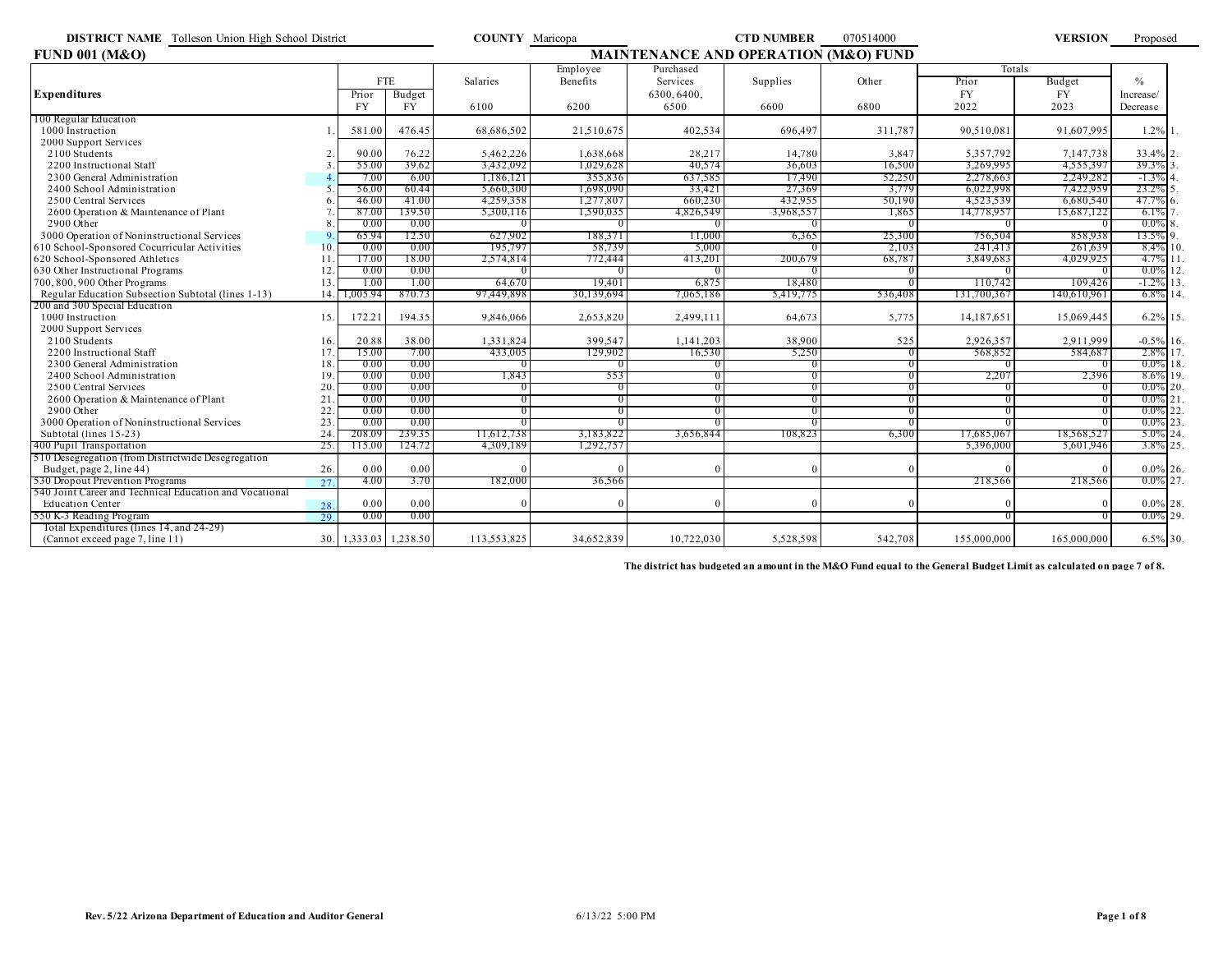### **SPECIAL EDUCATION PROGRAMS BY TYPE (M&O Fund Programs 200 and 300)**

| $(A.R.S. \S\$ 15-761 and 15-903)$                | <b>Prior FY</b> | <b>Budget FY</b> |                                                                   |
|--------------------------------------------------|-----------------|------------------|-------------------------------------------------------------------|
| 1. Total All Disability Classifications          | 14,337,785      | 17.526.996 1.    | <b>Expenditures Budgeted for Audit Services</b>                   |
| 2. Gifted Education                              | 68.619          | $72,719$ 2.      | M&O Fund - Nonfederal<br>37000<br>6350                            |
| 3. Remedial Education                            |                 |                  | 3,000<br>All Funds - Federal<br>6330                              |
| 4. ELL Incremental Costs                         | 756,714         | 756,714 4.       |                                                                   |
| 5. ELL Compensatory Instruction                  |                 |                  |                                                                   |
| 6. Vocational and Technical Education (non-CTED) | 2.521.949       | 212,098 6.       | FY 2023 Performance Pay (A.R.S. §15-920)                          |
| 7. Career Education (non-CTED)                   |                 |                  | Amount Budgeted in M&O Fund for a Performance Pay Compor          |
| 8. Career Technical Education (CTED)             |                 |                  |                                                                   |
| 9. Total (lines 1 through 8. Must equal          |                 |                  | Do not report budgeted amounts for the Performance Pay Compo      |
| total of line 24, page $1$ )                     | 17,685,067      | 18,568,527 9.    |                                                                   |
| 10. IEP required pupil transportation costs      |                 |                  | <b>Expenditures Budgeted in the M&amp;O Fund for Food Service</b> |
| coded within Program 400                         |                 | H0.              | Amount budgeted in M&O for Food Service (Fund 001, Function       |

### **Proposed Ratios for Special Education**

 $(A.R.S. \S\S15-903.E.1 \text{ and } 15-764.A.5)$  To

| eacher-Pupil 1 to 17 |  |  |
|----------------------|--|--|
| Staff-Pupil 1 to 10  |  |  |

### **Estimated FTE Certified Employees**

|  |  | $(A.R.S. 815-903.E.2)$ |  |  |
|--|--|------------------------|--|--|

| емпинати в сеницей епиромеем                           |            |           |
|--------------------------------------------------------|------------|-----------|
| (A.R.S. 815-903.E.2)                                   | Prior FY   | Budget FY |
| Number of FTE - Certified Employees                    | $720.00$ 1 | 720.00    |
| Number of FTE - Certified Purchased Services Personnel |            |           |

# **1. Expenditures Budgeted for Audit Services**<br>14,350 1. M&O Fund - Nonfederal

| M&O Fund - Nonfederal | 6350 |
|-----------------------|------|
| All Funds - Federal   | 6330 |

| 6350 | 37000 |
|------|-------|
| 6330 | 3.000 |
|      |       |

# 6. Vocational and Technical Education (non-CTED) 2,521,949 212,098 6. **FY 2023 Performance Pay (A.R.S. §15-920)**

Amount Budgeted in M&O Fund for a Performance Pay Component

Do not report budgeted amounts for the Performance Pay Component of the Classroom Site Fund on this line.

coded within Program 400 0 10. 10. Amount budgeted in M&O for Food Service (Fund 001, Function 3100) \$ 150,000 (This amount will be used to determine district compliance with state matching requirements pursuant to Code of Federal Regulations (CFR) Title 7, §210.17(a)]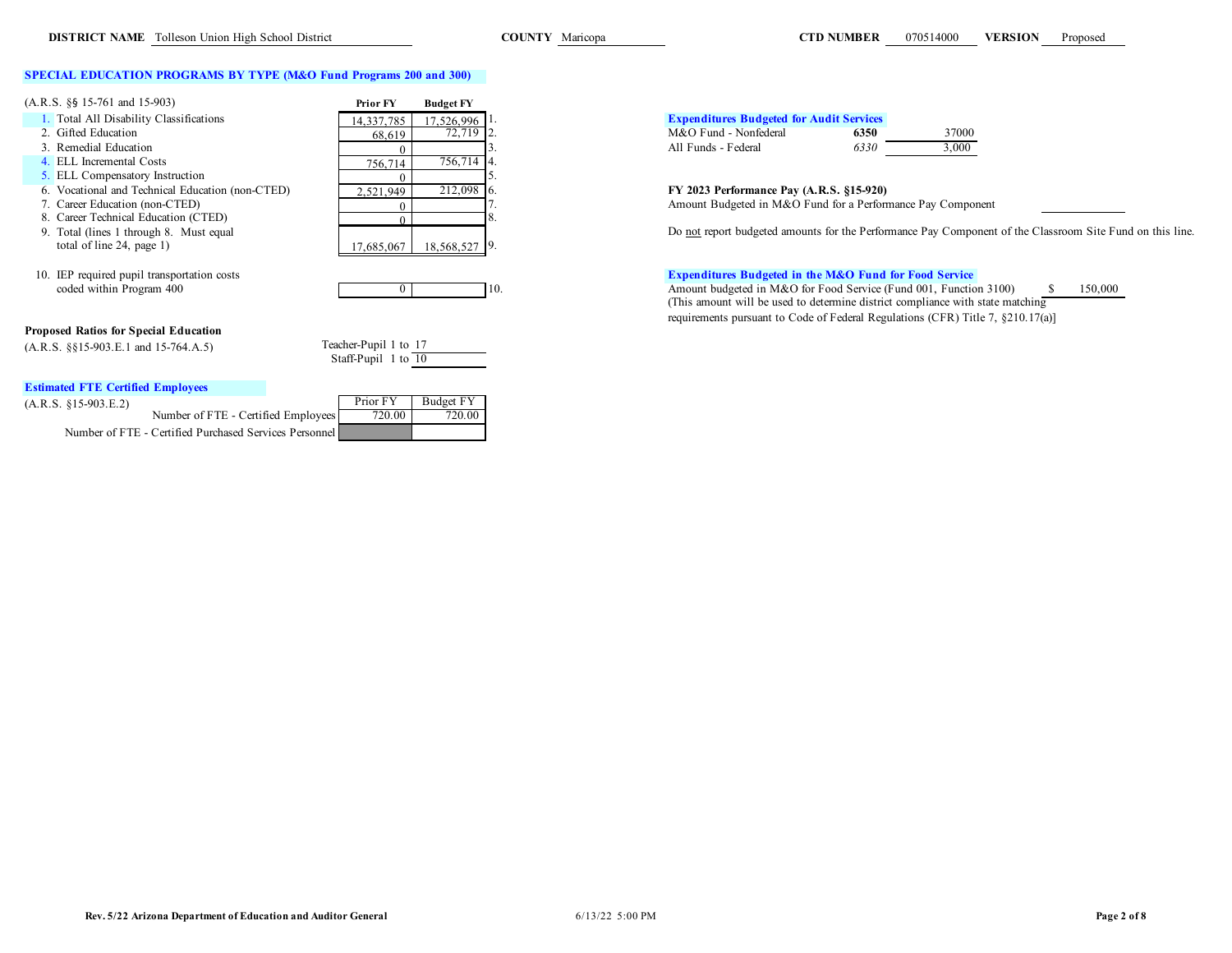**DISTRICT NAME** Tolleson Union High School District **COUNTY Maricopa COUNTY Maricopa CTD NUMBER** 070514000

# **FUND 010 (CSF)**

### **CLASSROOM SITE FUND (CSF) AND CSF BUDGET LIMIT (A.R.S. §§ 15-977 and 15-978)**

|                                                |            |                          |                    |          |          | Debt Service      |            | Totals     |
|------------------------------------------------|------------|--------------------------|--------------------|----------|----------|-------------------|------------|------------|
| Expenditures                                   | Salaries   | <b>Employee Benefits</b> | Purchased Services | Supplies | Property | and Miscellaneous | Prior FY   | Budget FY  |
|                                                | 6100       | 6200                     | 6300, 6400, 6500   | 6600     | 6700     | 6800              | 2022       | 2023       |
| 1000 Instruction                               | 14,000,000 | 3,955,925                |                    |          |          |                   | 14,839,698 | 17,955,925 |
| 2100 Support Services - Students               | 2,000,000  | 500,000                  |                    |          |          |                   | 2,433,257  | 2,500,000  |
| 2200 Support Services - Instructional Staff    | 1.500.000  | 350,000                  |                    |          |          |                   | 1,200,000  | 1,850,000  |
| 2300 Support Services - General Administration |            |                          |                    |          |          |                   |            |            |
| 2500 Central Services                          |            |                          |                    |          |          |                   |            |            |
| 3300 Community Services Operations             |            |                          |                    |          |          |                   |            |            |
| 4000 Facilities Acquisition and Construction   |            |                          |                    |          |          |                   |            |            |
| 5000 Debt Service                              |            |                          |                    |          |          |                   |            |            |
| Total Expenditures (lines 1-8)                 | 17,500,000 | 4,805,925                |                    |          |          |                   | 18,472,955 | 22,305,925 |

The district has budgeted an amount in Fund 010 equal to the Classroom Site Fund Budget Limit as calc

# **Classroom Site Fund Budget Limit Calculation**

| FY 2022 Classroom Site Fund Budget Limit (from FY 2022 latest                 |     |            |
|-------------------------------------------------------------------------------|-----|------------|
| revised Budget, page 3, line 16)                                              | 10. | 18,472,955 |
| FY 2022 Actual Expenditures (For budget adoption use actual                   |     |            |
| expenditures to date plus estimated expenditures through fiscal               |     |            |
| year-end.)                                                                    | 11. | 8000000    |
| Unexpended Budget Balance (line 10 minus 11)                                  | 12. | 10,472,955 |
| Interest Earned in the Classroom Site Fund in FY 2022                         | 13. | 17211      |
| FY 2023 Classroom Site Fund Allocation (provided by ADE,                      |     |            |
| based on \$708)                                                               | 14. | 11815759   |
| Adjustments to FY 2023 Classroom Site Fund Budget Limit (1)                   | 15. |            |
| FY 2023 Classroom Site Fund Budget Limit (Sum of lines 10)<br>through $15(2)$ | 16. | 22305925   |

(1) This line may be used to recapture lost CSF budget capacity that resulted from underbudgeting in prior fiscal years.

(2) The amounts budgeted on line 7 cannot exceed the respective amounts on this line.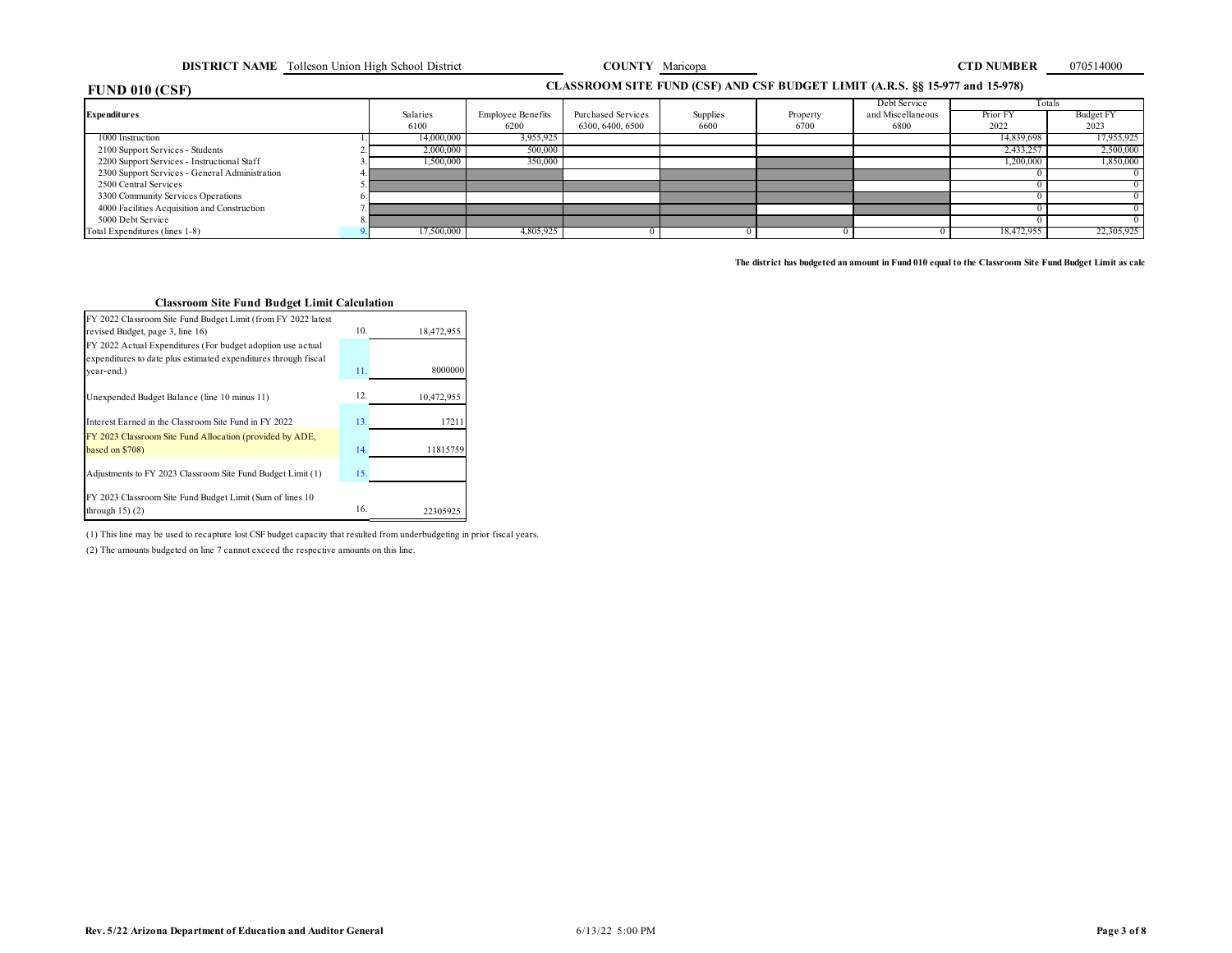**VERSION** Proposed

| 0,        |    |
|-----------|----|
| Increase/ |    |
| Decrease  |    |
| 21.0%     |    |
| 2.7%      | 2  |
| 54.2%     | ٩  |
| $0.0\%$   | 4  |
| $0.0\%$   | 5. |
| $0.0\%$   | 6. |
|           |    |
|           | 8. |
| 20.7%     |    |

**The district has below.**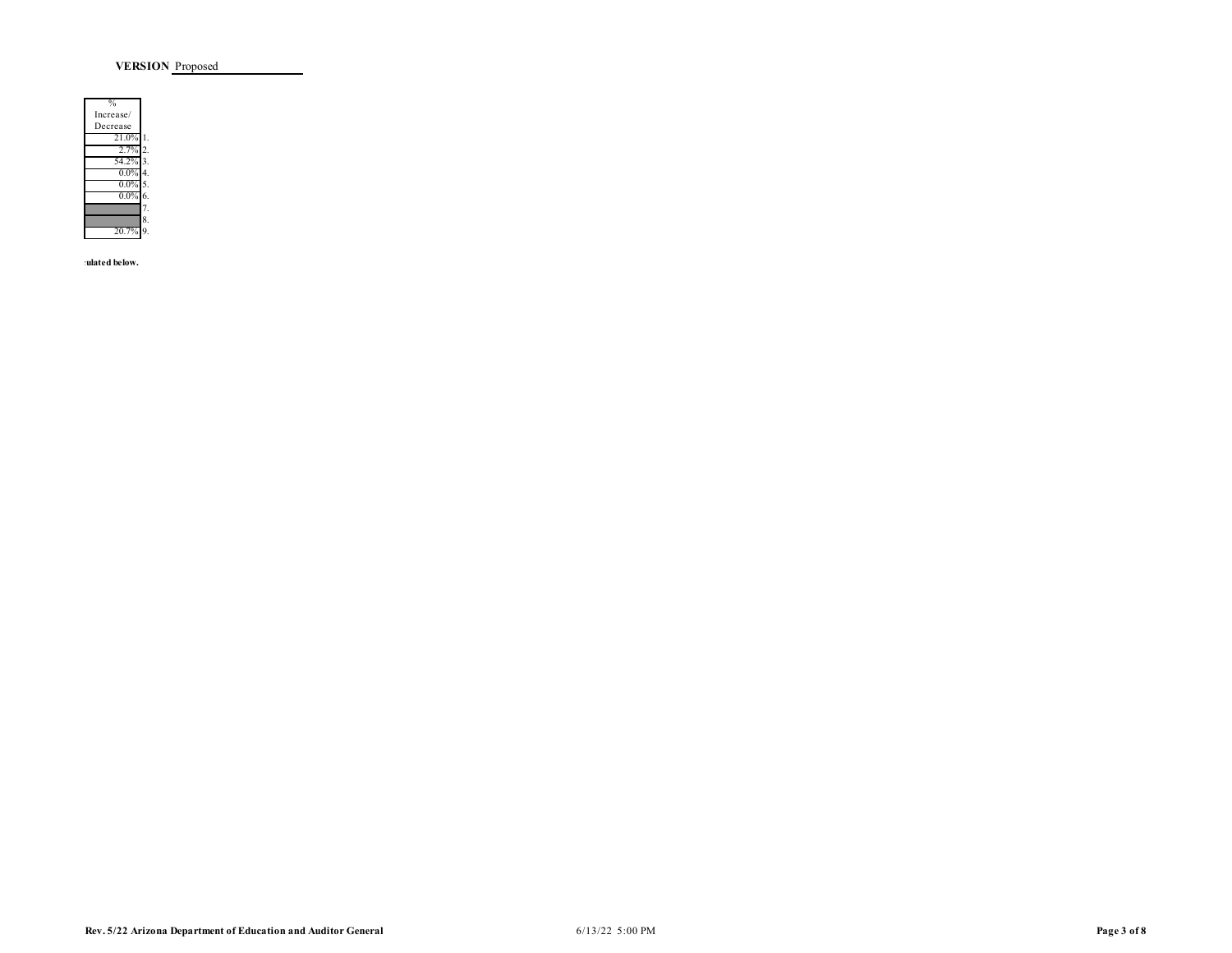| <b>FUND 610 (UCO)</b>                                                                                                                                                                                                |    |                |                                                 |                      |                                     |                  | UNRESTRICTED CAPITAL OUTLAY (UCO) FUND                                                                                                                                                                                                                                                                                                                                                                            |                    |                     |              |
|----------------------------------------------------------------------------------------------------------------------------------------------------------------------------------------------------------------------|----|----------------|-------------------------------------------------|----------------------|-------------------------------------|------------------|-------------------------------------------------------------------------------------------------------------------------------------------------------------------------------------------------------------------------------------------------------------------------------------------------------------------------------------------------------------------------------------------------------------------|--------------------|---------------------|--------------|
|                                                                                                                                                                                                                      |    |                | Library Books,<br>Textbooks,<br>& Instructional |                      | Redemption of                       |                  | All Other                                                                                                                                                                                                                                                                                                                                                                                                         | Totals             |                     |              |
| <b>Expenditures</b>                                                                                                                                                                                                  |    | Rentals        | Aids $(2)$                                      |                      | Principal (3)                       | Interest $(4)$   | Object Codes                                                                                                                                                                                                                                                                                                                                                                                                      | Prior<br><b>FY</b> | Budget<br><b>FY</b> | Increase/    |
|                                                                                                                                                                                                                      |    | 6440           | 6641-6643                                       | Property (2)<br>6700 | 6831,6832                           | 6841, 6842, 6850 | (excluding 6900)                                                                                                                                                                                                                                                                                                                                                                                                  | 2022               | 2023                | Decrease     |
| Unrestricted Capital Outlay Override (1)                                                                                                                                                                             |    |                | 2,500,000                                       | 8.500.000            |                                     |                  |                                                                                                                                                                                                                                                                                                                                                                                                                   | 9.511.893          | 11,000,000          | 15.6% 1      |
| Unrestricted Capital Outlay Fund 610 (6)<br>1000 Instruction                                                                                                                                                         |    |                | 5,500,000                                       | 13,278,971           |                                     |                  |                                                                                                                                                                                                                                                                                                                                                                                                                   | 9,412,486          | 18,778,971          | 99.5% 2.     |
| 2000 Support Services<br>2100, 2200 Students and Instructional Staff                                                                                                                                                 |    |                | 50,000                                          |                      |                                     |                  |                                                                                                                                                                                                                                                                                                                                                                                                                   | 203,000            | 50,000              | $-75.4\%$ 3. |
| 2300, 2400, 2500, 2900 Administration                                                                                                                                                                                |    |                |                                                 | 2,533,914            |                                     |                  |                                                                                                                                                                                                                                                                                                                                                                                                                   | 3,202,294          | 2,533,914           | $-20.9%$     |
| 2600 Operation & Maintenance of Plant                                                                                                                                                                                |    |                |                                                 | 50,000               |                                     |                  |                                                                                                                                                                                                                                                                                                                                                                                                                   | 54,442             | 50,000              | $-8.2\%$ 5   |
| 2700 Student Transportation                                                                                                                                                                                          |    |                |                                                 | 5,000                |                                     |                  |                                                                                                                                                                                                                                                                                                                                                                                                                   | 5.926              | 5,000               | $-15.6\%$ 6. |
| 3000 Operation of Noninstructional Services (5)                                                                                                                                                                      |    |                |                                                 |                      |                                     |                  |                                                                                                                                                                                                                                                                                                                                                                                                                   | 8.696              |                     | $-100.0\%$   |
| 4000 Facilities Acquisition and Construction                                                                                                                                                                         |    |                |                                                 | 40,000               |                                     |                  |                                                                                                                                                                                                                                                                                                                                                                                                                   | 306.999            | 40,000              | $-87.0\%$ 8. |
| 5000 Debt Service                                                                                                                                                                                                    |    |                |                                                 |                      | 110.590                             | 10.496           |                                                                                                                                                                                                                                                                                                                                                                                                                   | 129.137            | 121.086             | $-6.2\%$ 9.  |
| Total Unrestricted Capital Outlay Fund (lines 2-9)                                                                                                                                                                   | 10 | $\overline{0}$ | 5,550,000                                       | 15.907.885           | 110.590                             | 10,496           |                                                                                                                                                                                                                                                                                                                                                                                                                   | 13,322,980         | 21,578,971          | 62.0% 10     |
| (1) Amounts in the Unrestricted Capital Outlay Override line 1 above must be<br>included in the appropriate individual line items for Fund 610 and in the Budget<br>Year Total Column.<br>(2) Detail by object code: |    |                |                                                 |                      |                                     |                  | The district has budgeted an amount in the UCO Fund equal to the Unrestricted Capital Budget Limit as calculated on Page 8 of 8.<br>(5) Expenditures Budgeted in Unrestricted Capital Outlay (UCO) Fund for Food Service<br>Enter the amount budgeted in UCO for Food Service [Amount will be used to determine district<br>compliance with state matching requirements pursuant to CFR Title 7, $\S 210.17(a)$ ] |                    |                     |              |
| Unrestricted<br>Capital Outlay<br>6641 Library Books<br>50,000<br>6642 Textbooks<br>5,300,000<br>6643 Instructional Aids<br>200,000<br>673X Furniture and Equipment<br>50,000                                        |    |                |                                                 |                      | Program as described in ARS 815-211 |                  | $(6)$ Expenditures, if any, budgeted in the Unrestricted Capital Outlay Fund on lines 2-9 for the K-3 Reading                                                                                                                                                                                                                                                                                                     |                    |                     |              |

(3) Includes principal on Capital Equity Fund loans of , principal on capital leases of \$ 110,590 , and principal on bonds of . (4) Includes interest on Capital Equity Fund loans of , interest on capital leases of  $$ 10,496$ , and interest on bonds of

673X Furniture and Equipment<br>673X Vehicles 250,000

 $673X$  Tech Hardware & Software  $\overline{15,607,885}$ 

 $673\,$  Vehicles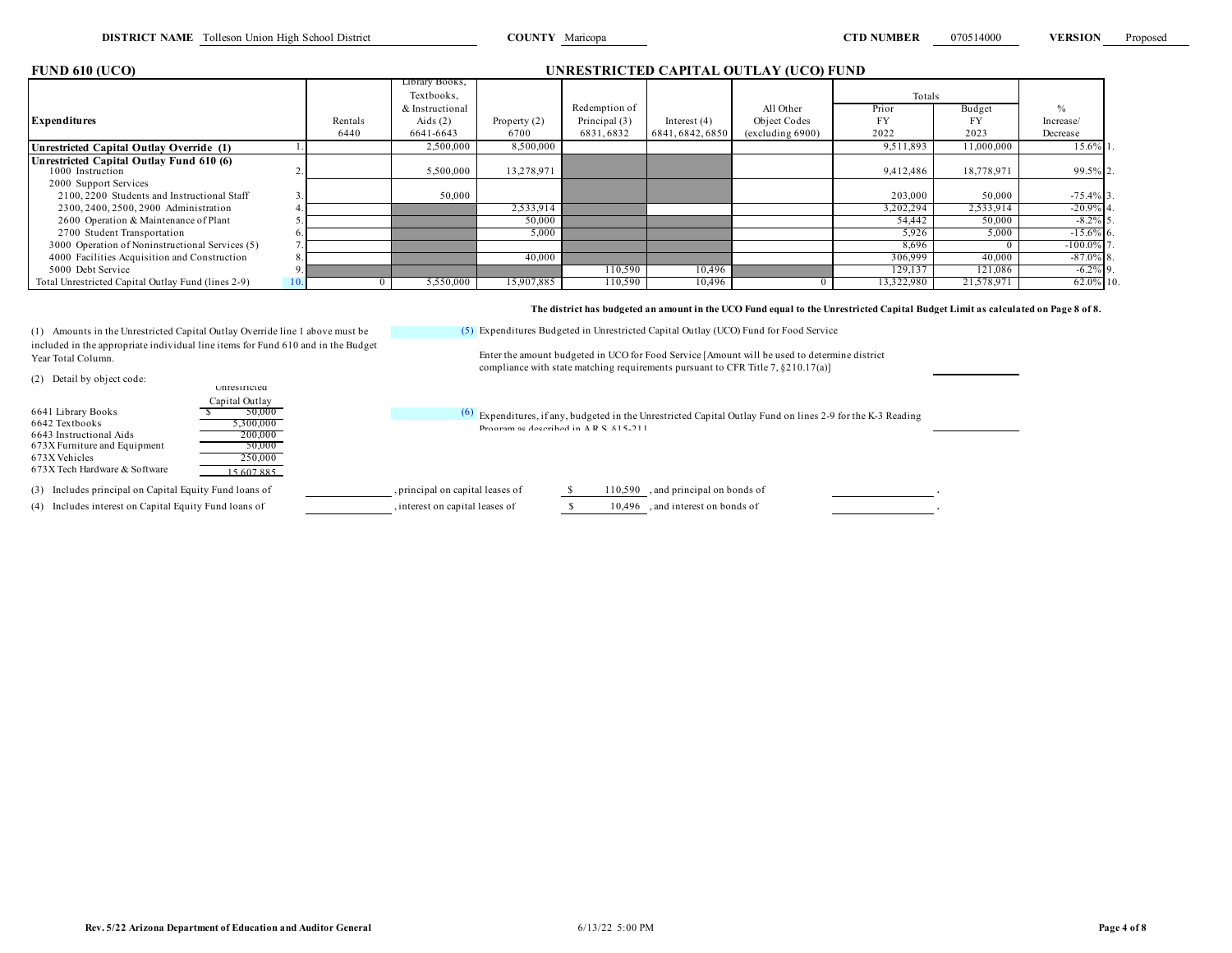### **DISTRICT NAME** Tolleson Union High School District **COUNTY COUNTY Maricopa CTD NUMBER 070514000 VERSION** Proposed

### **OTHER FUNDS—REQUIRED CAPITAL EXPENDITURE DETAIL [(A.R.S. §15-904.(B)]**

|                                                         |     | UNRESTRICTED CAPITAL OUTLAY |                  | <b>BOND BUILDING</b> |                  |              | <b>NEW SCHOOL FACILITIES</b> |           | <b>ADJACENT WAYS</b> |
|---------------------------------------------------------|-----|-----------------------------|------------------|----------------------|------------------|--------------|------------------------------|-----------|----------------------|
| <b>Expenditures</b>                                     |     | <b>Fund 610</b>             |                  |                      | <b>Fund 630</b>  |              | <b>Fund 695</b>              |           | <b>Fund 620 (2)</b>  |
|                                                         |     | Prior FY                    | <b>Budget FY</b> | Prior FY             | <b>Budget FY</b> | Prior FY     | Budget FY                    | Prior FY  | Budget FY            |
| <b>Total Fund Expenditures</b>                          |     | 13,322,980                  | 21,578,971       | 70,000,000           | 70,000,000       | $\Omega$     |                              | 6,179,572 | 6,892,414 1          |
| <b>Select Object Codes Detail (1)</b>                   |     |                             |                  |                      |                  |              |                              |           |                      |
| 6150 Classified Salaries                                |     |                             |                  |                      |                  | $\theta$     |                              |           |                      |
| 6200 Employee Benefits                                  |     |                             |                  | $\Omega$             |                  | $\theta$     |                              |           |                      |
| 6450 Construction Services                              |     |                             |                  | 58,000,000           | 58,000,000       | $\theta$     |                              | 3,179,572 | 4,892,414 4.         |
| 6710 Land and Improvements                              |     |                             |                  | 100,000              | 100,000          | $\theta$     |                              | 3,000,000 | $2,000,000$ 5.       |
| 6720 Buildings and Improvements                         |     |                             |                  |                      |                  | $\theta$     |                              |           |                      |
| 673X Furniture and Equipment                            |     | 3,000,000                   | 50,000           | 7,000,000            | 7,000,000        | $\theta$     |                              |           |                      |
| 673X Vehicles                                           |     | 1,000,000                   | 250,000          | 1,000,000            | 1,000,000        | $\Omega$     |                              |           |                      |
| 673X Technology Hardware & Software                     | 9   | 6,687,594                   | 15,607,885       | 3,900,000            | 3,900,000        | $\theta$     |                              |           | 9.                   |
| 6831, 6832 Redemption of Principal                      | 10. |                             |                  |                      |                  | $\theta$     |                              |           | 10.                  |
| 6841, 6842, 6850, 6860 Interest and Debt-Issuance Costs |     |                             |                  | $\Omega$             |                  | $\theta$     |                              |           | 11                   |
| Total (lines 2-11)                                      | 12. | 10,687,594                  | 15,907,885       | 70,000,000           | 70,000,000       | $\mathbf{0}$ | $\mathbf{0}$                 | 6,179,572 | 6,892,414 12.        |
| Total amounts reported on lines 2-11 above for:         |     |                             |                  |                      |                  |              |                              |           |                      |
| Renovation                                              | 13. |                             |                  | 20,000,000           | 20,000,000       |              |                              |           | 13.                  |
| New Construction                                        | 14. |                             |                  | 50,000,000           | 50,000,000       | $\mathbf{0}$ |                              | 6,179,572 | 6,892,414 14.        |
| Other                                                   | 15. | 10,687,594                  | 15,907,885       | $\Omega$             |                  | $\theta$     |                              |           | 15.                  |
| Total (lines 13-15, must equal line 12)                 | 16. | 10,687,594                  | 15,907,885       | 70,000,000           | 70,000,000       | $\mathbf{0}$ | $\mathbf{0}$                 | 6,179,572 | 6,892,414 16.        |

(1) Lines 2-11 may not include all budgeted expenditures of the fund. Total budgeted expenditures for each fund should be included on Line 1.

(2) Amount budgeted on line 1 for the Adjacent Ways Fund that will result in a tax levy in FY 2023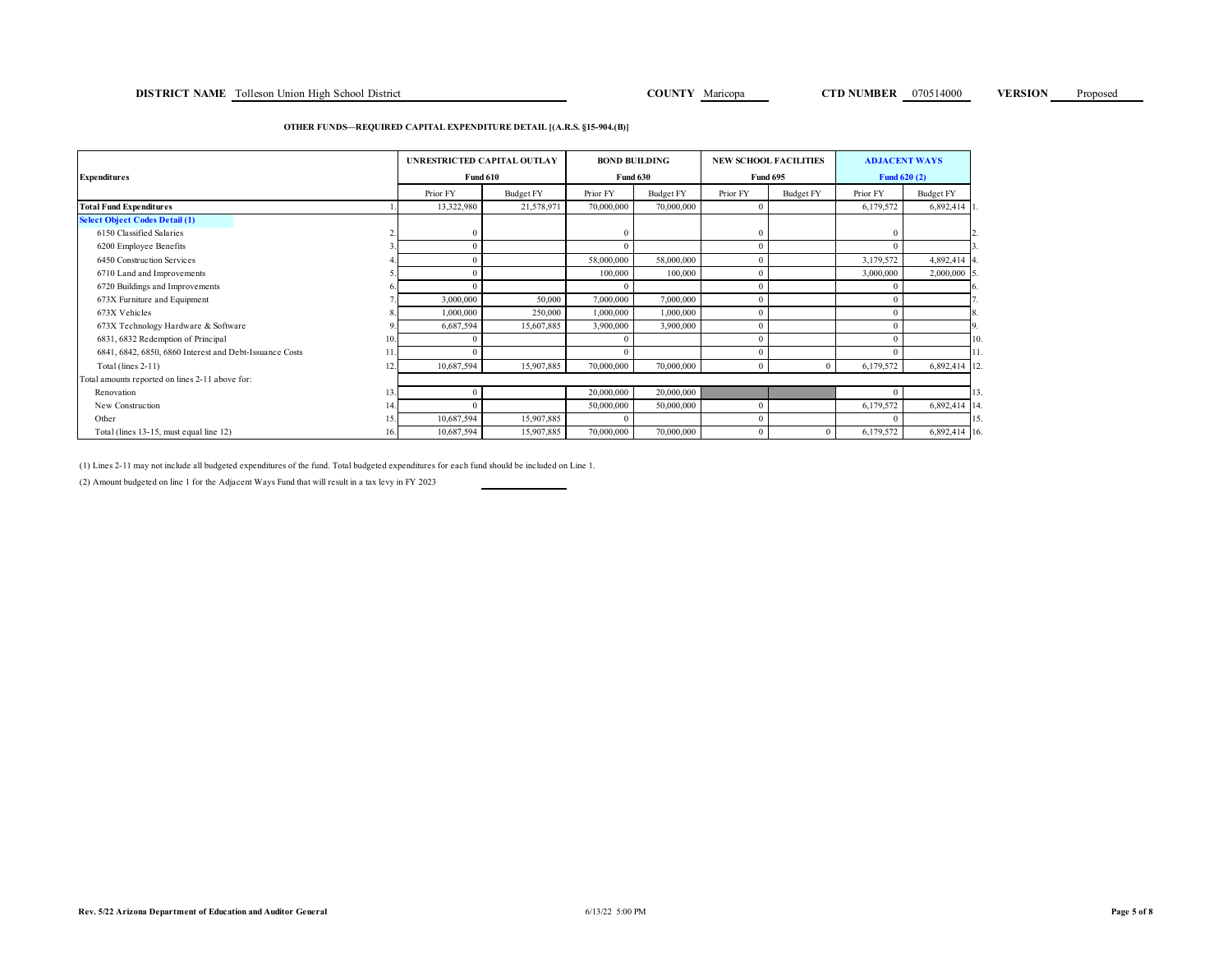| <b>DISTRICT NAME</b> Tolleson Union High School District     |                 |            | <b>COUNTY</b> Maricopa     |                  |     |                  | <b>CTD NUMBER</b>                          | 070514000                                      | <b>VERSION</b>  | Proposed          |
|--------------------------------------------------------------|-----------------|------------|----------------------------|------------------|-----|------------------|--------------------------------------------|------------------------------------------------|-----------------|-------------------|
| <b>SPECIAL PROJECTS</b>                                      |                 |            |                            |                  |     |                  | <b>OTHER FUNDS EXPENDITURES</b>            |                                                |                 |                   |
|                                                              |                 |            |                            |                  |     |                  |                                            |                                                | <b>Prior FY</b> | <b>Budget FY</b>  |
|                                                              |                 | <b>FTE</b> | <b>TOTAL ALL FUNCTIONS</b> |                  |     |                  | 050 County, City, and Town Grants          |                                                | 25,000          | 25,000            |
| <b>FEDERAL PROJECTS FTE &amp; EXPENDITURES</b>               | Prior FY        | Budget FY  | Prior FY                   | Budget FY        |     | 2.               | 071 English Language Learner (1)           |                                                | $\Omega$        | $\Omega$          |
| 100-130 ESEA Title I - Helping Disadvantaged Children        | 46.41           | 46.41      | 2,575,000                  | $2,575,000$ 1.   |     | 3.               | 072 Compensatory Instruction (1)           |                                                | $\overline{0}$  | $\overline{0}$    |
| 140-150 ESEA Title II - Prof. Dev. and Technology<br>2.      | 0.00            |            | 275,000                    | 275,000 2.       |     | $\overline{4}$ . | 500 School Plant (2)                       |                                                | 1.317.272       | 1,500,000         |
| 160 ESEA Title IV - 21st Century Schools<br>3.               | 0.00            |            | 275,000                    | 275,000          |     | 5                | 510 Food Service                           |                                                | 6,500,000       | 6,500,000         |
| 170-180 ESEA Title V - Promote Informed Parent Choice        | 0.00            |            |                            |                  |     | 6.               | 515 Civic Center                           |                                                | 811.614         | 1,000,000         |
| 190 ESEA Title III - Limited Eng. & Immigrant Students       | 0.00            |            | 100,000                    | $100,000$ 5.     |     | 7 <sub>1</sub>   | 520 Community School                       |                                                | 54,263          | 55,000            |
| 200 ESEA Title VII - Indian Education                        | 0.00            |            | 12,000                     | 12,000           |     | 8.               | 525 Auxiliary Operations                   |                                                | 1,034,329       | 1,000,000         |
| 210 ESEA Title VI - Flexibility and Accountability           | 0.00            |            |                            |                  |     | 9.               |                                            | 526 Extracurricular Activities Fees Tax Credit | 380,481         | $500,000$ 9       |
| 220 IDEA Part B<br>8.                                        | 25.75           | 25.75      | 2,000,000                  | $2,000,000$ 8.   |     | 10.              | 530 Gifts and Donations                    |                                                | 2,500,000       | 2,500,000<br>10.  |
| 230 Johnson-O'Malley                                         | 0.00            |            | 12,000                     | $12,000$ 9.      |     | 11.              | 535 Career & Technical Education Projects  |                                                | 10.000          | 10,000            |
| 240 Workforce Investment Act                                 | 0.00            |            |                            |                  | 10. | 12.              | 540 Fingerprint                            |                                                | 15,000          | 15,000<br>12      |
| 250 AEA - Adult Education                                    | 0.00            |            |                            |                  | 11. | 13.              | 545 School Opening                         |                                                | $\overline{0}$  | 13                |
| 260-270 Vocational Education - Basic Grants                  | 2.00            | 2.00       | 650,000                    | 650,000 12.      |     | 14.              | 550 Insurance Proceeds                     |                                                | 913,766         | 913,766<br>14     |
| 280 ESEA Title X - Homeless Education                        | 0.00            |            | 35,000                     | $35,000$ 13.     |     | 15.              | 555 Textbooks                              |                                                | 64,009          | 64,009<br>115.    |
| 290 Medicaid Reimbursement<br>14.                            | 0.00            |            | 25,000                     | 200,000 14.      |     | 16.              | 565 Litigation Recovery                    |                                                | 148,174         | 148,174 16.       |
| 374 E-Rate<br>15.                                            | 0.00            |            | 250,000                    | 1.500,000 15.    |     | 17.              | 570 Indirect Costs                         |                                                | 1,400,000       | 1,400,000 17.     |
| 378 Impact Aid<br>16.                                        | 0.00            |            |                            |                  | 16. | 18.              | 575 Unemployment Insurance                 |                                                | $\overline{0}$  | 18.               |
| 300-399 Other Federal Projects (Besides E-Rate & Impact Aid) | 0.00            |            | 15,000,000                 | 8,000,000 17.    |     | 19.              | 580 Teacherage                             |                                                | $\overline{0}$  | 19.               |
| Total Federal Project Funds (lines 1-17)<br>18.              | 74.16           | 74.16      | 21,209,000                 | 15,634,000 18.   |     | 20.              | 585 Insurance Refund                       |                                                | $\overline{0}$  | 20.               |
| <b>STATE PROJECTS FTE &amp; EXPENDITURES</b>                 |                 |            |                            |                  |     | 21.              | 590 Grants and Gifts to Teachers           |                                                | 5,000           | 5,000<br>121      |
| 400 Vocational Education                                     | 0.00            |            | 215,683                    | 220,000 19.      |     | 22.              | 595 Advertisement                          |                                                | 500             | 500<br>22         |
| 410 Early Childhood Block Grant<br>20.                       | 0.00            |            | $^{\circ}$                 |                  | 20. | 23.              | 596 Career Technical Education             |                                                | 5,700,000       | 5,700,000 23      |
| 420 Ext. School Yr. - Pupils with Disabilities<br>21.        | 0.00            |            | 0                          |                  | 21. | 24.              | 597 Arizona Industry Credentials Incentive |                                                | $\overline{0}$  | 24                |
| 425 Adult Basic Education<br>22.                             | 0.00            |            | $\overline{0}$             |                  | 22. | 25.              | 639 Impact Aid Revenue Bond Building       |                                                | $\Omega$        | 25                |
| 430 Chemical Abuse Prevention Programs<br>23.                | 0.00            |            | $\Omega$                   |                  | 23. | 26.              | 650 Gifts and Donations-Capital            |                                                | 2,000           | $2,000$ 26.       |
| 435 Academic Contests<br>24.                                 | 0.00            |            | 0                          |                  | 24. | 27.              | 660 Condemnation                           |                                                | $\Omega$        | 27                |
| 450 Gifted Education<br>25.                                  | 0.00            |            |                            |                  | 25. | 28.              | 665 Energy and Water Savings               |                                                | 150,000         | 150,000<br>28.    |
| 26.<br>456 College Credit Exam Incentives                    | 0.00            |            | 76,945                     | 75,000 26.       |     | 29.              | 686 Emergency Deficiencies Correction      |                                                | $\Omega$        | 29.               |
| 27.<br>457 Results-based Funding                             | 0.00            |            | 30,000                     | $30,000$ 27.     |     | 30.              | 691 Building Renewal Grant                 |                                                | 2,800,000       | ٦30.<br>2,800,000 |
| 460 Environmental Special Plate<br>28.                       | 0.00            |            |                            |                  | 28. | 31.              | 700 Debt Service                           |                                                | 17,000,000      | 23,554,575<br>31  |
| 465-499 Other State Projects<br>29.                          | 0.00            |            | 525,000                    | 275,000 29.      |     | 32.              | 720 Impact Aid Revenue Bond Debt Service   |                                                | $\overline{0}$  | 32                |
| Total State Project Funds (lines 19-29)<br>30.               | 0.00            | 0.00       | 847,628                    | $600,000$ 30.    |     | 33.              | 850 Student Activities                     |                                                | 800,000         | $800,000$ 33.     |
| Total Special Projects (lines 18 and 30)<br>31.              | 74.16           | 74.16      | 22,056,628                 | $16,234,000$ 31. |     | 34.              | Other                                      |                                                | 5.000.000       | 5,000,000 34      |
|                                                              |                 |            |                            |                  |     |                  | <b>INTERNAL SERVICE FUNDS 950-989</b>      |                                                |                 |                   |
| <b>INSTRUCTIONAL IMPROVEMENT FUND EXPENDITURES (020)</b>     | <b>Prior FY</b> |            | <b>Budget FY</b>           |                  |     |                  | Self-Insurance                             |                                                | $\overline{0}$  |                   |
| Teacher Compensation Increases                               |                 | $\Omega$   | $\overline{0}$ 1           |                  |     | 2.               | 955 Intergovernmental Agreements           |                                                | 5.000           | $5,000$ 2.        |

- 
- 
- 
- 
- 5. Total Instructional Improvement Fund (lines 1-4)

| <b>STRUCTIONAL IMPROVEMENT FUND EXPENDITURES (020)</b> | Prior FY  | <b>Budget FY</b> | Self-Insurance                   |        |                |  |
|--------------------------------------------------------|-----------|------------------|----------------------------------|--------|----------------|--|
| Teacher Compensation Increases                         |           |                  | 955 Intergovernmental Agreements | 5,000  | 5.000 12.      |  |
| Class Size Reduction                                   | 2.497.844 | 2.500.000 12.    | <b>OPEB</b>                      |        |                |  |
| Dropout Prevention Programs (M&O purposes)             |           | 350.000 13       |                                  | 38,000 | $-38,000 - 4.$ |  |
| Instructional Improvement Programs (M&O purposes)      |           |                  |                                  |        |                |  |
| Total Instructional Improvement Fund (lines 1-4)       | 2,497,844 | $2,850,000$ 5.   |                                  |        |                |  |

(1) From Supplement, line 10 and line 20, respectively. (2) Indicate amount budgeted in Fund 500 for M&O purposes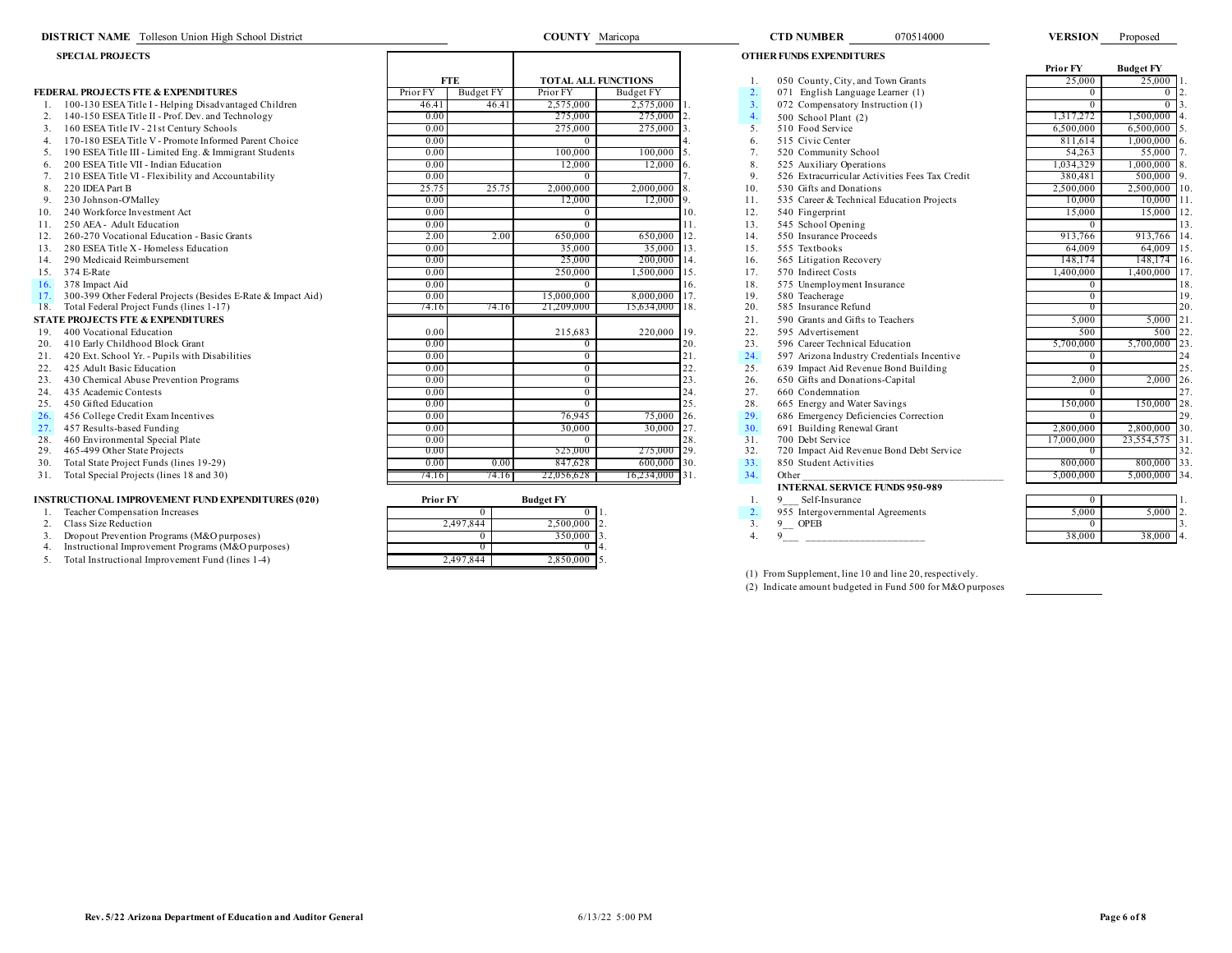# **(A.R.S. §15-947.C) CALCULATION OF FY 2023 GENERAL BUDGET LIMIT**

|        |                                                                                                                                                                                                                                                                                                                                                                       |    |              |   | A.<br>Maintenance<br>and Operation | <b>B.</b><br>Unrestricted<br><b>Capital Outlay</b> |
|--------|-----------------------------------------------------------------------------------------------------------------------------------------------------------------------------------------------------------------------------------------------------------------------------------------------------------------------------------------------------------------------|----|--------------|---|------------------------------------|----------------------------------------------------|
|        | *1. FY 2023 Revenue Control Limit (RCL)                                                                                                                                                                                                                                                                                                                               |    |              |   |                                    |                                                    |
|        | (from BSA55 tab, page 3)                                                                                                                                                                                                                                                                                                                                              | \$ | 96,541,772   |   | 96,541,772                         | $\overline{0}$                                     |
|        | FY 2023 District Additional Assistance (DAA) (from<br>$*2. (a)$                                                                                                                                                                                                                                                                                                       |    |              |   |                                    |                                                    |
|        | BSA55 tab, page 4)                                                                                                                                                                                                                                                                                                                                                    | S  | 7,685,263    |   |                                    |                                                    |
|        | DAA Adjustment (from BSA55 tab, page 4)<br>(b)                                                                                                                                                                                                                                                                                                                        |    | $\mathbf{0}$ |   |                                    |                                                    |
|        | Total DAA (line 2.a plus 2.b)<br>(c)                                                                                                                                                                                                                                                                                                                                  |    | 7,685,263    |   |                                    | 7,685,263                                          |
| $*3.$  | FY 2023 Override Authorization (A.R.S. $\S$ §15-481 and 15-482 or 15-949 if small school adjustment phase<br>down applies, see Calculations page, Calculation of Maximum Override for a District No Longer Eligible for<br>a Small School Adjustment, line 6 and Calculation of Small School Adjustment Phase Down Limit, line 6)<br>Maintenance and Operation<br>(a) |    |              |   | 14,287,062                         |                                                    |
|        | Unrestricted Capital Outlay<br>(b)                                                                                                                                                                                                                                                                                                                                    |    |              |   |                                    | 9,524,708                                          |
|        | Special Program<br>(c)                                                                                                                                                                                                                                                                                                                                                |    |              |   |                                    |                                                    |
| $*4.$  | Small School Adjustment for Districts with a Student Count of 125 or less in K-8 or 100 or less                                                                                                                                                                                                                                                                       |    |              |   |                                    |                                                    |
|        | in 9-12 (A.R.S. $\S 15-949$ ) (Up to $\S 50,000$ if no election is chosen for phase down, see                                                                                                                                                                                                                                                                         |    |              |   |                                    |                                                    |
|        | Calculations page, Calculation of Small School Adjustment Phase Down Limit, line 6)                                                                                                                                                                                                                                                                                   |    |              |   |                                    |                                                    |
|        | *5. Tuition Revenue (A.R.S. $\S$ §15-823 and 15-824)<br>Local (Do not include full-day kindergarten or summer school tuition)                                                                                                                                                                                                                                         |    |              |   |                                    |                                                    |
|        | Individuals and Other Private Sources<br>(a)                                                                                                                                                                                                                                                                                                                          |    |              |   |                                    |                                                    |
|        | Other Arizona Districts<br>(b)                                                                                                                                                                                                                                                                                                                                        |    |              |   |                                    |                                                    |
|        | Out-of-State Districts and Other Governments<br>(c)                                                                                                                                                                                                                                                                                                                   |    |              |   |                                    |                                                    |
|        | State                                                                                                                                                                                                                                                                                                                                                                 |    |              |   |                                    |                                                    |
|        | Certificates of Educational Convenience (A.R.S. §§15-825, 15-825.01, and 15-825.02)<br>(d)                                                                                                                                                                                                                                                                            |    |              |   |                                    |                                                    |
|        | *6. State Assistance (A.R.S. §15-976) and Special Ed. Voucher Payments Received (A.R.S. §15-1204)                                                                                                                                                                                                                                                                     |    |              |   |                                    |                                                    |
|        | *7. Increase Authorized by County School Superintendent for Accommodation Schools                                                                                                                                                                                                                                                                                     |    |              |   |                                    |                                                    |
|        | [not to exceed amount on Calculations page, Calculation of M&O Fund Budget Balance                                                                                                                                                                                                                                                                                    |    |              |   |                                    |                                                    |
|        | Carryforward, line $15(e)$ ] (A.R.S. $(15-974.B)$ )                                                                                                                                                                                                                                                                                                                   |    |              |   |                                    |                                                    |
|        | 8. Budget Increase for:                                                                                                                                                                                                                                                                                                                                               |    |              |   |                                    |                                                    |
| $\ast$ | (a) Desegregation Expenditures (A.R.S. §15-910.G-K)                                                                                                                                                                                                                                                                                                                   |    |              |   |                                    |                                                    |
|        | Tuition Out Debt Service (from Calculations page, Calculation of Tuition Out for<br>(b)                                                                                                                                                                                                                                                                               |    |              |   | 0                                  |                                                    |
|        | High School Students, line 5) (A.R.S. §15-910.M)<br>Budget Balance Carryforward (from Calculations page, Calculation of M&O Fund Budget<br>$*(c)$                                                                                                                                                                                                                     |    |              |   |                                    |                                                    |
|        | Balance Carryforward, line 13) (A.R.S. §15-943.01)                                                                                                                                                                                                                                                                                                                    |    |              |   | 53,003,065                         |                                                    |
|        | Dropout Prevention Programs (Laws 1992, Ch. 305, §32 and Laws 2000, Ch. 398, §2)<br>(d)                                                                                                                                                                                                                                                                               |    |              |   | 218,566                            |                                                    |
|        | Registered Warrant or Tax Anticipation Note Interest Expense Incurred in<br>(e)                                                                                                                                                                                                                                                                                       |    |              |   |                                    |                                                    |
|        | FY 2021 (A.R.S. §15-910.N)                                                                                                                                                                                                                                                                                                                                            |    |              |   |                                    |                                                    |
| ∗      | Joint Career and Technical Education and Vocational Education Center (A.R.S. §15-910.01)<br>(f)                                                                                                                                                                                                                                                                       |    |              |   |                                    |                                                    |
|        | FY 2022 Performance Pay Unexpended Budget Carryforward (from Calculation page,<br>$*(g)$                                                                                                                                                                                                                                                                              |    |              |   |                                    |                                                    |
|        | Calculation of M&O Fund Budget Balance Carryforward, line 10.f) (A.R.S. §15-920)                                                                                                                                                                                                                                                                                      |    |              |   | 0                                  |                                                    |
|        | Excessive Property Tax Assessed Valuation Judgments (A.R.S. §§42-16213 and 42-16214)<br>(h)                                                                                                                                                                                                                                                                           |    |              |   |                                    |                                                    |
|        | * (i) Transportation Revenues for Attendance of Nonresident Pupils (A.R.S. §§15-923 and 15-947)                                                                                                                                                                                                                                                                       |    |              |   |                                    |                                                    |
|        | *9. Adjustment to the General Budget Limit (A.R.S. §§15-272, 15-905.M, 15-910.02, and 15-915)                                                                                                                                                                                                                                                                         |    |              |   |                                    |                                                    |
|        | Include vear(s) and descriptions, as applicable.                                                                                                                                                                                                                                                                                                                      |    |              |   |                                    |                                                    |
|        | Prior Year Over Expenditures/Resolutions:<br>(a)                                                                                                                                                                                                                                                                                                                      |    |              |   |                                    |                                                    |
|        |                                                                                                                                                                                                                                                                                                                                                                       |    |              |   |                                    |                                                    |
|        | (b) Decrease for Transfer from M&O to Energy and Water Savings Fund                                                                                                                                                                                                                                                                                                   |    |              |   |                                    |                                                    |
|        | Increase for Energy and Water Savings Fund Transfer to M&O<br>(c)                                                                                                                                                                                                                                                                                                     |    |              |   |                                    |                                                    |
|        | Noncompliance Adjustment<br>(d)                                                                                                                                                                                                                                                                                                                                       |    |              |   |                                    |                                                    |
|        | ADM/Transportation Audit Adjustment<br>(e)                                                                                                                                                                                                                                                                                                                            |    |              |   |                                    |                                                    |
|        | Other:<br>(f)                                                                                                                                                                                                                                                                                                                                                         |    |              |   |                                    |                                                    |
|        | *10. Estimated Allocation of Additional Funding (2016 Prop 123 & Laws 2015, 1st S.S., Ch. 1, §6)                                                                                                                                                                                                                                                                      |    |              |   | 949,535                            |                                                    |
|        | 11. FY 2023 General Budget Limit (column A, lines 1 through 10)                                                                                                                                                                                                                                                                                                       |    |              |   |                                    |                                                    |
|        | (A.R.S. §15-905.F) (page 1, line 30 cannot exceed this amount)                                                                                                                                                                                                                                                                                                        |    |              | S | 165,000,000                        |                                                    |
|        | 12. Total Amount to be Used for Capital Expenditures (column B, lines 1 through 10)<br>(A.R.S. §15-905.F) (to page 8, line 11)                                                                                                                                                                                                                                        |    |              |   |                                    | \$<br>17,209,971                                   |

**\*** Subject to adjustment prior to May 15 as allowed by A.R.S. Revisions are described in the instructions for these lines, as needed.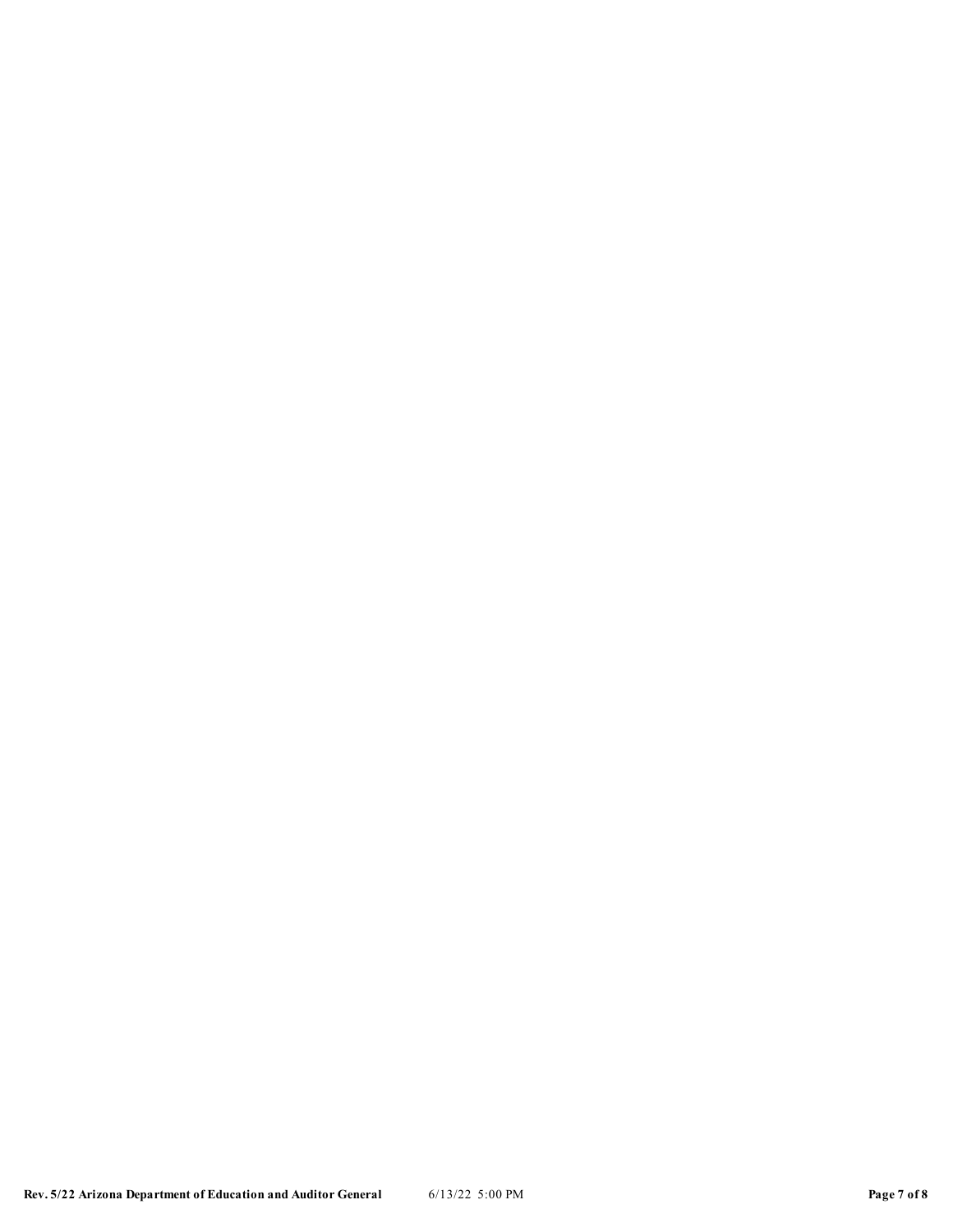# **CALCULATION OF FY 2023 UNRESTRICTED CAPITAL BUDGET LIMIT (A.R.S. §15-947.D)**

# **UNRESTRICTED CAPITAL BUDGET LIMIT**

| 1. FY 2022 Unrestricted Capital Budget Limit (UCBL)                                                                                                     |  |            |
|---------------------------------------------------------------------------------------------------------------------------------------------------------|--|------------|
| (from FY 2022 latest revised Budget, page 8, line 12)                                                                                                   |  | 13,322,980 |
| 2. Total UCBL Adjustment for prior years as notified by ADE on BUDG75 report (For budget                                                                |  |            |
| adoption, use zero.)                                                                                                                                    |  |            |
| 3. Adjusted Amount Available for FY 2022 Capital Expenditures (line $1 + 2$ )                                                                           |  | 13,322,980 |
| 4. Amount Budgeted in Fund 610 in FY 2022                                                                                                               |  |            |
| (from FY 2022 latest revised Budget, page 4, line 10)                                                                                                   |  | 13,322,980 |
| 5. Lesser of line 3 or the sum of line 4 and any positive adjustment on line 2                                                                          |  | 13,322,980 |
| 6. FY 2022 Fund 610 Actual Expenditures (For budget adoption use actual expenditures                                                                    |  |            |
| to date plus estimated expenditures through fiscal year-end.)                                                                                           |  | 9,000,000  |
| 7. Unexpended Budget Balance in Fund 610 (line 5 minus 6) If negative, use zero in                                                                      |  |            |
| calculation, but show negative amount here in parentheses.                                                                                              |  | 4,322,980  |
| 8. Interest Earned in Fund 610 in FY 2022                                                                                                               |  | 46,020     |
| 9. Monies deposited in Fund 610 from Division of School Facilities for donated land (A.R.S. §41-5741.F)                                                 |  |            |
| 10. Adjustment to UCBL for FY 2023 (A.R.S. §15-905.M) Include year(s) and descriptions, as applicable.<br>(a) Prior Year Over Expenditures/Resolutions: |  |            |
|                                                                                                                                                         |  |            |
| (b) ADM/Transportation Audit Adjustment                                                                                                                 |  |            |
| (c) Other:                                                                                                                                              |  |            |
| 11. Amount to be Used for Capital Expenditures (from page 7, line 12)                                                                                   |  | 17,209,971 |
| 12. FY 2023 Unrestricted Capital Budget Limit (lines 7 through 11) (1)                                                                                  |  | 21,578,971 |
|                                                                                                                                                         |  |            |

(1) The amount budgeted on page 4, line 10 cannot exceed this amount.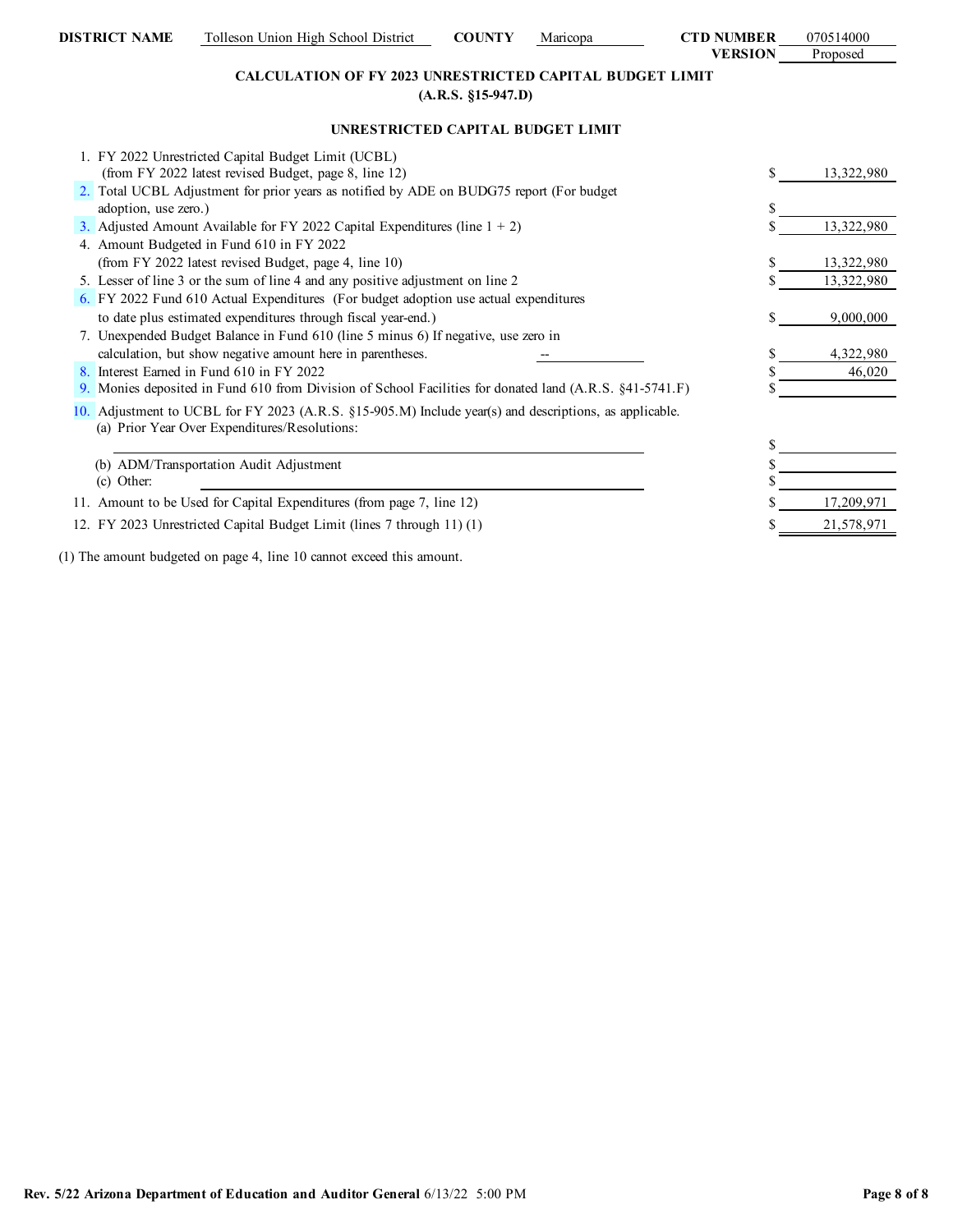# SUPPLEMENT TO SCHOOL DISTRICT ANNUAL EXPENDITURE BUDGET FOR DISTRICTS THAT BUDGET F( **ENGLISH LANGUAGE LEARNERS (A.R.S. §§15-756.04 and 15-756.11)**

| <b>English Language Learners Supplement</b>                         |                    | <b>FTE</b>          | Salaries | Employee<br>Benefits | Purchased<br>Services | Supplies | Property |
|---------------------------------------------------------------------|--------------------|---------------------|----------|----------------------|-----------------------|----------|----------|
|                                                                     | Prior<br><b>FY</b> | Budget<br><b>FY</b> |          |                      | 6300, 6400,<br>6500   | 6600     | 6700     |
| <b>Expenditures</b>                                                 |                    |                     | 6100     | 6200                 |                       |          |          |
| English Language Learner Fund 071 (A.R.S. §15-756.04)               |                    |                     |          |                      |                       |          |          |
| 1000 Instruction                                                    | 0.00               |                     |          |                      |                       |          |          |
| 2000 Support Services                                               |                    |                     |          |                      |                       |          |          |
| 2100 Students<br>2                                                  | 0.00               |                     |          |                      |                       |          |          |
| 2200 Instructional Staff                                            | 0.00               |                     |          |                      |                       |          |          |
| 2300 General Administration                                         | 0.00               |                     |          |                      |                       |          |          |
| 2400 School Administration                                          | 0.00               |                     |          |                      |                       |          |          |
| 2500 Central Services<br>h                                          | 0.00               |                     |          |                      |                       |          |          |
| 2600 Operation & Maintenance of Plant                               | 0.00               |                     |          |                      |                       |          |          |
| 2700 Student Transportation<br>8                                    | 0.00               |                     |          |                      |                       |          |          |
| 2900 Other<br>9                                                     | 0.00               |                     |          |                      |                       |          |          |
| 10.<br>Total (lines 1-9) (to Budget, page 6, Other Funds, line 2)   | 0.00               | 0.00                | $\theta$ |                      | $\Omega$              | $\Omega$ |          |
| Compensatory Instruction Fund 072 (A.R.S. §15-756.11)               |                    |                     |          |                      |                       |          |          |
| 1000 Instruction<br>11                                              | 0.00               |                     |          |                      |                       |          |          |
| 2000 Support Services                                               |                    |                     |          |                      |                       |          |          |
| 2100 Students<br>12.                                                | 0.00               |                     |          |                      |                       |          |          |
| 2200 Instructional Staff<br>13.                                     | 0.00               |                     |          |                      |                       |          |          |
| 2300 General Administration<br>14.                                  | 0.00               |                     |          |                      |                       |          |          |
| 2400 School Administration<br>15.                                   | 0.00               |                     |          |                      |                       |          |          |
| 2500 Central Services<br>16.                                        | 0.00               |                     |          |                      |                       |          |          |
| 2600 Operation & Maintenance of Plant<br>17                         | 0.00               |                     |          |                      |                       |          |          |
| 2700 Student Transportation<br>18.                                  | 0.00               |                     |          |                      |                       |          |          |
| 2900 Other<br>19                                                    | 0.00               |                     |          |                      |                       |          |          |
| 20.<br>Total (lines 11-19) (to Budget, page 6, Other Funds, line 3) | 0.00               | 0.00                | $\theta$ |                      | $\theta$              | $\Omega$ |          |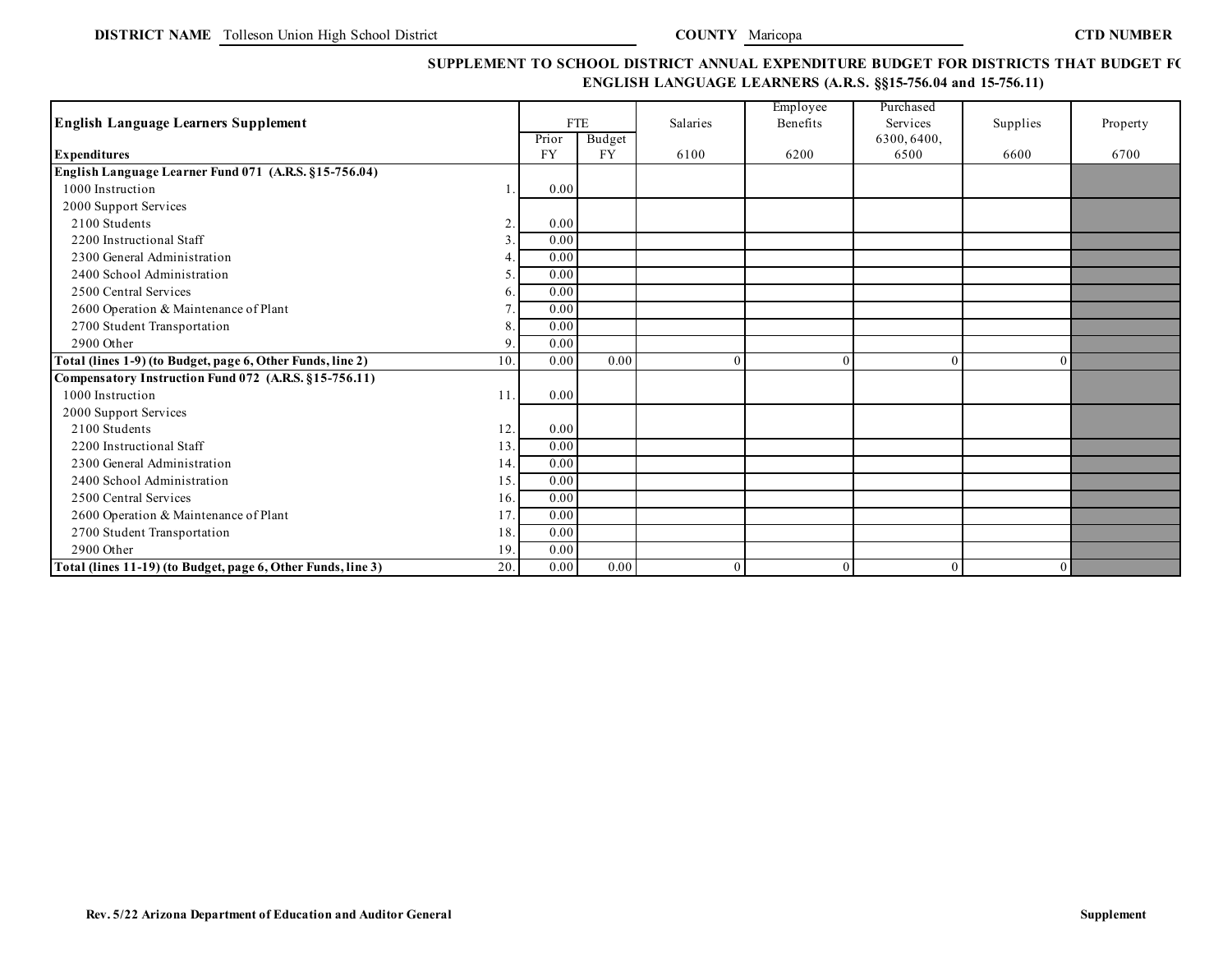**VERSION**

|  |  | )R |
|--|--|----|
|--|--|----|

|                  | Totals           |                  |             |     |
|------------------|------------------|------------------|-------------|-----|
| Other            | Prior            | Budget           | $\%$        |     |
|                  | ${\rm FY}$       | ${\rm FY}$       | Increase/   |     |
| 6800             | 2022             | 2023             | Decrease    |     |
|                  |                  |                  |             |     |
|                  | $\boldsymbol{0}$ | $\mathbf{0}$     | $0.0\%$     | 1.  |
|                  |                  |                  |             |     |
|                  | $\boldsymbol{0}$ | $\boldsymbol{0}$ | $0.0\%$     | 2.  |
|                  | $\boldsymbol{0}$ | $\overline{0}$   | $0.0\%$ 3.  |     |
|                  | $\mathbf{0}$     | $\mathbf{0}$     | $0.0\%$ 4.  |     |
|                  | $\boldsymbol{0}$ | $\overline{0}$   | $0.0\%$ 5.  |     |
|                  | $\boldsymbol{0}$ | $\boldsymbol{0}$ | $0.0\%$ 6.  |     |
|                  | $\boldsymbol{0}$ | $\boldsymbol{0}$ | $0.0\%$ 7.  |     |
|                  | $\mathbf{0}$     | $\overline{0}$   | $0.0\%$ 8.  |     |
|                  | $\boldsymbol{0}$ | $\overline{0}$   | $0.0\%$     | 9.  |
| $\boldsymbol{0}$ | $\boldsymbol{0}$ | $\boldsymbol{0}$ | $0.0\%$     | 10. |
|                  |                  |                  |             |     |
|                  | $\boldsymbol{0}$ | $\boldsymbol{0}$ | $0.0\%$     | 11. |
|                  |                  |                  |             |     |
|                  | $\boldsymbol{0}$ | $\mathbf{0}$     | $0.0\%$ 12. |     |
|                  | $\mathbf{0}$     | $\overline{0}$   | $0.0\%$     | 13. |
|                  | $\mathbf{0}$     | $\overline{0}$   | $0.0\%$ 14. |     |
|                  | $\boldsymbol{0}$ | $\boldsymbol{0}$ | $0.0\%$ 15. |     |
|                  | $\boldsymbol{0}$ | $\boldsymbol{0}$ | $0.0\%$ 16. |     |
|                  | $\mathbf{0}$     | $\overline{0}$   | $0.0\%$ 17. |     |
|                  | $\boldsymbol{0}$ | $\overline{0}$   | $0.0\%$ 18. |     |
|                  | $\boldsymbol{0}$ | $\boldsymbol{0}$ | $0.0\%$ 19. |     |
| $\mathbf{0}$     | $\boldsymbol{0}$ | $\mathbf{0}$     | $0.0\%$     | 20. |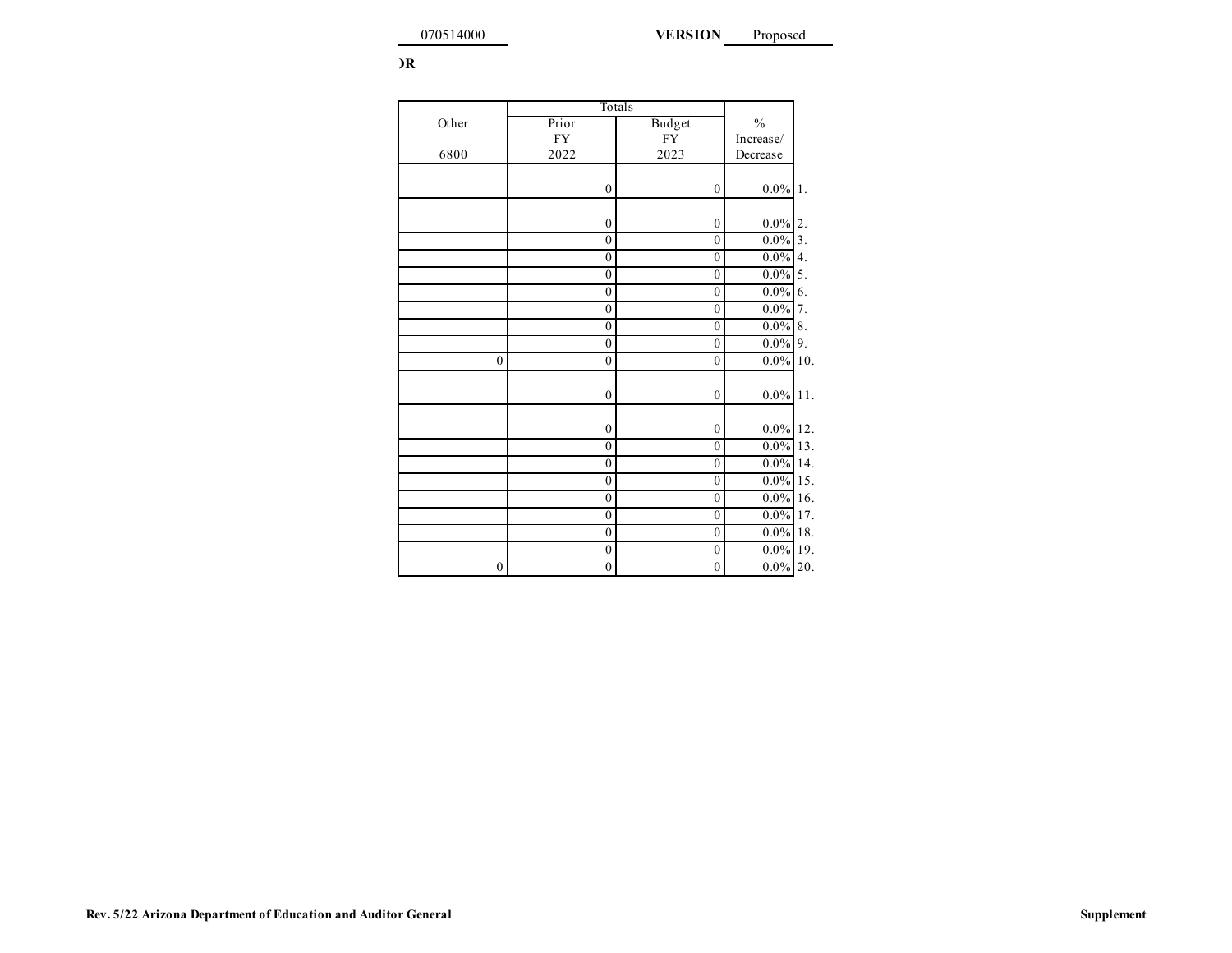# **SUMMARY OF SCHOOL DISTRICT PROPOSED EXPENDITURE BUDGET CTD NUMBER** CTD NUMBER

**VERSION** Proposed

| I certify that the Budget of        | Tolleson Union High School        | District.                                                                                     | Maricopa                      | County for fiscal year 2023 was officially |
|-------------------------------------|-----------------------------------|-----------------------------------------------------------------------------------------------|-------------------------------|--------------------------------------------|
| proposed by the Governing Board on, |                                   | June 7, 2023, and that the complete Proposed Expenditure Budget may be reviewed by contacting |                               |                                            |
| Jeremy Calles                       | at the District Office, telephone | 623.478.4003                                                                                  | during normal business hours. |                                            |

|                                                              |                 |                              |                     | <b>President of the Governing Board</b>                               |        |
|--------------------------------------------------------------|-----------------|------------------------------|---------------------|-----------------------------------------------------------------------|--------|
| 1. Average Daily Membership:                                 |                 | <b>Prior Year</b>            | <b>Budget Year</b>  | 4. Average Teacher Salaries (A.R.S. §15-903.E)                        |        |
|                                                              | <b>2021 ADM</b> | 2022 ADM                     | 2023 ADM            | 1. Average salary of all teachers employed in FY 2023 (budget year)   | 73,543 |
| Attending                                                    |                 |                              |                     | 2. Average salary of all teachers employed in FY 2022 (prior year)    | 66,543 |
|                                                              | 12,114.6700     | 13,161.6132                  |                     | 13,650,0000 3. Increase in average teacher salary from the prior year | 7,000  |
| 2. Tax Rates:                                                |                 | <b>Prior FY</b>              |                     | <b>Est. Budget FY</b> 4. Percentage increase                          | 11%    |
| <b>Primary Rate</b> (equalization formula funding            |                 |                              |                     |                                                                       |        |
| and budget add-ons not required to be in                     |                 |                              |                     | Comments on average salary calculation (Optional):                    |        |
| secondary rate)<br>Secondary Kate (voter-approved overrides, |                 | 1.9960                       | 1.7536              |                                                                       |        |
|                                                              |                 |                              |                     |                                                                       |        |
| bonds, and Career Technical Education Districts,             |                 |                              |                     |                                                                       |        |
| and desegregation, if applicable)                            |                 | 2.7375                       | 2.8796              |                                                                       |        |
| 3. Budgeted Expenditures and Budget Limits:                  |                 |                              |                     |                                                                       |        |
|                                                              |                 | <b>Budgeted Expenditures</b> | <b>Budget Limit</b> |                                                                       |        |
| Maintenance & Operation Fund                                 |                 | 165,000,000                  | 165,000,000         |                                                                       |        |
| <b>Classroom Site Fund</b>                                   |                 | 22,305,925                   | 22,305,925          |                                                                       |        |
| <b>Unrestricted Capital Outlay Fund</b>                      |                 | 21,578,971                   | 21,578,971          |                                                                       |        |

| <b>MAINTENANCE AND OPERATION EXPENDITURES</b> |                              |                  |                 |                  |                 |                  |                          |  |
|-----------------------------------------------|------------------------------|------------------|-----------------|------------------|-----------------|------------------|--------------------------|--|
|                                               | <b>Salaries and Benefits</b> |                  | Other           |                  | <b>TOTAL</b>    |                  | % Inc. / (Decr.)<br>from |  |
|                                               | <b>Prior FY</b>              | <b>Budget FY</b> | <b>Prior FY</b> | <b>Budget FY</b> | <b>Prior FY</b> | <b>Budget FY</b> | <b>Prior FY</b>          |  |
| <b>100 Regular Education</b>                  |                              |                  |                 |                  |                 |                  |                          |  |
| 1000 Instruction                              | 89,099,263                   | 90,197,177       | 1,410,818       | 1,410,818        | 90,510,081      | 91,607,995       | 1.2%                     |  |
| <b>2000 Support Services</b>                  |                              |                  |                 |                  |                 |                  |                          |  |
| 2100 Students                                 | 5,310,948                    | 7,100,894        | 46,844          | 46,844           | 5,357,792       | 7,147,738        | 33.4%                    |  |
| <b>2200 Instructional Staff</b>               | 3,176,318                    | 4,461,720        | 93,677          | 93,677           | 3,269,995       | 4,555,397        | 39.3%                    |  |
| 2300, 2400, 2500 Administration               | 10,909,931                   | 14,437,512       | 1,915,269       | 1,915,269        | 12,825,200      | 16,352,781       | 27.5%                    |  |
| 2600 Oper./Maint. of Plant                    | 5,981,986                    | 6,890,151        | 8,796,971       | 8,796,971        | 14,778,957      | 15,687,122       | 6.1%                     |  |
| 2900 Other                                    | $\Omega$                     | $\theta$         | $\theta$        | $\theta$         | $\theta$        | $\Omega$         | $0.0\%$                  |  |
| 3000 Oper. of Noninstructional Services       | 713,839                      | 816,273          | 42,665          | 42,665           | 756,504         | 858,938          | 13.5%                    |  |
| 610 School-Sponsored Cocurric. Activities     | 234,310                      | 254,536          | 7,103           | 7,103            | 241,413         | 261,639          | 8.4%                     |  |
| 620 School-Sponsored Athletics                | 3,167,016                    | 3,347,258        | 682,667         | 682,667          | 3,849,683       | 4,029,925        | 4.7%                     |  |
| 630, 700, 800, 900 Other Programs             | 85,387                       | 84,071           | 25,355          | 25,355           | 110,742         | 109,426          | $-1.2%$                  |  |
| <b>Regular Education Subsection Subtotal</b>  | 118,678,998                  | 127,589,592      | 13,021,369      | 13,021,369       | 131,700,367     | 140,610,961      | 6.8%                     |  |
| 200 and 300 Special Education                 |                              |                  |                 |                  |                 |                  |                          |  |
| 1000 Instruction                              | 11,618,092                   | 12,499,886       | 2,569,559       | 2,569,559        | 14,187,651      | 15,069,445       | 6.2%                     |  |
| <b>2000 Support Services</b>                  |                              |                  |                 |                  |                 |                  |                          |  |
| 2100 Students                                 | 1,745,729                    | 1,731,371        | 1,180,628       | 1,180,628        | 2,926,357       | 2,911,999        | $-0.5%$                  |  |
| 2200 Instructional Staff                      | 547,072                      | 562,907          | 21,780          | 21,780           | 568,852         | 584,687          | 2.8%                     |  |
| 2300, 2400, 2500 Administration               | 2,207                        | 2,396            | $\theta$        | $\mathbf{0}$     | 2,207           | 2,396            | 8.6%                     |  |
| 2600 Oper./Maint. of Plant                    | 0                            | $\mathbf{0}$     | $\Omega$        | $\theta$         | $\mathbf{0}$    | $\Omega$         | $0.0\%$                  |  |
| 2900 Other                                    | $\Omega$                     | $\overline{0}$   | $\theta$        | $\theta$         | $\mathbf{0}$    | $\Omega$         | $0.0\%$                  |  |
| 3000 Oper. of Noninstructional Services       | $\theta$                     | $\mathbf{0}$     | $\Omega$        | $\theta$         | $\theta$        | $\Omega$         | $0.0\%$                  |  |
| <b>Special Education Subsection Subtotal</b>  | 13,913,100                   | 14,796,560       | 3,771,967       | 3,771,967        | 17,685,067      | 18,568,527       | 5.0%                     |  |
| <b>400 Pupil Transportation</b>               | 5,396,000                    | 5,601,946        | $\theta$        | $\Omega$         | 5,396,000       | 5,601,946        | 3.8%                     |  |
| 510 Desegregation                             | $\Omega$                     | $\theta$         | $\mathbf{0}$    | $\mathbf{0}$     | $\theta$        | $\Omega$         | $0.0\%$                  |  |
| <b>530 Dropout Prevention Programs</b>        | 218,566                      | 218,566          | $\Omega$        | $\theta$         | 218,566         | 218,566          | $0.0\%$                  |  |
| 540 Joint Career and Technical Education      |                              |                  |                 |                  |                 |                  |                          |  |
| and Vocational Education Center               | $\mathbf{0}$                 | $\mathbf{0}$     | $\Omega$        | $\Omega$         | $\mathbf{0}$    | $\Omega$         | $0.0\%$                  |  |
| 550 K-3 Reading Program                       | 0                            | $_{0}$           | $\sigma$        | $\sigma$         | $\overline{0}$  | $^{\circ}$       | $0.0\%$                  |  |
| <b>TOTAL EXPENDITURES</b>                     | 138,206,664                  | 148,206,664      | 16,793,336      | 16,793,336       | 155,000,000     | 165,000,000      | 6.5%                     |  |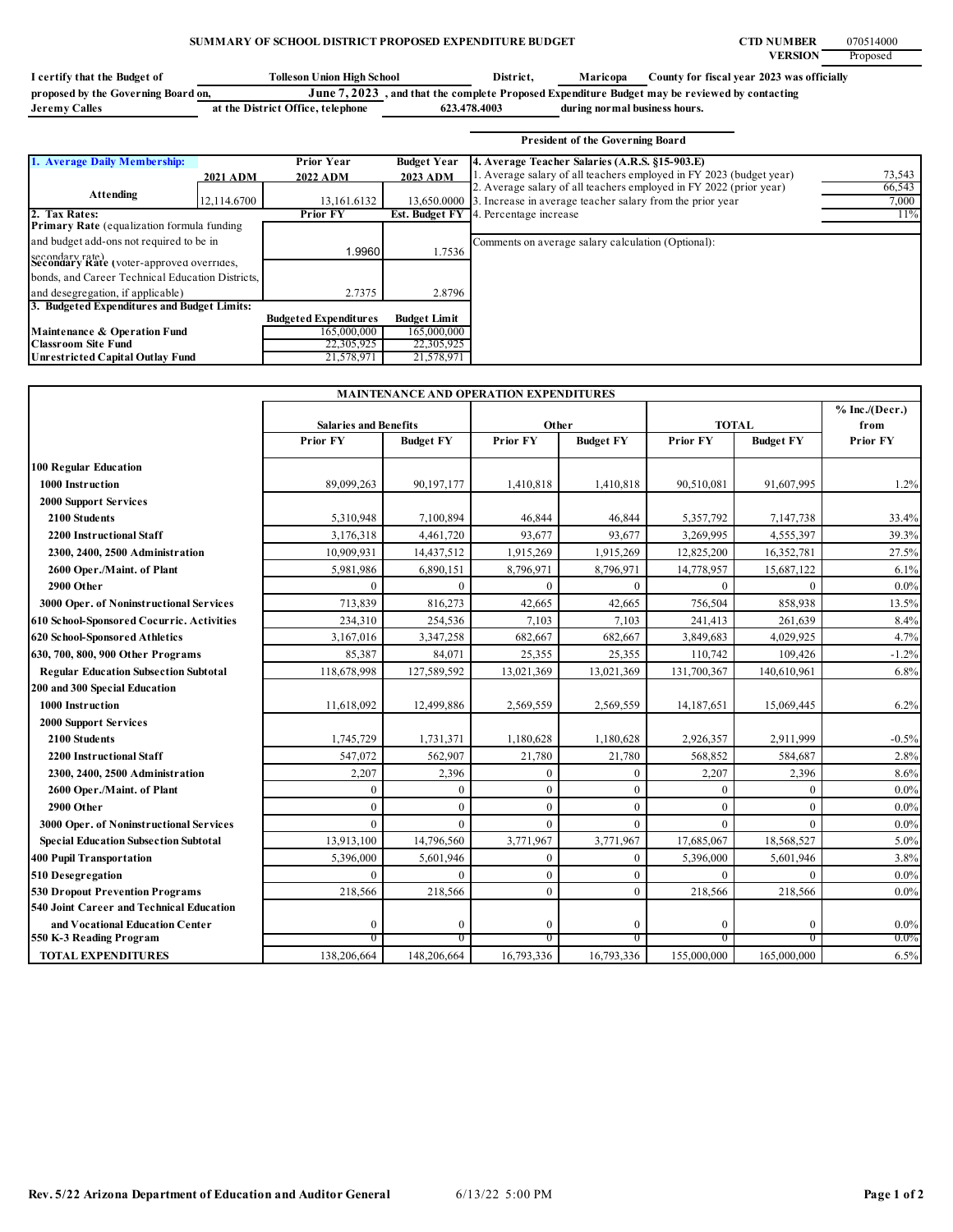# **SUMMARY OF SCHOOL DISTRICT PROPOSED EXPENDITURE BUDGET (Concl'd) 0710514000 0710514000 070514000**

| <b>TOTAL EXPENDITURES BY FUND</b> |                              |                  |                         |                         |  |  |
|-----------------------------------|------------------------------|------------------|-------------------------|-------------------------|--|--|
|                                   | <b>Budgeted Expenditures</b> |                  | \$ Increase/(Decrease)  | % Increase/(Decrease)   |  |  |
| Fund                              | <b>Prior FY</b>              | <b>Budget FY</b> | from<br><b>Prior FY</b> | from<br><b>Prior FY</b> |  |  |
| Maintenance & Operation           | 155,000,000                  | 165,000,000      | 10,000,000              | 6.5%                    |  |  |
| Instructional Improvement         | 2,497,844                    | 2,850,000        | 352,156                 | 14.1%                   |  |  |
| English Language Learner          |                              |                  |                         | $0.0\%$                 |  |  |
| Compensatory Instruction          |                              | $\theta$         | $\Omega$                | $0.0\%$                 |  |  |
| Classroom Site                    | 18,472,955                   | 22,305,925       | 3,832,970               | 20.7%                   |  |  |
| Federal Projects                  | 21,209,000                   | 15,634,000       | (5,575,000)             | $-26.3%$                |  |  |
| State Projects                    | 847,628                      | 600,000          | (247, 628)              | $-29.2%$                |  |  |
| Unrestricted Capital Outlay       | 13,322,980                   | 21,578,971       | 8,255,991               | 62.0%                   |  |  |
| New School Facilities             |                              | 0                | 0                       | $0.0\%$                 |  |  |
| Adjacent Ways                     | 6,179,572                    | 6,892,414        | 712,842                 | 11.5%                   |  |  |
| Debt Service                      | 17,000,000                   | 23,554,575       | 6,554,575               | 38.6%                   |  |  |
| School Plant Fund                 | 1,317,272                    | 1,500,000        | 182,728                 | 13.9%                   |  |  |
| <b>Auxiliary Operations</b>       | 1,034,329                    | 1,000,000        | (34, 329)               | $-3.3%$                 |  |  |
| <b>Bond Building</b>              | 70,000,000                   | 70,000,000       | $\theta$                | $0.0\%$                 |  |  |
| Food Service                      | 6,500,000                    | 6,500,000        | $\theta$                | $0.0\%$                 |  |  |
| Other                             | 20,822,807                   | 21,131,449       | 308,642                 | 1.5%                    |  |  |

**Incomplete: Please complete the Certified and Classified sections of the Proposed Staffing Table below.**

**Incomplete: Please complete the Special Education section of the Proposed Staffing Table below.**

| <b>M&amp;O FUND SPECIAL EDUCATION PROGRAMS BY TYPE</b> |                 |                  |  |  |  |
|--------------------------------------------------------|-----------------|------------------|--|--|--|
| Program (A.R.S. §§15-761 and 15-903)                   | <b>Prior FY</b> | <b>Budget FY</b> |  |  |  |
| <b>Total All Disability Classifications</b>            | 14,337,785      | 17,526,996       |  |  |  |
| Gifted Education                                       | 68,619          | 72,719           |  |  |  |
| Remedial Education                                     | $\mathcal{L}$   | $\theta$         |  |  |  |
| ELL Incremental Costs                                  | 756,714         | 756,714          |  |  |  |
| <b>ELL</b> Compensatory Instruction                    | 0               | $\theta$         |  |  |  |
| Vocational and Technical Education (non-CTED)          | 2,521,949       | 212,098          |  |  |  |
| Career Education (non-CTED)                            | $\mathcal{L}$   | $\theta$         |  |  |  |
| Career Technical Education (CTED)                      | O               | $\theta$         |  |  |  |
| TOTAL                                                  | 17,685,067      | 18,568,527       |  |  |  |

| <b>PROPOSED STAFFING SUMMARY</b>                 |                                            |                     |                  |                          |  |  |
|--------------------------------------------------|--------------------------------------------|---------------------|------------------|--------------------------|--|--|
| <b>Staff Type</b>                                | <b>Purchased Services</b><br>Personnel FTE | <b>Employee FTE</b> | <b>Total FTE</b> | <b>Staff-Pupil Ratio</b> |  |  |
| Certified --                                     |                                            |                     |                  |                          |  |  |
| Superintendent, Principals, Other Administrators |                                            |                     | $\theta$         | 1 to                     |  |  |
| Teachers                                         |                                            |                     | $\theta$         | 1 to                     |  |  |
| Other                                            |                                            |                     | $\theta$         | 1 to                     |  |  |
| Subtotal                                         | $\mathbf{0}$                               | $\theta$            | $\theta$         | 1 to                     |  |  |
| Classified --                                    |                                            |                     |                  |                          |  |  |
| Managers, Supervisors, Directors                 |                                            |                     | $\mathbf{0}$     | $1$ to                   |  |  |
| <b>Teachers Aides</b>                            |                                            |                     | $\Omega$         | $1$ to                   |  |  |
| Other                                            |                                            |                     | $\Omega$         | 1 to                     |  |  |
| Subtotal                                         | $\boldsymbol{0}$                           | $\theta$            | $\theta$         | 1 to                     |  |  |
| <b>TOTAL</b>                                     | $\mathbf{0}$                               | $\Omega$            | $\Omega$         | 1 to                     |  |  |
| Special Education --                             |                                            |                     |                  |                          |  |  |
| Teacher                                          |                                            |                     | $\Omega$         | 1 to                     |  |  |
| Staff                                            |                                            |                     | $\Omega$         | 1 to                     |  |  |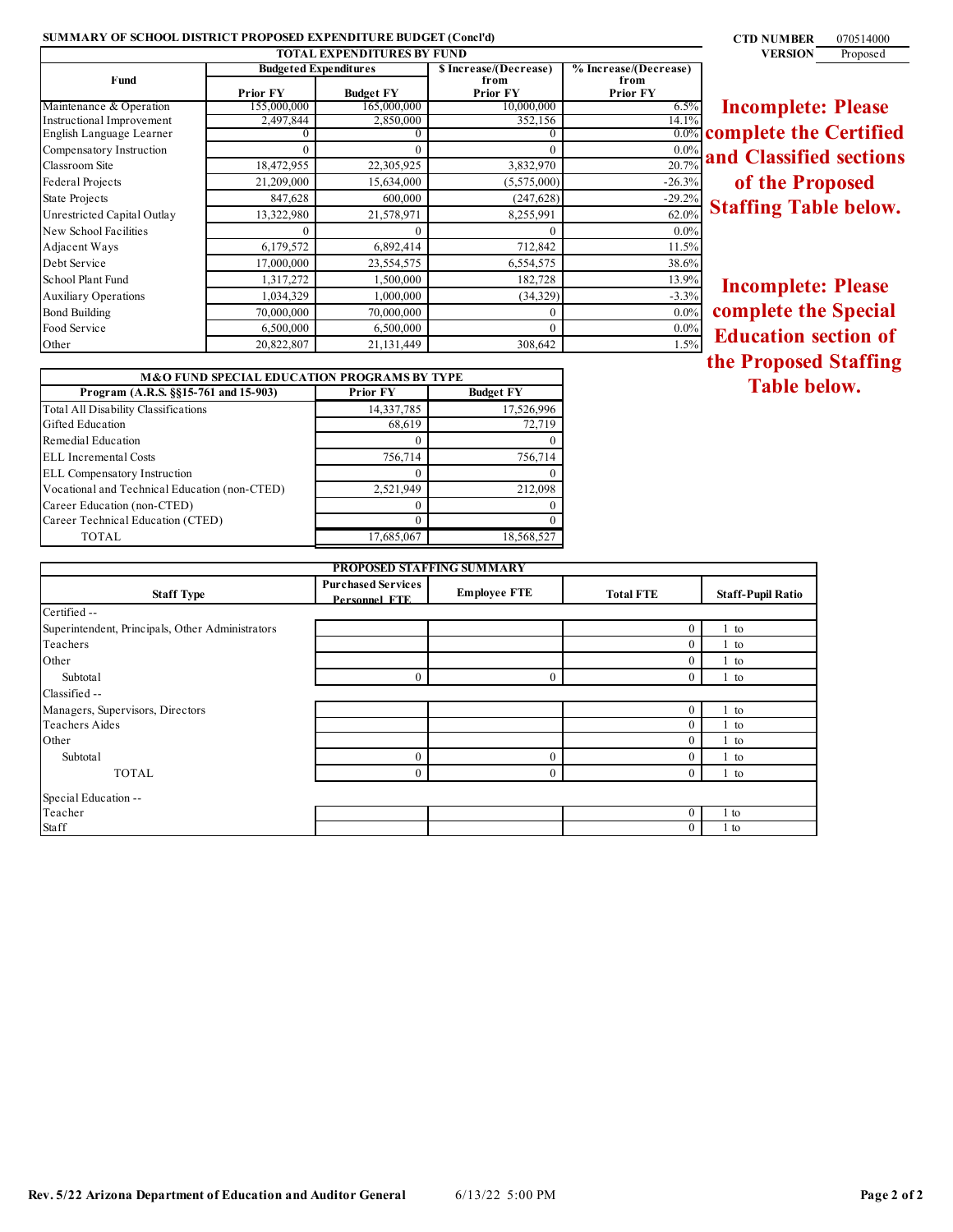|          | <b>DISTRICT NAME</b>                                   | Tolleson Union High School District                                                                                                                                                                                                                                                                                                                                                                                                                                    |                        |   | <b>CTD NUMBER</b> | 070514000                                       |
|----------|--------------------------------------------------------|------------------------------------------------------------------------------------------------------------------------------------------------------------------------------------------------------------------------------------------------------------------------------------------------------------------------------------------------------------------------------------------------------------------------------------------------------------------------|------------------------|---|-------------------|-------------------------------------------------|
|          |                                                        |                                                                                                                                                                                                                                                                                                                                                                                                                                                                        |                        |   | <b>VERSION</b>    | Proposed                                        |
|          |                                                        | FY 2023 Truth in Taxation Work Sheet (A.R.S. §15-905.01)                                                                                                                                                                                                                                                                                                                                                                                                               |                        |   |                   |                                                 |
| 1.<br>2. |                                                        | FY 2023 Truth in Taxation Base Limit (from FY 2022 TNT work sheet, line 3 + line 11)<br>Deduction for discontinued programs                                                                                                                                                                                                                                                                                                                                            |                        |   | 218,566           |                                                 |
| 3.       |                                                        | Adjusted FY 2023 TNT Base Limit                                                                                                                                                                                                                                                                                                                                                                                                                                        |                        |   | 218,566           | Frimary Property 1 ax                           |
|          | FY 2023 Budgeted Expenditures                          |                                                                                                                                                                                                                                                                                                                                                                                                                                                                        |                        |   |                   | <b>Related to Budget</b><br><b>Expenditures</b> |
| 4.       |                                                        | Desegregation (no longer a primary levy, must be zero)                                                                                                                                                                                                                                                                                                                                                                                                                 |                        |   | $\mathbf{0}$      |                                                 |
| 5.       |                                                        | Dropout Prevention (from page 1, line 27)                                                                                                                                                                                                                                                                                                                                                                                                                              |                        |   | 218,566           |                                                 |
| 6.       |                                                        | Joint Career and Technical Education and Vocational Education Center                                                                                                                                                                                                                                                                                                                                                                                                   |                        |   | $\overline{0}$    |                                                 |
| 7.       |                                                        | Small School Adjustment (from page 7, line 4, columns A and B)                                                                                                                                                                                                                                                                                                                                                                                                         |                        |   | $\Omega$          |                                                 |
|          | <b>Adjustments for FY 2022 Expenditures</b>            |                                                                                                                                                                                                                                                                                                                                                                                                                                                                        |                        |   |                   |                                                 |
| 8.<br>9. | Vocational Education Center<br>Small School Adjustment | Desegregation, Dropout Prevention, and Joint Career and Technical Education and<br>a. FY 2022 Total Actual Expenditures for programs above<br>b. Sum of FY 2022 original budget amounts for programs above<br>(from FY 2022 TNT work sheet, sum of lines 4, 5, and 6)<br>c. Expenditures over/(under) original budget (line 8.a minus line 8.b)<br>a. FY 2022 final budget for Small School Adjustment<br>b. FY 2022 original budget for Small School Adjustment (from | \$<br>218,566<br>\$    |   | $\overline{0}$    |                                                 |
|          |                                                        | FY 2022 TNT work sheet, line 7)<br>c. Amount over/(under) budget for Small School Adjustment<br>(line 9.a minus line 9.b)                                                                                                                                                                                                                                                                                                                                              | $\boldsymbol{0}$<br>\$ |   | $\Omega$          |                                                 |
| 10.      |                                                        | Total (add lines 4 through 7 and line 8.c. and line 9.c.)                                                                                                                                                                                                                                                                                                                                                                                                              |                        |   | 218,566           |                                                 |
| 11.      |                                                        | Excess over Truth in Taxation Limit (1)<br>(Line 10 minus line 3. If negative, enter zero.)                                                                                                                                                                                                                                                                                                                                                                            |                        |   |                   |                                                 |
| 12.      |                                                        | Amount to be Levied in FY 2023 for Adjacent Ways<br>pursuant to A.R.S. §15-995 (from page 5, footnote 2)(1)                                                                                                                                                                                                                                                                                                                                                            |                        |   | $\theta$          |                                                 |
| 13.      |                                                        | Amount to be Levied in FY 2023 for Liabilities in Excess<br>of the Budget pursuant to A.R.S. §15-907 (1)                                                                                                                                                                                                                                                                                                                                                               |                        |   |                   |                                                 |
|          |                                                        | <b>Calculations for Truth in Taxation Notice</b>                                                                                                                                                                                                                                                                                                                                                                                                                       |                        |   |                   |                                                 |
| A.       | Sum of lines 11, 12, and 13                            |                                                                                                                                                                                                                                                                                                                                                                                                                                                                        |                        | S | $\overline{0}$    |                                                 |
| B.1.     | Current Assessed Value                                 |                                                                                                                                                                                                                                                                                                                                                                                                                                                                        |                        |   |                   |                                                 |
| B.2.     |                                                        | (Line 3 divided by line B.1) $x$ \$10,000                                                                                                                                                                                                                                                                                                                                                                                                                              |                        |   | (2)               |                                                 |
| C.1.     | Sum of lines 3, 11, 12, and 13                         |                                                                                                                                                                                                                                                                                                                                                                                                                                                                        |                        |   | 218,566           |                                                 |
| C.2.     |                                                        | (Line C.1 divided by line B.1) $x$ \$10,000                                                                                                                                                                                                                                                                                                                                                                                                                            |                        |   | (2)               |                                                 |

(1) If an amount on line 11, 12, or 13 is greater than zero, the district must publish a Truth in Taxation Hearing Notice as described in A.R.S. §15-905.

<sup>(2)</sup> \$10,000 is used in these calculations to determine the amounts to include on the truth in taxation hearing notice for a \$100,000 home, as pro taxes on residential properties are levied at 10% of the assessed valuation per A.R.S. §42-15003.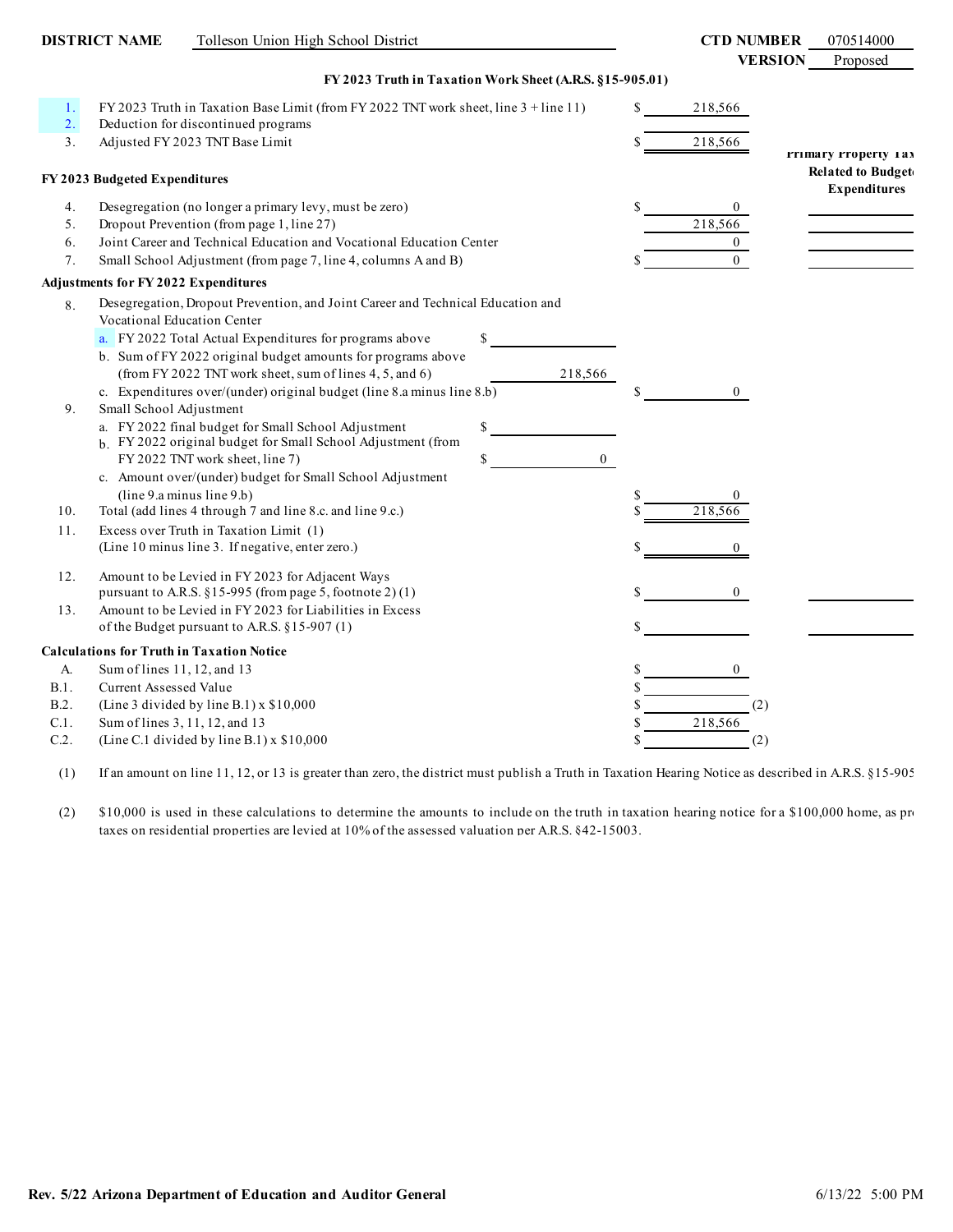**Primary Property Related to Budgeted** 

 $\ddot{\hspace{1pt}\text{I}}$  and  $\ddot{\hspace{1pt}\text{I}}$  and  $\ddot{\hspace{1pt}\text{I}}$  and  $\ddot{\hspace{1pt}\text{I}}$ 

 $10,00$  is used in the amounts to the amounts to the truth in taxation hearing notice for a  $10,00$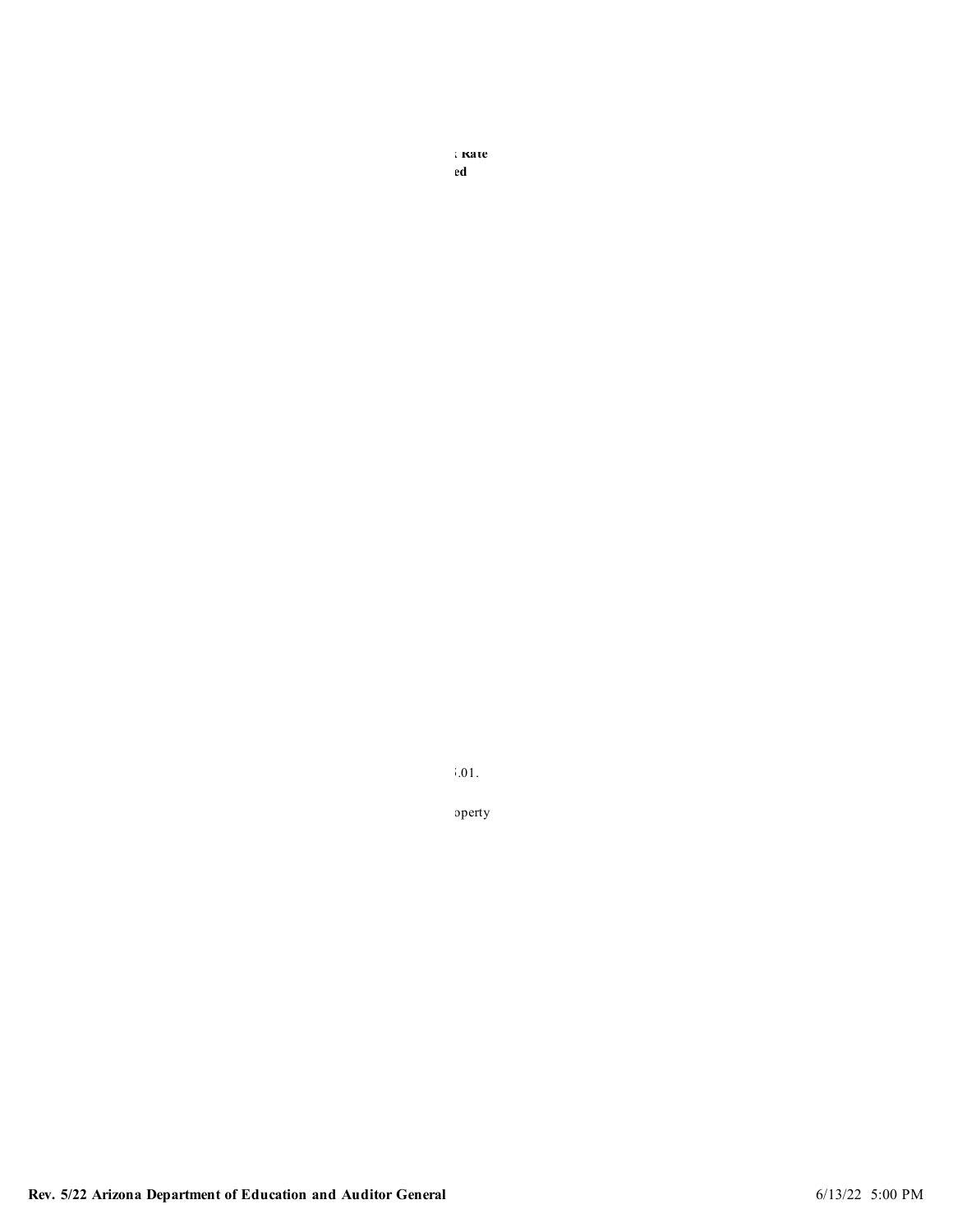### **COUNTY MATICOPA CTD Number 070514000**

# **Version Proposed**

# **DATA ENTRY SHEET**

### **FY 2023 LEGISLATIVE AMOUNTS**

Base Level Amount (A.R.S.  $\S 15$ -901, as amended by Laws 2021, Ch. 404,  $\S 27$ ) \$ State Support Level per Route Mile (A.R.S. §15-945, as amended by Laws 2021, Ch. 404, §33)  $0.5$  mile or less **OR** more than 1.0 mile More than  $0.5$  mile through  $1.0$  mile Qualifying Tax Rate for elementary or secondary (CTEDs use 0.05)

| 4,798.71 |  |
|----------|--|
|          |  |
| 3.03     |  |
| 2.48     |  |
| 1.7133   |  |
|          |  |

### **UNWEIGHTED STUDENT COUNT**

### **All districts must complete lines 1 through 6 below.**

Prior years ADM amounts (lines 1 and 2) are used to calculate district additional assistance (DAA), including DAA growth factor if applicable, in accordance with A.R.S. §15-961. Estimated current year ADM (lines 3 through 6) is used to calculate the Group A weighted student count included in the Base Support Level calculation on the BSA55 tab, page 2.

| Prior Years ADM (A.R.S. §§15-901 and 15-961)     | <b>PSD</b> | $K-8$  | $9 - 12$    | Total       |
|--------------------------------------------------|------------|--------|-------------|-------------|
| $\perp$ FY 2021 100th-Day ADM                    |            |        |             | 12.114.6700 |
| 2. FY 2022 100th-Day ADM                         |            |        | 13.161.6132 | 13,161.6132 |
| Current Year ADM (A.R.S. §§15-943 and 15-808)    |            |        |             |             |
| 3. FY 2023 Estimated Non-AOI Student Count       |            |        | 13.650.0000 | 13.650.0000 |
| 4. FY 2023 Estimated AOI Full-Time Student Count |            |        |             | 0.0000      |
| 5. FY 2023 Estimated AOI Part-Time Student Count |            |        |             | 0.0000      |
| 6. Total FY 2023 Estimated Student Count         | 0.0000     | 0.0000 | 13.650.0000 | 13.650.0000 |

### **STUDENT COUNT BY CATEGORY**

Student counts used to calculate the Group B weighted add-on count used in calculating the Base Support Level.

|        |                                             | Non-AOI              |                      | <b>AOI Full-Time AOI Part-Time</b> |
|--------|---------------------------------------------|----------------------|----------------------|------------------------------------|
|        |                                             | <b>Student Count</b> | <b>Student Count</b> | <b>Student Count</b>               |
| ı      | K-3 Reading                                 |                      |                      |                                    |
| 8.     | $K-3$                                       |                      |                      |                                    |
| $9+$   | ELL                                         | 934.5290             |                      |                                    |
| 10. HI |                                             | 2.6600               |                      |                                    |
|        | 11. MD-R, A-R, and SID-R                    | 83.6075              |                      |                                    |
|        | 12. MD-SC, A-SC, and SID-SC                 | 84.3425              |                      |                                    |
|        | $13.$ MD-SSI                                | 6.8700               |                      |                                    |
|        | $14$ OI-R                                   | 3.8000               |                      |                                    |
|        | $15$ OI-SC                                  | 5.2650               |                      |                                    |
|        | 16. P-SD                                    |                      |                      |                                    |
| 17.    | DD*, ED, MIID, SLD, SLI*, and OHI           | 1,132.7983           |                      |                                    |
|        | 18. ED-P                                    | 8.4700               |                      |                                    |
|        | 19. MOID                                    | 30.8900              |                      |                                    |
| 20. VI |                                             | 5.0000               |                      |                                    |
| $2L_G$ |                                             | 533.9710             |                      |                                    |
|        | 22. Total Add-on Count (lines 7 through 21) | 2.832.2033           | 0.0000               | 0.0000                             |

*\*School aged students only*

K-8 9-12

1.

3.

# **ADJUSTMENTS TO BASE SUPPORT LEVEL/BASE REVENUE CONTROL LIMIT (A.R.S. §15-944.E)**

Check box(es) if the district's schools are designated as small isolated by the State Board of Education. (A.R.S. §15-901)

2. X Check box if the district has been approved for additional monies for teacher compensation by the State Board of Education. (A.R.S. §15-952)

Check box if the district has been approved to provide 200 days of instruction by ADE. (A.R.S. §15-902.04)

| 4. Adjusted FY 2023 Base Level Amount                                                                                                           | \$4,858.69  |
|-------------------------------------------------------------------------------------------------------------------------------------------------|-------------|
| 5. Actual Teacher Experience Index (TEI) from FY 2022 Teacher Experience Report (if actual TEI is less than 1.0000 use 1.0000) (A.R.S. §15-941) | 1.0000      |
| 6. $[FY 2021]$ actual <b>non-federal</b> audit expenditures from all funds $(A.R.S. 815-914.F)$                                                 | \$37,000.00 |
| <b>1.</b> FY 2021 actual <b>federal</b> audit expenditures from all funds                                                                       | \$3,000.00  |
| 8. IFY 2021 actual <b>total</b> audit expenditures from all funds (line 6 plus line 7)                                                          | \$40,000.00 |

# **TRANSPORTATION (A.R.S. §§15-816.01, 15-945, and 15-946)**

| $\frac{1}{2}$ FY 2022 Approved Daily Route Miles                                                                         | 4.229.00 |
|--------------------------------------------------------------------------------------------------------------------------|----------|
| $\sim$ Number of Eligible Students Transported in FY 2022                                                                | 2.582.00 |
| $\frac{3}{2}$ FY 2022 Annual Expenditure for Bus Tokens                                                                  | \$0.00   |
| 4. FY 2022 Annual Expenditure for Bus Passes                                                                             | \$0.00   |
| $\Delta$ Actual Route Miles traveled in July and August 2021 to Transport Pupils w/Disabilities for Extended School Year | 4,337.00 |
| <sup>6</sup> Estimated Route Miles Traveled in June 2022 to Transport Pupils w/Disabilities for Extended School Year     | 2,175.00 |

### **OTHER INFORMATION**

|  | <b>L.</b> Capital Transportation Adjustment (A.R.S. §15-963.B)                                                                   |  |
|--|----------------------------------------------------------------------------------------------------------------------------------|--|
|  | <b>PSD</b>                                                                                                                       |  |
|  | $K-8$                                                                                                                            |  |
|  | $9 - 12$                                                                                                                         |  |
|  | 2. Adjustment for Remote Instructional Time calculated by ADE (A.R.S. §15-901.08, leave blank for budget adoption)               |  |
|  | $\frac{3}{2}$ , Consolidation/Unification Increase for Transitional Costs incurred in first year (A.R.S. §§15-912 and 15-912.01) |  |

### **ASSESSED PROPERTY VALUATIONS**

| 4 2022 Primary Net Assessed Valuation (AV)                     | \$1.607.350.531 |
|----------------------------------------------------------------|-----------------|
| 5. 2022 Primary Net Assessed Valuation (AV2)                   |                 |
| 6. 2022 Salt River Project (SRP) Valuation                     | \$37.569.000    |
| 7 2022 Government Property Lease Excise Tax Assessed Valuation |                 |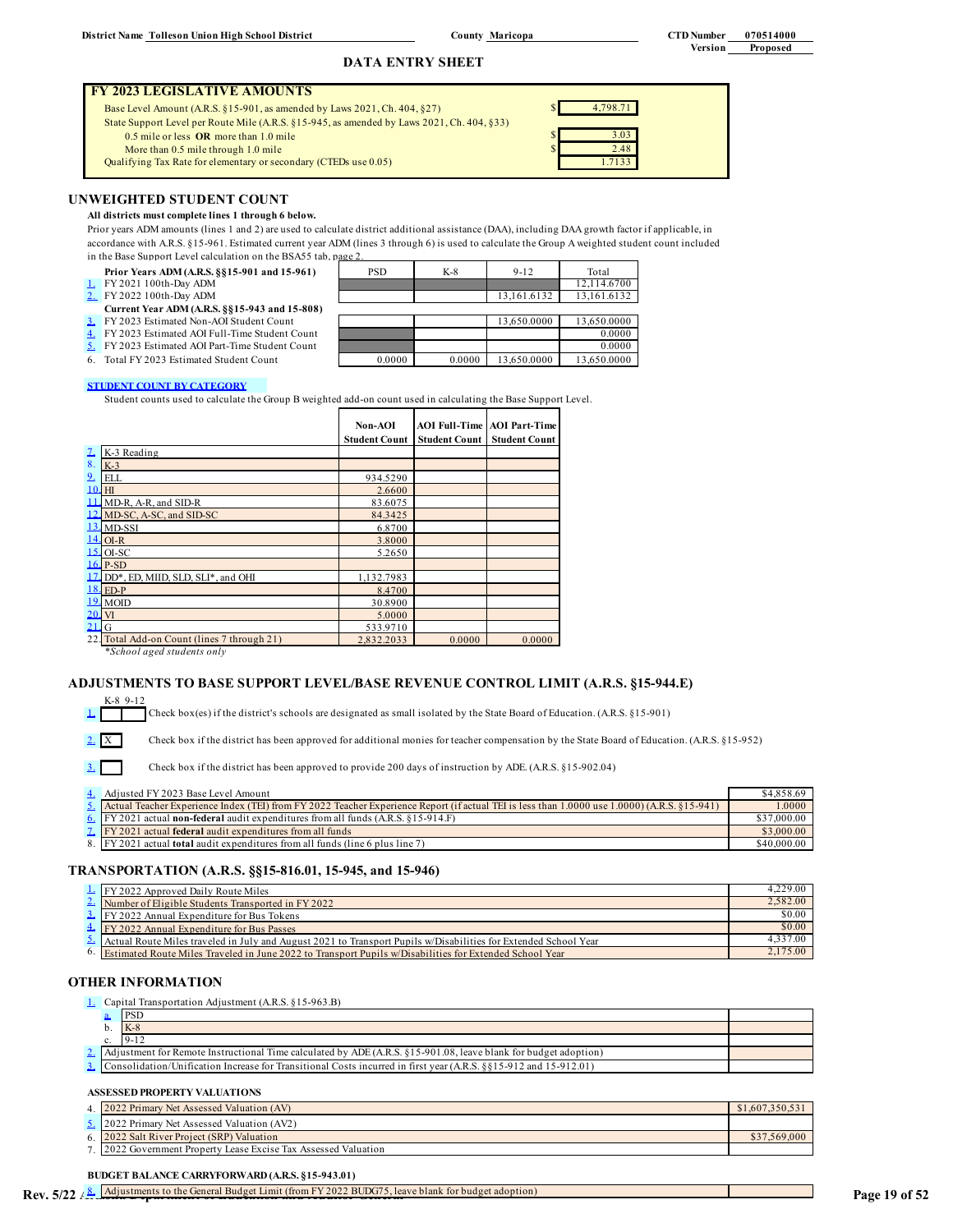**County CTD Number 070514000 Version Proposed**

# **DATA ENTRY SHEET**

| 9. FY 2022 M&O Fund actual expenditures (from FY 2022 AFR, amount will be estimated for budget adoption) | \$101,996,935.00 |
|----------------------------------------------------------------------------------------------------------|------------------|
| 10. FY 2022 M&O Fund Actual Expenditures (if any) for:                                                   |                  |
| a. Special Program Override                                                                              |                  |
| b. Desegregation $(A.R.S. §15-910)$                                                                      |                  |
| c. Tuition Out Debt Service                                                                              |                  |
| d. Dropout Prevention Programs                                                                           | \$218,566.00     |
| e. Joint Career and Technical Education and Vocational Education Center (A.R.S. §15-910.01)              |                  |
| $L$ Performance Pay (A.R.S. §15-920)                                                                     |                  |
| 11. Budget Balance Carryforward transferred to the School Opening Fund (if any)                          |                  |
|                                                                                                          |                  |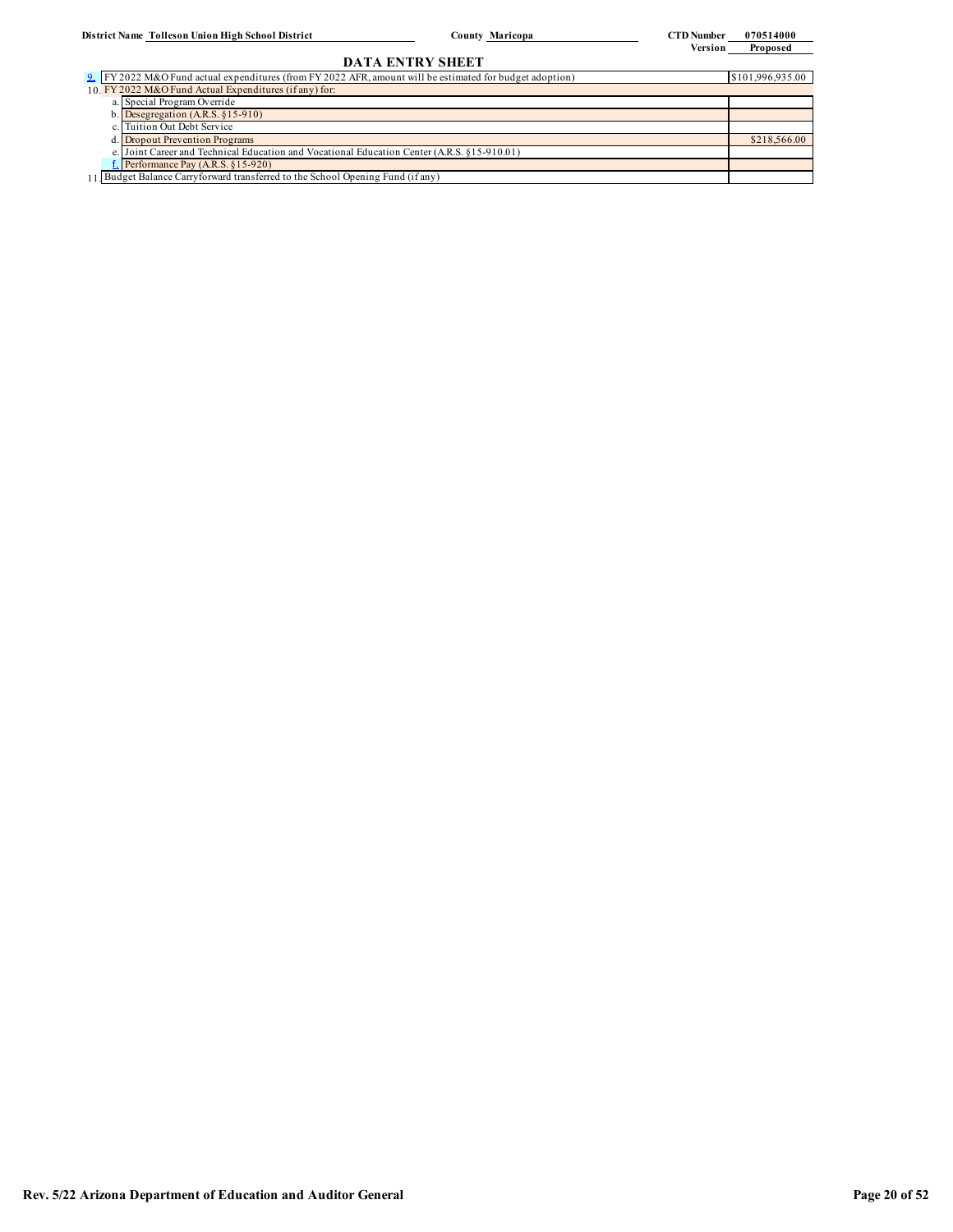**County Maricopa CTD Number 070514000** 

**Version Proposed**

# **DATA ENTRY SHEET**

### **DISTRICTS RECEIVING FEDERAL IMPACT AID REVENUES (A.R.S. §15-905.R):**

| 12. FY 2023 Impact Aid Revenue                                                                                              |  |
|-----------------------------------------------------------------------------------------------------------------------------|--|
| $_{13}$ Impact Aid revenue deposited in FY 2023 to the Impact Aid Revenue Bond Debt Service Fund for principal and interest |  |
| payments                                                                                                                    |  |
| 14. Impact Aid revenue transferred in FY 2023 to the M&O Fund to provide cash for the TRCL/TSL difference                   |  |
| 15. Impact Aid revenue transferred in FY 2023 to the M&O Fund to reduce or eliminate taxes                                  |  |
| 16. FY 2022 Ending Cash Balance in the Impact Aid Fund                                                                      |  |

### **DISTRICTS OPERATING UNDER THE PROVISIONS OF THE SMALL SCHOOL ADJUSTMENT (A.R.S. §15-949):**

17. D Check box if the district previously operated under a small school adjustment and no longer qualifies based on

current year ADM. The phase down limit for an override election pursuant to A.R.S. §15-481 is shown in the

appropriate section of the Calculations page. If this box is checked, the district **must** complete line 18 below.

| 18. Enter the fiscal year that the district exceeded the allowable student counts for the first time. (A.R.S. §15-949.C and .E) |  |
|---------------------------------------------------------------------------------------------------------------------------------|--|
| 19. For unified districts that qualified for a phase down limit for K-8 or 9-12 but not both, enter 10% of the RCL attributable |  |
| to the nonqualifying K-8 or 9-12 weighted student count as provided in ARS $815-971(R)(2)(a)$                                   |  |

### **DISTRICTS NEEDING BSL ADJUSTMENT DUE TO TUITION LOSS (A.R.S. §§15-954 and 15-902.01):**

Only complete this section if the district receives less tuition from a district which is inside or outside of this state because the district of residence began to offer instruction in one or more high school grade levels not previously offered.

|                                                    | 20. Base year - the fiscal year before the other district began to offer instruction                                              |  |  |  |
|----------------------------------------------------|-----------------------------------------------------------------------------------------------------------------------------------|--|--|--|
|                                                    | 21. Base year Attending ADM Grades 9-12                                                                                           |  |  |  |
|                                                    | 22. Number of tuitioned students lost in the year after the base year due to district of residence offering instruction in Grades |  |  |  |
|                                                    | 9-12 not offered previously                                                                                                       |  |  |  |
|                                                    | 23 Tuition received in base year                                                                                                  |  |  |  |
| 24 Tuition received in fiscal year after base year |                                                                                                                                   |  |  |  |
| 25.                                                | Check box if the district lost student count resulting from the formation of a joint unified                                      |  |  |  |
|                                                    | school district pursuant to A.R.S. §15-450                                                                                        |  |  |  |
|                                                    | 26. Additional number of tuitioned students lost in the second year after the base year (Type 05 districts only)                  |  |  |  |
|                                                    | 27. Additional number of tuitioned students lost in the third year after the base year (Type 05 districts only)                   |  |  |  |
|                                                    |                                                                                                                                   |  |  |  |

### **TYPE 03 DISTRICT INFORMATION**

|    | 1. High School Student Count Transported by District of Residence to District of Attendance (A.R.S. §15-951.C) |                     |                    |                     |            |  |  |
|----|----------------------------------------------------------------------------------------------------------------|---------------------|--------------------|---------------------|------------|--|--|
|    | Tuition Out for High School Students (A.R.S. §§15-448.J, 15-824, 15-910.M, and 15-951):                        |                     |                    |                     |            |  |  |
|    |                                                                                                                | Attending           | Tuition Out        | <b>Debt Service</b> | M&O & UCO, |  |  |
|    |                                                                                                                | <b>District CTD</b> | <b>High School</b> | Per Pupil           | Per Pupil  |  |  |
|    | <b>Attending District Name</b>                                                                                 | Number              | Count              | Tuition             | Tuition    |  |  |
|    | Use lines 2.a through 2.e for budget <b>adoption</b> (as necessary)                                            |                     |                    |                     |            |  |  |
| a. |                                                                                                                |                     |                    |                     |            |  |  |
| b. |                                                                                                                |                     |                    |                     |            |  |  |
| c. |                                                                                                                |                     |                    |                     |            |  |  |
| d. |                                                                                                                |                     |                    |                     |            |  |  |
| e. |                                                                                                                |                     |                    |                     |            |  |  |
|    |                                                                                                                |                     |                    |                     |            |  |  |

Use lines 2.f through 2.j for budget **revision** (as necessary)

| $\cdot$ |  |  |  |
|---------|--|--|--|
|         |  |  |  |
|         |  |  |  |

3. Check box for Type 03 districts no longer within a high school district due to the unification of the high school district. (A.R.S. §15-448.J)

### **ACCOMMODATION DISTRICT (TYPE 01) INFORMATION (A.R.S. §15-974)**

### 1. Check box if the district offers instruction in grades 9-12. **Accommodation districts only.**

Only accommodation districts with a student count of **more** than 125 in grades K-8 **or** accommodation districts that offer instruction in grades 9-12 and have a student count of **more** than 100 in grades 9-12, should complete lines 2 through 4.

| Maintenance & Operation $(M&O)$ Fund FY 2022 ending cash balance        |  |
|-------------------------------------------------------------------------|--|
| $\sim 10\%$ of the FY 2023 RCL calculated using the district's 2022 ADM |  |
| 4. Up to 5% of the FY 2023 RCL calculated pursuant to A.R.S. 815-482.B  |  |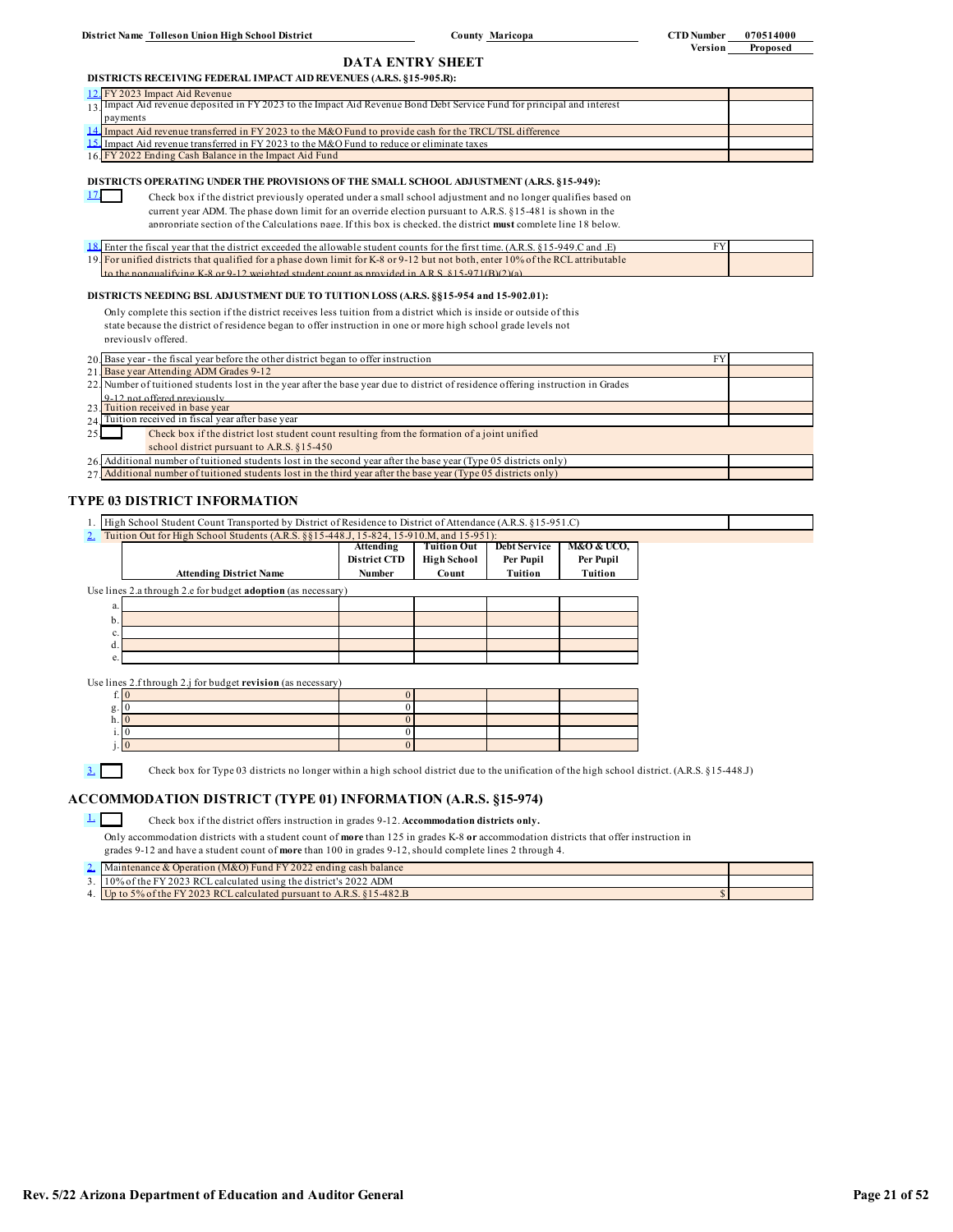# **CALCULATION OF SUPPORT LEVEL WEIGHTS (GROUP A WEIGHTS)**

|                                          |        | <b>DESIGNATED AS ISOLATED</b> |          | <b>NOT DESIGNATED AS</b><br><b>ISOLATED</b> |          |
|------------------------------------------|--------|-------------------------------|----------|---------------------------------------------|----------|
|                                          |        | K-8                           | $9-12$   | $K-8$                                       | $9-12$   |
| Student Count 0.001-99.999               |        |                               |          |                                             |          |
| Support Level Weight                     |        | 1.559                         | 1.669    | 1.399                                       | 1.559    |
| Student Count 100,000-499.999            |        |                               |          |                                             |          |
| Student Count Constant                   |        | 500.0000                      | 500,0000 | 500.0000                                    | 500,0000 |
| Student Count                            |        | 0.0000                        | 0.0000   | 0.0000                                      | 0.0000   |
| Difference                               | $=$    | 0.0000                        | 0.0000   | 0.0000                                      | 0.0000   |
| Weight Adjustment Factor                 | x      | 0.0005                        | 0.0005   | 0.0003                                      | 0.0004   |
| Support Level Weight Increase            |        | 0.0000                        | 0.0000   | 0.0000                                      | 0.0000   |
| Support Level Weight                     | $+$    | 1.358                         | 1.468    | 1.278                                       | 1.398    |
| Adjusted Support Level Weight            | $=$    | 0.0000                        | 0.0000   | 0.0000                                      | 0.0000   |
| Student Count 500.000-599.999            |        |                               |          |                                             |          |
| Student Count Constant                   |        | 600.0000                      | 600.0000 | 600.0000                                    | 600.0000 |
| Student Count                            |        | 0.0000                        | 0.0000   | 0.0000                                      | 0.0000   |
| Difference                               | $=$    | 0.0000                        | 0.0000   | 0.0000                                      | 0.0000   |
| Weight Adjustment Factor                 | x      | 0.0020                        | 0.0020   | 0.0012                                      | 0.0013   |
| Support Level Weight Increase            | $=$    | 0.0000                        | 0.0000   | 0.0000                                      | 0.0000   |
| Support Level Weight                     | $^{+}$ | 1.158                         | 1.268    | 1.158                                       | 1.268    |
| Adjusted Support Level Weight            | $=$    | 0.0000                        | 0.0000   | 0.0000                                      | 0.0000   |
| Student Count 600,000 or More            |        |                               |          |                                             |          |
| Support Level Weight                     |        |                               |          | 1.158                                       | 1.268    |
| Career Technical Education District      |        |                               |          |                                             |          |
| Support Level Weight (A.R.S. §15-943.02) |        |                               |          |                                             | 1.339    |

### **OTHER CALCULATIONS**

| 1. Portion of BSL/BRCL from total K-3 and total K-3 Reading weighted student counts:                                                | $K-3$       | 0.00 |
|-------------------------------------------------------------------------------------------------------------------------------------|-------------|------|
|                                                                                                                                     | K-3 Reading | 0.00 |
|                                                                                                                                     |             |      |
| 2. Additional Tax in Districts Ineligible for Equalization Assistance, Amount to be Levied and Paid to the State (A.R.S. §15-992)\$ |             | 0.00 |

# **CALCULATION OF DISTRICT ADDITIONAL ASSISTANCE (DAA) PER STUDENT COUNT AMOUNTS (A.R.S. §§15-951.C and 15-962.01) TABLE TO CALCULATE DAA PER STUDENT COUNT**

|                                                                                             | $K-8$    | $9-12$                              |
|---------------------------------------------------------------------------------------------|----------|-------------------------------------|
| 1. FY 2023 Student Count (2022 ADM): .001 - 99.999                                          |          |                                     |
| DAA per Student Count                                                                       | 544.58   | 601.24                              |
| 2. FY 2023 Student Count (2022 ADM): 100.000 - 499.999                                      |          |                                     |
| a. Student Count Constant                                                                   | 500,0000 | 500,0000                            |
| b. Student Count                                                                            | 0.0000   | 0.0000                              |
| c. Difference<br>$=$                                                                        | 0.0000   | 0.0000                              |
| d. Weight Adjustment Factor<br>x                                                            | 0.0003   | 0.0004                              |
| e. Support Level Weight Increase<br>$=$                                                     | 0.0000   | 0.0000                              |
| f. Support Level Weight<br>$\ddot{}$                                                        | 1.2780   | 1.3980                              |
| g. Adjusted Support Level Weight<br>$=$                                                     | 0.0000   | 0.0000                              |
| h. Support Level Amount<br>x S                                                              | 389.25   | <b>S</b><br>405.59                  |
| DAA per Student Count<br>i.<br>$=$ N                                                        | 0.00     | 0.00                                |
| 3. FY 2023 Student Count (2022 ADM): 500.000 - 599.999                                      |          |                                     |
| a. Student Count Constant                                                                   | 600.0000 | 600,0000                            |
| b. Student Count                                                                            | 0.0000   | 0.0000                              |
| c. Difference<br>$=$                                                                        | 0.0000   | 0.0000                              |
| d. Weight Adjustment Factor<br>x                                                            | 0.0012   | 0.0013                              |
| e. Support Level Weight Increase<br>$=$                                                     | 0.0000   | 0.0000                              |
| f. Support Level Weight<br>$\ddot{}$                                                        | 1.1580   | 1.2680                              |
| g. Adjusted Support Level Weight<br>$=$                                                     | 0.0000   | 0.0000                              |
| h. Support Level Amount<br>хS                                                               | 389.25   | 405.59<br>$\mathbf{x}$ $\mathbf{S}$ |
| i.<br>DAA per Student Count<br>= N                                                          | 0.00     | 0.00                                |
| 4. FY 2023 Student Count (2022 ADM): 600.000 or More & Career Technical Education Districts |          |                                     |
| DAA per Student Count                                                                       | 450.76   | 492.94<br>ß                         |
|                                                                                             |          |                                     |
|                                                                                             |          |                                     |
|                                                                                             |          |                                     |
|                                                                                             |          |                                     |

**CALCULATION OF MAINTENANCE AND OPERATION (M&O) FUND BUDGET BALANCE CARRYFORWARD (A.R.S. §15-943.01)**

- 1. General Budget Limit (GBL) (from FY 2022 latest revised Budget, page 7, line 11)  $\frac{\$155,000,000.00}{\$155,000,000.00}$ <br>2. Adjustments to the GBL (from FY 2022 BUDG75, amount will be zero for budget adoption)  $\frac{\$155,00$
- 2. Adjustments to the GBL (from FY 2022 BUDG75, amount will be zero for budget adoption) \$ 0.000 \$ 155,000,000.00<br>3. Adjusted GBL \$ 155,000,000.00
- 4. Budgeted M&O expenditures (from FY 2022 latest revised Budget, page 1, line 30, Total Budget Year Column) <br>5 Adjustments to the GBI (from line 2)
- 5. Adjustments to the GBL (from line 2)
- 6. Adjusted Budgeted Expenditures **\$ 155,000,000.00 \$ 155,000,000.00**
- 
- 7. Lesser of the Adjusted GBL (line 3) or the Adjusted Budgeted Expenditures (line 6)<br><u>8.</u> FY 2022 M&O Fund actual expenditures (from FY 2022 AFR, amount will be estimated for budget adoption) Sample and Sample 2011,996,93
- shown here in parentheses.)

**Note: For lines 10.a through 10.f the FY 2022 actual expenditures are deducted from the budget amount. If the result is negative, zero is shown.**

| 10 FY 2022 Actual Expenditures:                                                                                    | FY 2022 Budget | Actual     | Unexpended Budget |
|--------------------------------------------------------------------------------------------------------------------|----------------|------------|-------------------|
| a. Special Program Override                                                                                        | 0.00           | 0.00       | 0.00              |
| b. Desegregation                                                                                                   | 0.00           | 0.00       | 0.00              |
| c. Tuition Out Debt Service                                                                                        | 0.00           | 0.00       | 0.00              |
| d. Dropout Prevention Programs                                                                                     | 218,566.00     | 218,566.00 | 0.00              |
| e. Joint Career and Technical Education and Vocational Education Center                                            | 0.00           | 0.00       | 0.00              |
| f. Performance Pay                                                                                                 | 0.00           | 0.00       | 0.00              |
| g. Total Budget Balance Deductions (lines 10.a through 10.f)                                                       |                |            | 0.00              |
| 11. Budget Balance after Deductions (If negative, the district does not have any budget balance to carry forward.) |                |            | 53,003,065.00     |
| 12 Budget Balance Carryforward transferred to the School Opening Fund (not to exceed the lesser of line            |                |            |                   |
| 11 or the FY 2022 M&O Fund ending cash balance)                                                                    |                |            | 0.00              |
| 13. Actual Budget Balance Carryforward to be used in M&O Fund (for GBL calculation on page 7, line 8.c)            |                |            | 53,003,065.00     |

- 
- **Rev. 5/22 Arizona Department of Education and Auditor General Page 22 of 52**

\$ \$ 53,003,065.00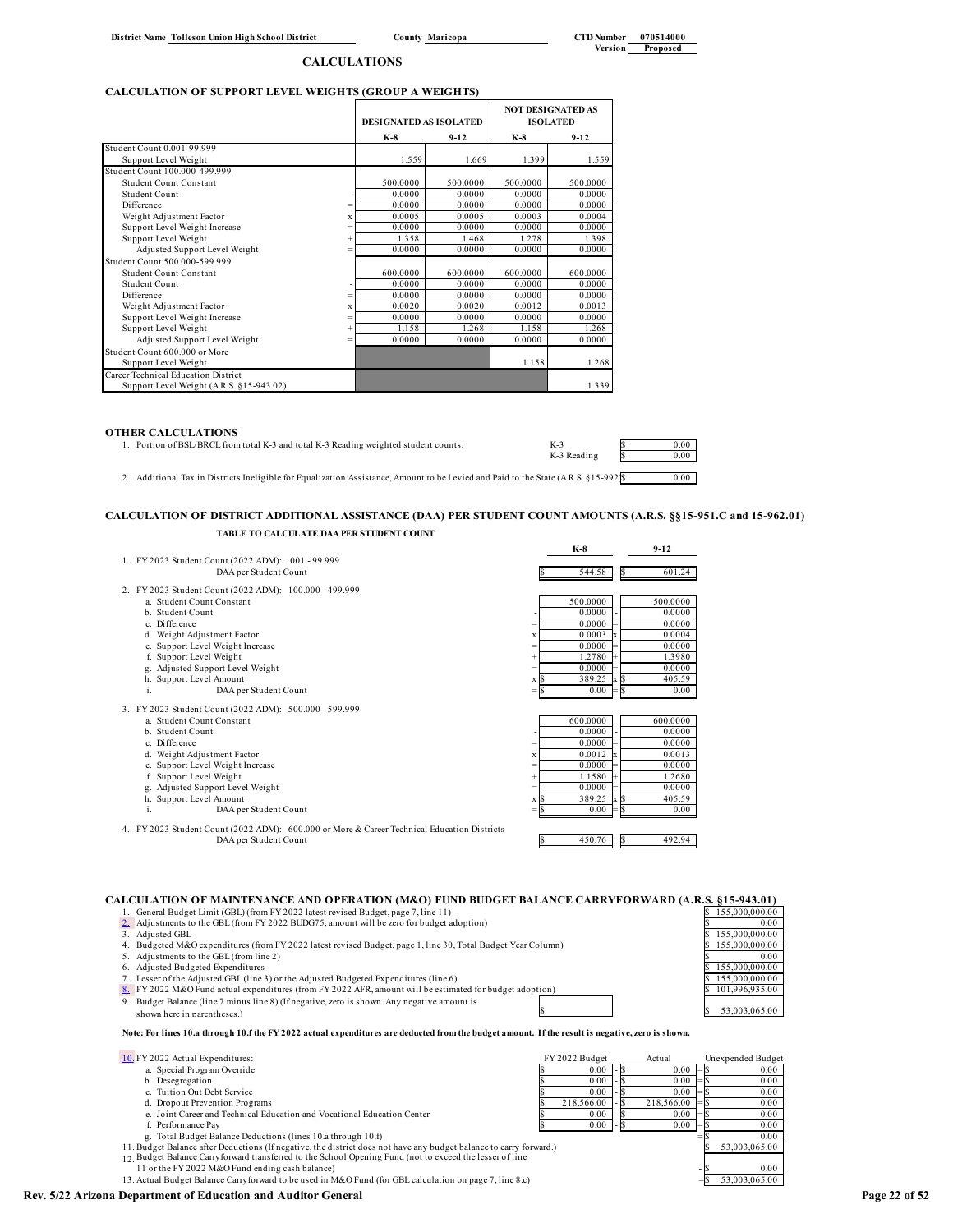- -
	-
	-
	- a. The amount on line 14.c or<br> **b.** 10% of the FY 2023 RCL calculated using the district's 2022 ADM<br> **c.** Up to 5% of the FY 2023 RCL calculated pursuant to A.R.S. § 15-482.B<br>
	d. Result (line 15.b plus line 15.c)<br> **c.** Re
	-
	-
	-

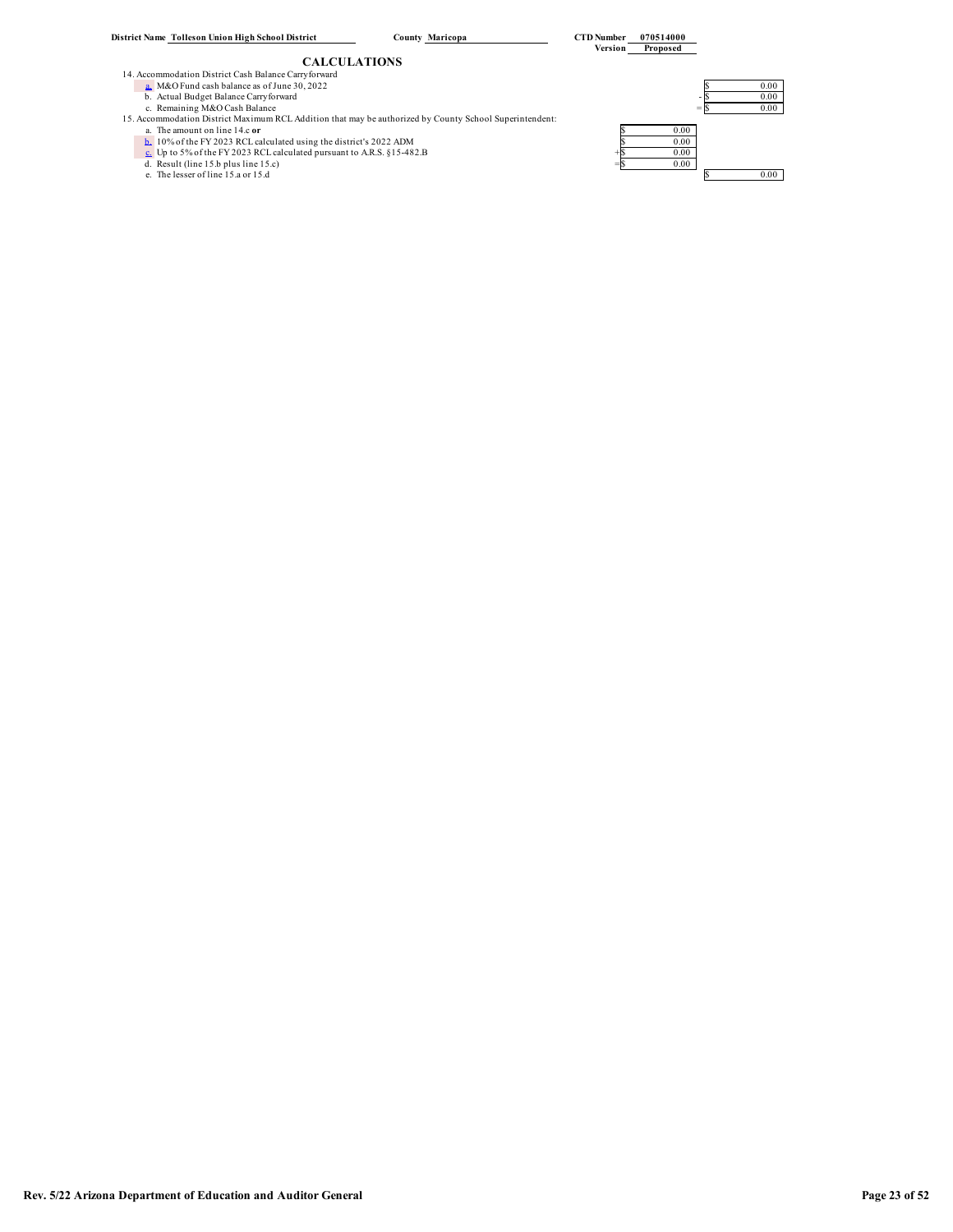# **CALCULATION OF THE AMOUNT AVAILABLE TO BE SPENT IN THE IMPACT AID FUND (A.R.S. §15-905.R)** 1. FY 2023 Impact Aid Revenue<br>2. Impact Aid revenue deposited in FY 2023 to the Impact Aid Revenue Bond Debt Service Fund for principal and interest **Shares And State And Aid Revenue deposited** in FY 2023 to the Impact Aid  $0.00$ payments<br>3. TRCL/TSL Difference 6 0.00 1. Impact Aid revenue transferred in FY 2023 to the M&O Fund to provide cash for the TRCL/TSL difference calculated on line 3<br>5. Impact Aid revenue transferred in FY 2023 to the M&O Fund to reduce or eliminate taxes  $\sim$

 $\frac{6}{2}$  FY 2022 Ending Cash Balance in the Impact Aid Fund<br>
7. FY 2023 Amount Available to be Spent in the Impact Aid Fund (on page 6. Federal Projects line 16)  $\frac{6}{5}$ 7. FY 2023 Amount Available to be Spent in the Impact Aid Fund (on page 6, Federal Projects line 16)  $=$   $\frac{}{\sqrt{25}}$   $=$  0.00

### **CALCULATION OF SMALL SCHOOL ADJUSTMENT PHASE DOWN LIMIT**

### **Applies to any district that operated under the provisions of the small school adjustment (A.R.S. §15-949.A), and exceeded the allowable student counts for the first time before FY 2000. Districts that operated under the provisions of a small school adjustment and exceeded the allowable student counts for the first time after FY 1999, should refer to the next section to calculate their maximum override.**

If in FY 2023, the K-8 student count is greater than 125 but less than 154, or the 9-12 student count is greater than 100 but less than 176, the district may continue to adopt a budget using a small school adjustment on page 7, line 4 of up to \$50,000 without an election. **OR** If the district holds an override election as provided in A.R.S. §15-481, the district may include up to the amount calculated below on page 7, line 3(a). **For purposes of small school adjustment, the FY 2023 student count is the 2022 ADM.**

- 1. A district whose student count K-8 has exceeded 125 but is less than 154 may determine the small school adjustment phase down as follows:<br>a Phase down base
	- a. Phase down base  $$ 150,000.00$
	- b. FY 2023 K-8 student count 0.0000
	- c. Small school student count limit  $\frac{125.0000}{0.0000}$  =  $\frac{125.0000}{0.0000}$
	- d. Student count above the small school limit e. Adjusted Support Level Weight (See Table I at right for calculation)  $x = 0.00000$
	- f. Weighted student count above small school limit  $=$  0.0000
	- g. Base Level Amount  $x = 0.00$
	-
	- i. Grades K-8 small school adjustment phase down limit  $\qquad \qquad$  0.00



- 
- $b$ . FV 2023 9-12 student count
- 
- c. Small school student count limit  $\frac{100.0000}{6}$  =  $\frac{100.0000}{6}$  =  $\frac{100.0000}{6}$  =  $\frac{100.0000}{6}$ d. Student count above the small school limit<br>
e. Adjusted Support Level Weight (See Table II at right for calculation)  $x = \frac{0.0000}{0.0000}$
- e. Adjusted Support Level Weight (See Table II at right for calculation)
- f. Weighted student count above small school limit  $=$  0.0000 g. Base Level Amount  $\qquad \qquad x \qquad \qquad 0.00$
- 
- 
- i. Grades 9-12 small school adjustment phase down limit

3. For unified districts that qualified for a phase down limit for K-8 or 9-12 but not both, enter 10% of the RCL attributable to the nonqualifying K-

- 8 or 9-12 weighted student count as provided in A.R.S. §15-971(B)(2)(a).
- 4. Allowable Small School Adjustment, subject to an election  $\sim$  0.000 and the contract of the contract of the 0.000 and the contract of the contract of the contract of the contract of the contract of the contract of the
- 
- $10\%$  of the District's Total RCL  $\frac{100}{2}$  of the District's Total RCL  $\frac{100}{2}$  of the District's Total RCL  $\frac{100}{2}$ 6. Maximum override, subject to an election (Greater of line 4 or line 5)

### **CALCULATION OF MAXIMUM OVERRIDE FOR A DISTRICT NO LONGER ELIGIBLE FOR A SMALL SCHOOL ADJUSTMENT**

**Applies to any district that operated under the provisions of a small school adjustment (A.R.S. §15-949.A) and exceeded the allowable student counts for the first time after FY 1999. Districts that operated under the provisions of the small school adjustment and exceeded the allowable student counts for the first time before FY 2000, should refer to the section above.** 

If in FY 2023, the K-8 student count is greater than 125 but less than 181, or the 9-12 student count is greater than 100 but less than 185, the district may hold an override election as provided in A.R.S. §15-481. The maximum amount the district may budget on Budget, page 7, line 3(a), subject to an override election, is the amount calculated below. **For purposes of small school adjustment, the FY 2023 student count is the 2022 ADM.**

- 1. A district whose K-8 student count has exceeded 125, but is less than 181 may determine the maximum small school adjustment override as follows: a. FY 2023 K-8 student count<br>
b. Small school student count<br>
b. Small school student count limit<br>
b. Small school student count limit
	-
	- b. Small school student count limit
	- c. Student count above the small school limit  $= 0.0000$
	-
	- $e.$  Result  $=$  0.0000
	- f. Maximum Percent Increase to apply to RCL (35 minus line 1.e)  $\frac{0.0000}{x}$  0.00000 g. K-8 Revenue Control Limit
	- h. K-8 small school budget override limit (line 1.f x line 1.g) (If less than zero, zero is entered)  $\boxed{\phantom{2566}8\phantom{2}}\qquad\phantom{2066}8\qquad\phantom{2066}0.00$

2. A district whose 9-12 student count has exceeded 100, but is less than 185 may determine the maximum small school adjustment override as follows: a. FY 2023 9-12 student count  $0.0000$ 

- 
- b. Small school student count limit  $=$  100.0000  $\frac{1000000}{2}$ c. Student count above the small school limit
- d. Phase-down factor  $\begin{array}{r} x \neq 0.0065 \\ y \neq 0.0000 \end{array}$
- e. Result  $=$  0.0000
- f. Maximum Percent Increase to apply to RCL (.65 minus line 2.e) 0.0000
- h. 9-12 small school budget override limit (line 2.f x line 2.g) (If less than zero, zero is entered) \$ 0.00

3. For unified districts that qualified for a phase down limit for K-8 or 9-12 but not both, enter 10% of the RCL attributable to the nonqualifying K-<br>8 or 9-12 weighted student count as provided in A.R.S. §15-971(B)(2)(a 8 or 9-12 weighted student count as provided in A.R.S. §15-971(B)(2)(a).

- 4. Allowable Small School Adjustment, subject to an election (line 1.h plus line 2.h plus line 3) 5 0.00
- 5. 10% of the District's Total RCL \$ 0.00
- 6. Maximum override, subject to an election (Greater of line 4 or line 5) \$ 0.00















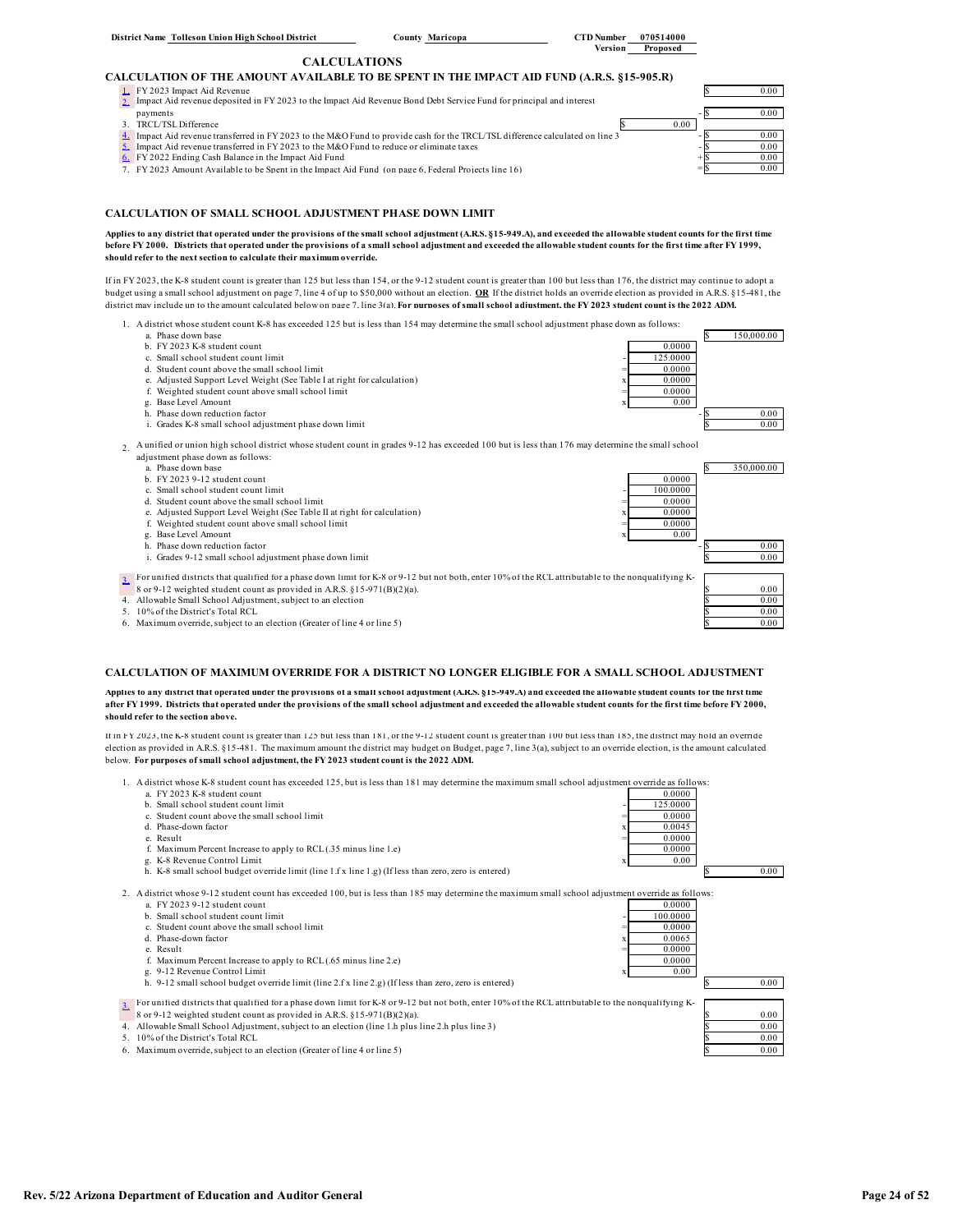### **CALCULATION OF TUITION OUT FOR HIGH SCHOOL STUDENTS (A.R.S. §§15-448.J, 15-824, 15-910.M, and 15-951) For Common School Districts NOT within a High School District (Type 03)**

**LINES 1 AND 2 ARE FOR BUDGET ADOPTION**

1. **Increase to the GBL for Debt Service Tuition Outside the RCL**

|       |                                |                                 |                    | в                                                                     |                      |                       |                        |
|-------|--------------------------------|---------------------------------|--------------------|-----------------------------------------------------------------------|----------------------|-----------------------|------------------------|
|       |                                |                                 |                    |                                                                       |                      | rer rupu Tumon in     |                        |
|       |                                | Attending                       | Tuition Out        |                                                                       |                      | <b>Excess of Debt</b> |                        |
|       |                                | <b>District CTD</b>             | <b>High School</b> | <b>Debt Service</b>                                                   | <b>Debt Service</b>  | <b>Service Limit</b>  | <b>Increase to GBL</b> |
|       | <b>Attending District Name</b> | Number                          | Count              | <b>Per Pupil Tuition</b>                                              | <b>Tuition Limit</b> | $(B-C)$               | $(A \times D)$         |
| a. 10 |                                |                                 | 0.0000             | 0.00                                                                  | 0.00                 | 0.00                  | 0.00                   |
| b.0   |                                |                                 | 0.0000             | 0.00                                                                  | 0.00                 | 0.00                  | 0.00                   |
| c.10  |                                |                                 | 0.0000             | 0.00                                                                  | 0.00                 | 0.00                  | 0.00                   |
|       |                                |                                 | 0.0000             | 0.00                                                                  | 0.00                 | 0.00                  | 0.00                   |
| e.10  |                                |                                 | 0.0000             | 0.00                                                                  | 0.00                 | 0.00                  | 0.00                   |
|       |                                | <b>Total High School Count:</b> | 0.0000             |                                                                       |                      |                       |                        |
| g.    |                                |                                 |                    | Increase to GBL for Debt Service Tuition Outside the RCL (to line 5): |                      |                       | 0.00                   |

2. **Increase to DSL and RCL for Tuition**

|      |                                | E          |                                      |                    |
|------|--------------------------------|------------|--------------------------------------|--------------------|
|      |                                |            | Per Pupil                            |                    |
|      |                                |            | <b>Tuition Incl.</b>                 |                    |
|      |                                |            | <b>Limited Debt</b>                  |                    |
|      |                                | M&O & UCO, | <b>Service</b>                       | <b>Increase to</b> |
|      |                                | Per Pupil  | $(E + lesser of B)$                  | <b>DSL and RCL</b> |
|      | <b>Attending District Name</b> | Tuition    | or C                                 | $(A \times F)$     |
| a.   | $\theta$                       | 0.00       | 0.00                                 | 0.00               |
| h.   | $\Omega$                       | 0.00       | 0.00                                 | 0.00               |
| c.   | 0                              | 0.00       | 0.00                                 | 0.00               |
| d.   | $\Omega$                       | 0.00       | 0.00                                 | 0.00               |
| e. 0 |                                | 0.00       | 0.00                                 | 0.00               |
|      |                                |            | Increase to DSL and RCL for Tuition: | 0.00               |

**LINES 3 AND 4 ARE FOR BUDGET REVISION**

3. **Increase to the GBL for Debt Service Tuition Outside the RCL**

|      |                                                                                     |                                 | А                  | B                        | $\sqrt{ }$           |                        |                        |
|------|-------------------------------------------------------------------------------------|---------------------------------|--------------------|--------------------------|----------------------|------------------------|------------------------|
|      |                                                                                     |                                 |                    |                          |                      | ' Per Pupil Tuition in |                        |
|      |                                                                                     | Attending                       | <b>Tuition Out</b> |                          |                      | <b>Excess of Debt</b>  |                        |
|      |                                                                                     | <b>District CTD</b>             | <b>High School</b> | <b>Debt Service</b>      | <b>Debt Service</b>  | <b>Service Limit</b>   | <b>Increase to GBL</b> |
|      | <b>Attending District Name</b>                                                      | Number                          | Count              | <b>Per Pupil Tuition</b> | <b>Tuition Limit</b> | $(B-C)$                | $(A \times D)$         |
| a. 0 |                                                                                     |                                 | 0.0000             | 0.00                     | 0.00                 | 0.00                   | 0.00                   |
| b.0  |                                                                                     |                                 | 0.0000             | 0.00                     | 0.00                 | 0.00                   | 0.00                   |
| c. 0 |                                                                                     |                                 | 0.0000             | 0.00                     | 0.00                 | 0.00                   | 0.00                   |
| d. 0 |                                                                                     |                                 | 0.0000             | 0.00                     | 0.00                 | 0.00                   | 0.00                   |
| e. 0 |                                                                                     |                                 | 0.0000             | 0.00                     | 0.00                 | 0.00                   | 0.00                   |
|      |                                                                                     | <b>Total High School Count:</b> | 0.0000             |                          |                      |                        |                        |
|      | Revised Total Increase to GBL for Debt Service Tuition Outside the RCL (to line 5): |                                 |                    |                          |                      | 0.00                   |                        |

4. **Increase to DSL and RCL for Tuition**

|    |                                                          | E                         |                      |                    |  |
|----|----------------------------------------------------------|---------------------------|----------------------|--------------------|--|
|    |                                                          |                           | Per Pupil            |                    |  |
|    |                                                          |                           | <b>Tuition Incl.</b> |                    |  |
|    |                                                          |                           | <b>Limited Debt</b>  |                    |  |
|    |                                                          | <b>M&amp;O &amp; UCO,</b> | Service              | <b>Increase to</b> |  |
|    |                                                          | Per Pupil                 | $(E + lesser of B)$  | <b>DSL and RCL</b> |  |
|    | <b>Attending District Name</b>                           | Tuition                   | or C                 | $(A \times F)$     |  |
| a. | - 0                                                      | 0.00                      | 0.00                 | 0.00               |  |
| b. | - 0                                                      | 0.00                      | 0.00                 | 0.00               |  |
| c. |                                                          | 0.00                      | 0.00                 | 0.00               |  |
| d. |                                                          | 0.00                      | 0.00                 | 0.00               |  |
| e. |                                                          | 0.00                      | 0.00                 | 0.00               |  |
| f. | Revised Increase to DSL and RCL for Tuition (to line 6): |                           |                      |                    |  |

5. Adopted or Revised Increase to GBL for Debt Service Tuition Outside the RCL 0.00

6. Total Adjustment for Increase/(Decrease) in Tuition Out for High School Students after budget revision (line 4.f minus line 2.f) 0.00

# **CALCULATION OF ADJUSTMENT FOR TUITION LOSS AND STUDENT REVENUE LOSS PHASE-DOWN (A.R.S. §§15-954 and 15-902.01)**

**NOTE 1: This section is completed only if the district has indicated that it receives less tuition from a district which is inside or outside of this state because the district of residence began to offer instruction in one or more high school grade levels not previously offered.**

| 1. Base Year Attending ADM Grades 9-12                                                                                                                         |       | 0.00 |
|----------------------------------------------------------------------------------------------------------------------------------------------------------------|-------|------|
| 2. Factor of 5%                                                                                                                                                | 0.05  |      |
| 3. ADM loss required to qualify                                                                                                                                | 0.000 |      |
| 4. Number of tuitioned students lost in the year after the base year due to district of residence offering instruction in                                      |       |      |
| grades 9-12 not offered previously                                                                                                                             | 0.000 |      |
| NOTE 2: If line 3 is greater than line 4, do not complete the rest of this section. District does not qualify for an increase in the base support level (BSL). |       |      |
| 5. Tuition received in base year                                                                                                                               | 0.00  |      |
| 6. Tuition received in fiscal year after base year                                                                                                             | 0.00  |      |
|                                                                                                                                                                | .     |      |

| $\sim$ - Turnon received in base year.                      | $\sim \sim \sim$ |
|-------------------------------------------------------------|------------------|
| 6. Tuition received in fiscal vear after base vear          | $_{0.00}$        |
| Tuition loss (If result is less than zero, zero is entered) | $_{0.00}$        |

| 8. BSL Adjustment for the first year after the base year                      | first year factor  |      | 0.00      |
|-------------------------------------------------------------------------------|--------------------|------|-----------|
| 9. BSL Adjustment for the second year after the base year                     | second vear factor | 0.50 | $_{0.00}$ |
| 10. BSL Adjustment for the third year after the base year                     | third vear factor  |      | $_{0.00}$ |
| 11 Increase in BSL for Tuition Loss Adjustment (line $8 + line 9 + line 10$ ) |                    |      | 0.00      |

**NOTE 3: In addition to any adjustment for tuition loss received pursuant to A.R.S. §15-954, a district which loses students from its student count resulting from the formation of a joint unified school district (pursuant to A.R.S. §15-450) and does not receive tuition for those students for the budget year, may increase its BSL (A.R.S. §15-902.01).** 

a. By \$650,000 for the first year of the loss.<br>b. By \$600,000 for the second year following the loss.<br>c. Ry \$500,000 for the third year following the loss.

b. By \$600,000 for the second year following the loss.  $\begin{array}{ccc} \text{S} & 0.00 \\ \text{c. By $$500,000 for the third year following the loss.} \end{array}$ 

| 0.00       |
|------------|
| 0.00       |
| 0.00       |
| <u> 00</u> |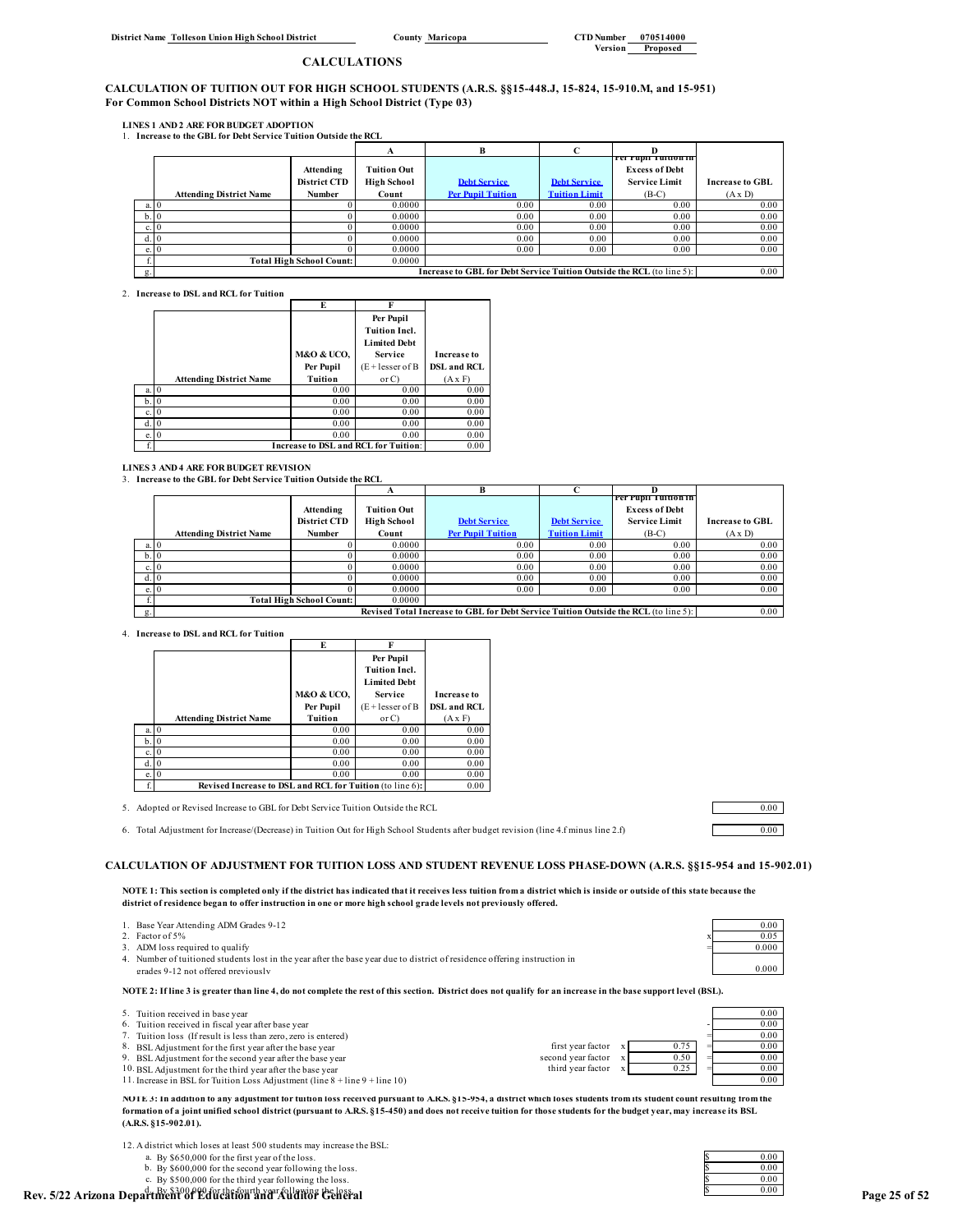| Rev. 5/22 Arizona Department of Education and Auditor General | Page 26 of 52 |
|---------------------------------------------------------------|---------------|

| District Name Tolleson Union High School District                              | County Maricopa     | <b>CTD</b> Number<br>070514000<br>Version<br>Proposed |
|--------------------------------------------------------------------------------|---------------------|-------------------------------------------------------|
|                                                                                | <b>CALCULATIONS</b> |                                                       |
| e. By \$100,000 for the fifth year following the loss.                         |                     | 0.00                                                  |
| 13. A union high school district may increase the BSL:                         |                     |                                                       |
| a. By \$100,000 if it loses at least 50 students in the first year.            |                     | 0.00                                                  |
| b. By \$200,000 if it loses an additional 50 students in the second year.      |                     | 0.00                                                  |
| c. By \$325,000 if it loses an additional 50 students in the third year.       |                     | 0.00                                                  |
| d. By \$200,000 in the fourth year if it was eligible for the third year loss. |                     | 0.00                                                  |
| e. By \$100,000 in the fifth year if it was eligible for the fourth year loss. |                     | 0.00                                                  |
|                                                                                |                     |                                                       |

# **ADDITIONAL STATE AID TO EDUCATION (ASAE) INFORMATION FOR DEPARTMENT OF REVENUE (A.R.S. §15-992)**

- 
- 1. Dropout Prevention Program (from page 1, line 27)<br>2. Tuition-Out Debt Services (from Calculation of Tuition Out for High School Students section, lines 1.a through 1.e, column A x column B)<br>3. Adjustment for Tuition Los
- 
- 
- 
- 
- 5. Vocational M&O Expenses (from page 1, line 28)<br>6. Adjacent Ways (from TNT Work Sheet, line 12)<br>7. Phase Down Small School Budget Limit Exemption (based on Calculation of Small School Adjustment Phase Down Limit<br>8. The s

| 92) |            |
|-----|------------|
|     | 218,566.00 |
|     | 0.00       |
|     | 0.00       |
|     | 0.00       |
|     | 0.00       |
|     | 0.00       |
|     |            |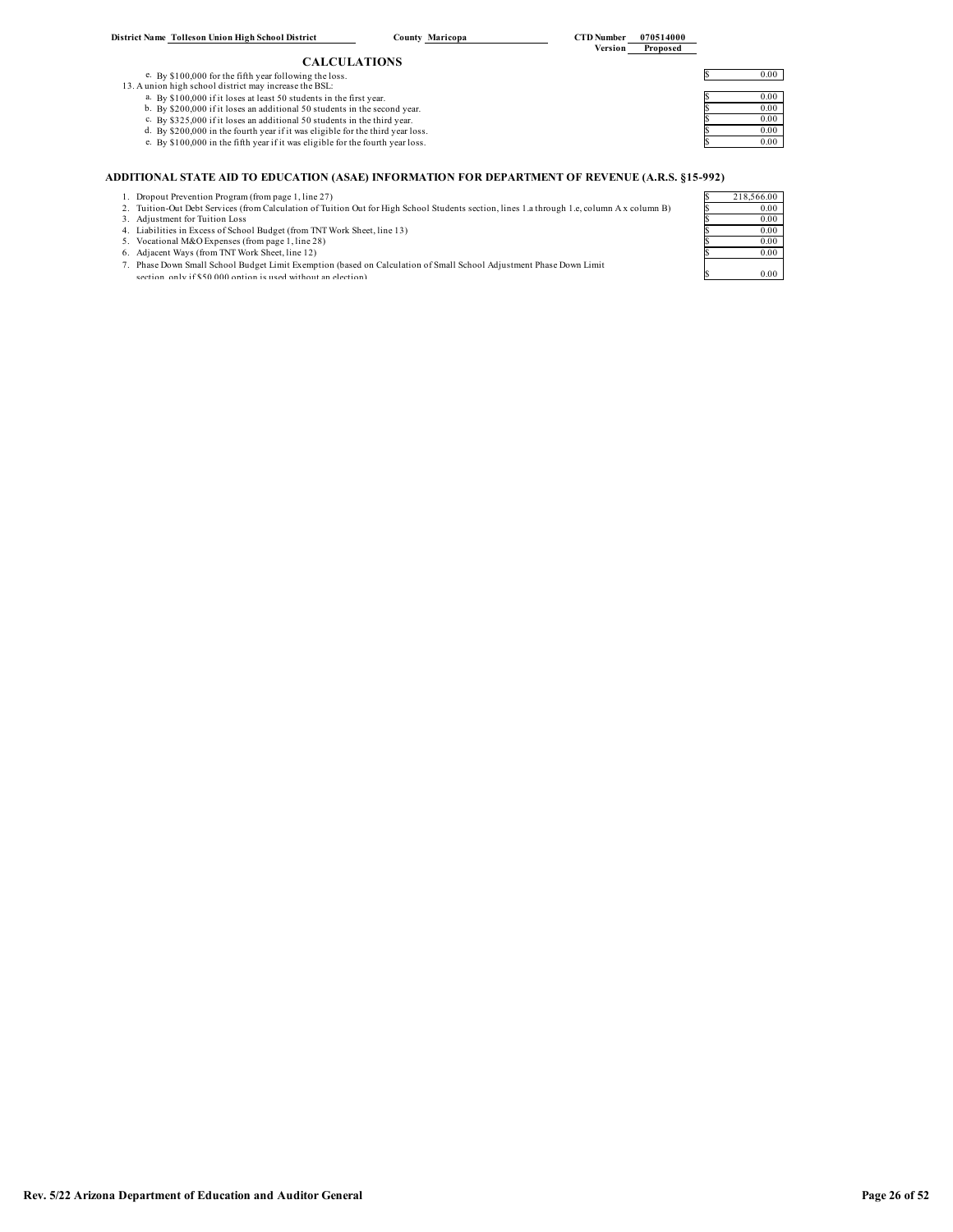0 070514000

**Version** 0

| Is Small Isolated School District: Not Isolated |                |               |               |                             |                         |                        | <b>District Page:</b>                | 1 of 5 |  |
|-------------------------------------------------|----------------|---------------|---------------|-----------------------------|-------------------------|------------------------|--------------------------------------|--------|--|
| <b>Grade Levels</b>                             | Non-AOI        | AOI-FT        | AOI-PT        |                             | Non-AOI                 | AOI-FT                 | <b>AOI-PT</b>                        |        |  |
|                                                 | ADM            | ADM           | ADM           | <b>Support Level Weight</b> | Weighted ADM            | Weighted ADM           | Weighted ADM                         |        |  |
| PSD                                             | 0.0000         | 0.0000        | 0.0000        | 0.0000                      | 0.0000                  | 0.0000                 | 0.0000                               |        |  |
| $K-8,UE$                                        | 0.0000         | 0.0000        | 0.0000        | 0.0000                      | 0.0000                  | 0.0000                 | 0.0000                               |        |  |
| $9 - 12$                                        | 13,650.0000    | 0.0000        | 0.0000        | 1.2680                      | 17,308.2000             | 0.0000                 | 0.0000                               |        |  |
| <b>Regular Education Unweighted ADM</b>         | 13,650.0000    | 0.0000        | 0.0000        |                             |                         |                        |                                      |        |  |
| <b>Total of Unweighted ADM</b>                  |                |               | 13,650.0000   |                             |                         |                        |                                      |        |  |
| <b>Regular Education Weighted ADM</b>           |                |               |               |                             | 17,308.2000             | 0.0000                 | 0.0000                               |        |  |
| <b>Total of Weighted ADM</b>                    |                |               |               |                             |                         |                        | 17,308.2000                          |        |  |
| Add Ons                                         | Non-AOI<br>ADM | AOI-FT<br>ADM | AOI-PT<br>ADM | <b>Support Level Weight</b> | Non-AOI<br>Weighted ADM | AOI-FT<br>Weighted ADM | <b>AOI-PT</b><br><b>Weighted ADM</b> |        |  |
| ELL                                             | 934.5290       | 0.0000        | 0.0000        | 0.1150                      | 107.4708                | 0.0000                 | 0.0000                               |        |  |
| $K-3$                                           | 0.0000         | 0.0000        | 0.0000        | 0.0600                      | 0.0000                  | 0.0000                 | 0.0000                               |        |  |
| $K-3$ (Reading)                                 | 0.0000         | 0.0000        | 0.0000        | 0.0400                      | 0.0000                  | 0.0000                 | 0.0000                               |        |  |
| $_{\rm HI}$                                     | 2.6600         | 0.0000        | 0.0000        | 4.7710                      | 12.6909                 | 0.0000                 | 0.0000                               |        |  |
| MD-R, A-R, SID-R                                | 83.6075        | 0.0000        | 0.0000        | 6.0240                      | 503.6516                | 0.0000                 | 0.0000                               |        |  |
| MD-SC, A-SC, SID-SC                             | 84.3425        | 0.0000        | 0.0000        | 5.9880                      | 505.0429                | 0.0000                 | 0.0000                               |        |  |
| MD-SSI                                          | 6.8700         | 0.0000        | 0.0000        | 7.9470                      | 54.5959                 | 0.0000                 | 0.0000                               |        |  |
| $OI-R$                                          | 3.8000         | 0.0000        | 0.0000        | 3.1580                      | 12.0004                 | 0.0000                 | 0.0000                               |        |  |
| OI-SC                                           | 5.2650         | 0.0000        | 0.0000        | 6.7730                      | 35.6598                 | 0.0000                 | 0.0000                               |        |  |
| P-SD                                            | 0.0000         | 0.0000        | 0.0000        | 3.5950                      | 0.0000                  | 0.0000                 | 0.0000                               |        |  |
| DD, ED, MIID, SLD, SLI, OHI                     | 1,132.7983     | 0.0000        | 0.0000        | 0.3179                      | 360.1166                | 0.0000                 | 0.0000                               |        |  |
| $ED-P$                                          | 8.4700         | 0.0000        | 0.0000        | 4.8220                      | 40.8423                 | 0.0000                 | 0.0000                               |        |  |
| MOID                                            | 30.8900        | 0.0000        | 0.0000        | 4.4210                      | 136.5647                | 0.0000                 | 0.0000                               |        |  |
| VI                                              | 5.0000         | 0.0000        | 0.0000        | 4.8060                      | 24.0300                 | 0.0000                 | 0.0000                               |        |  |
| G                                               | 533.9710       | 0.0000        | 0.0000        | 0.0070                      | 3.7378                  | 0.0000                 | 0.0000                               |        |  |
| Group B - Add On Unweighted ADM                 | 2,832.2033     | 0.0000        | 0.0000        |                             |                         |                        |                                      |        |  |
| Total Unweighted Group B Add On                 |                |               | 2,832.2033    |                             |                         |                        |                                      |        |  |
| Group B - Add On Weighted ADM                   |                |               |               |                             | 1,796.4037              | 0.0000                 | 0.0000                               |        |  |
| <b>Total Weighted Group B Add On</b>            |                |               |               |                             |                         |                        | 1,796.4037                           |        |  |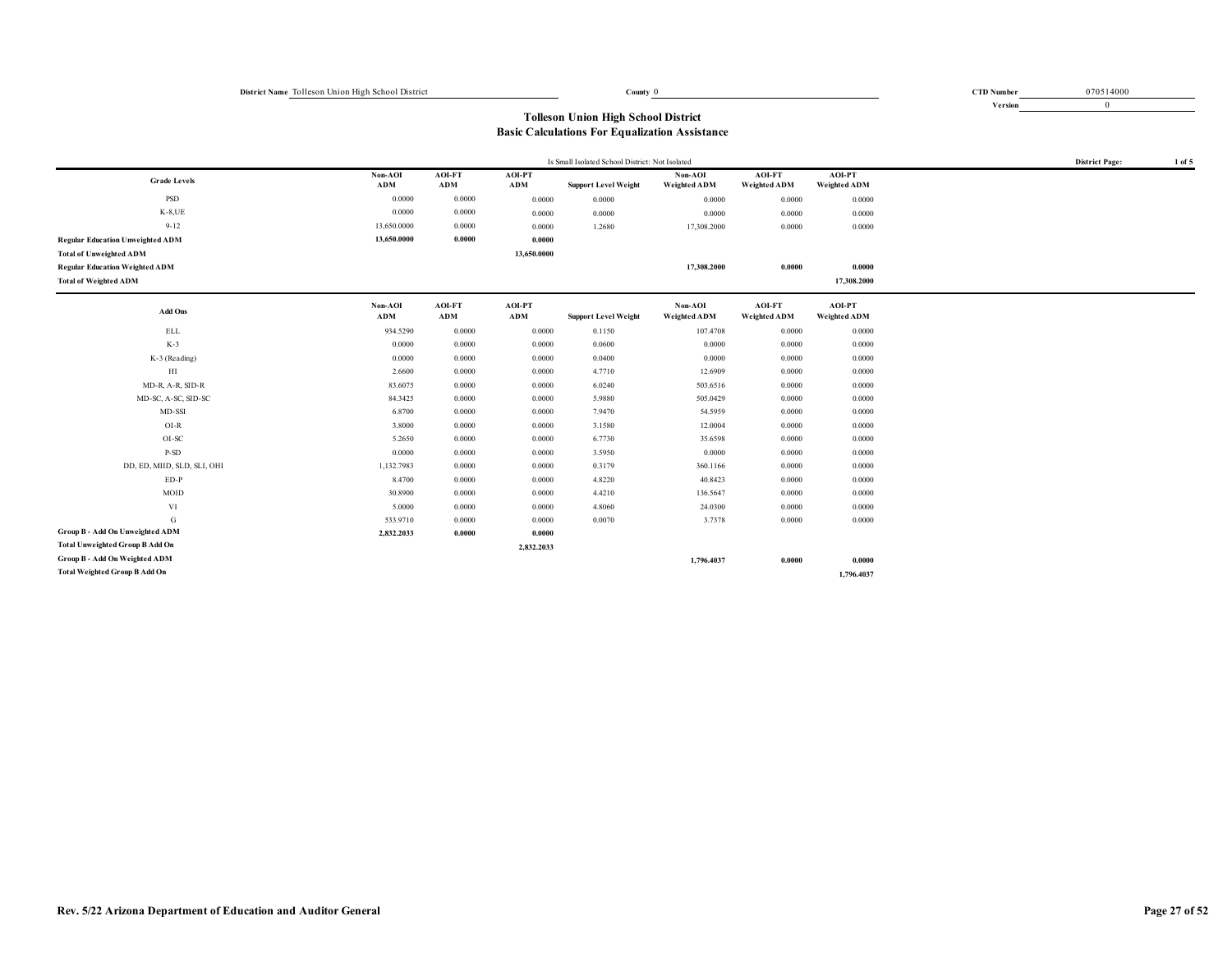**Version** 0 070514000

0

|                                                            |                     |                |             | Is Small Isolated School District: Not Isolated |              |                 | <b>District Page:</b> | 2 of 5 |
|------------------------------------------------------------|---------------------|----------------|-------------|-------------------------------------------------|--------------|-----------------|-----------------------|--------|
| <b>Calculation For Base Support Level</b>                  |                     | Non-AOI<br>ADM |             | AOI-FT<br>ADM                                   |              | AOI-PT<br>ADM   |                       |        |
| Regular Education Weighted ADM                             |                     | 17,308.2000    |             | 0.0000                                          |              | 0.0000          |                       |        |
| Group B - Add On Weighted ADM                              | $+$                 | 1,796.4037     | $+$         | 0.0000                                          | $+$          | 0.0000          |                       |        |
| Total ADM                                                  | $=$                 | 19,104.6037    | $=$         | 0.0000                                          | $=$          | 0.0000          |                       |        |
| <b>AOI</b> Funding Factor                                  | $\mathbf{x}$        | 1.0000         | $\mathbf x$ | 0.9500                                          | $\mathbf{x}$ | 0.8500          |                       |        |
| Weighted ADM                                               | $=$                 | 19,104.6037    | $=$         | 0.0000                                          | $=$          | 0.0000          |                       |        |
| <b>Total Weighted ADM</b>                                  |                     |                |             |                                                 |              | 19,104.603707   |                       |        |
| <b>Base Level Amount (FY23)</b>                            |                     |                |             |                                                 |              | \$4,858.69      |                       |        |
| Total Weighted ADM x Base Level Amount                     |                     |                |             |                                                 |              | \$92,823,346.98 |                       |        |
| Calculated Teachers Experience Index (FY22)                | 1.0000              |                |             |                                                 |              |                 |                       |        |
| Applied Teachers Experience Index (FY23)                   |                     |                |             |                                                 |              | 1.0000          |                       |        |
| (1.0000 or Calculated Teachers Experience Index)           |                     |                |             |                                                 |              |                 |                       |        |
| Pre-Adjusted Base Support Level                            |                     |                |             |                                                 |              | \$92,823,346.98 |                       |        |
| <b>Base Support Level Adjustments</b>                      |                     |                |             |                                                 |              |                 |                       |        |
| <b>Audit Service Expense</b>                               | \$37,000.00         |                |             |                                                 |              |                 |                       |        |
| Increase for Tuition Loss Adjustment                       | <b>SO.00</b>        |                |             |                                                 |              |                 |                       |        |
| Increase for Student Revenue Loss Phase-Down               | <b>SO.00</b>        |                |             |                                                 |              |                 |                       |        |
| Adjustment for Remote Instructional Time calculated by ADE | <b>S0.00</b><br>$+$ |                |             |                                                 |              |                 |                       |        |
|                                                            |                     |                |             |                                                 |              | \$37,000.00     |                       |        |
| <b>Total Base Support Level Adjustments</b>                |                     |                |             |                                                 |              |                 |                       |        |
| <b>Adjusted Base Support Level</b>                         |                     |                |             |                                                 |              | \$92,860,346.98 |                       |        |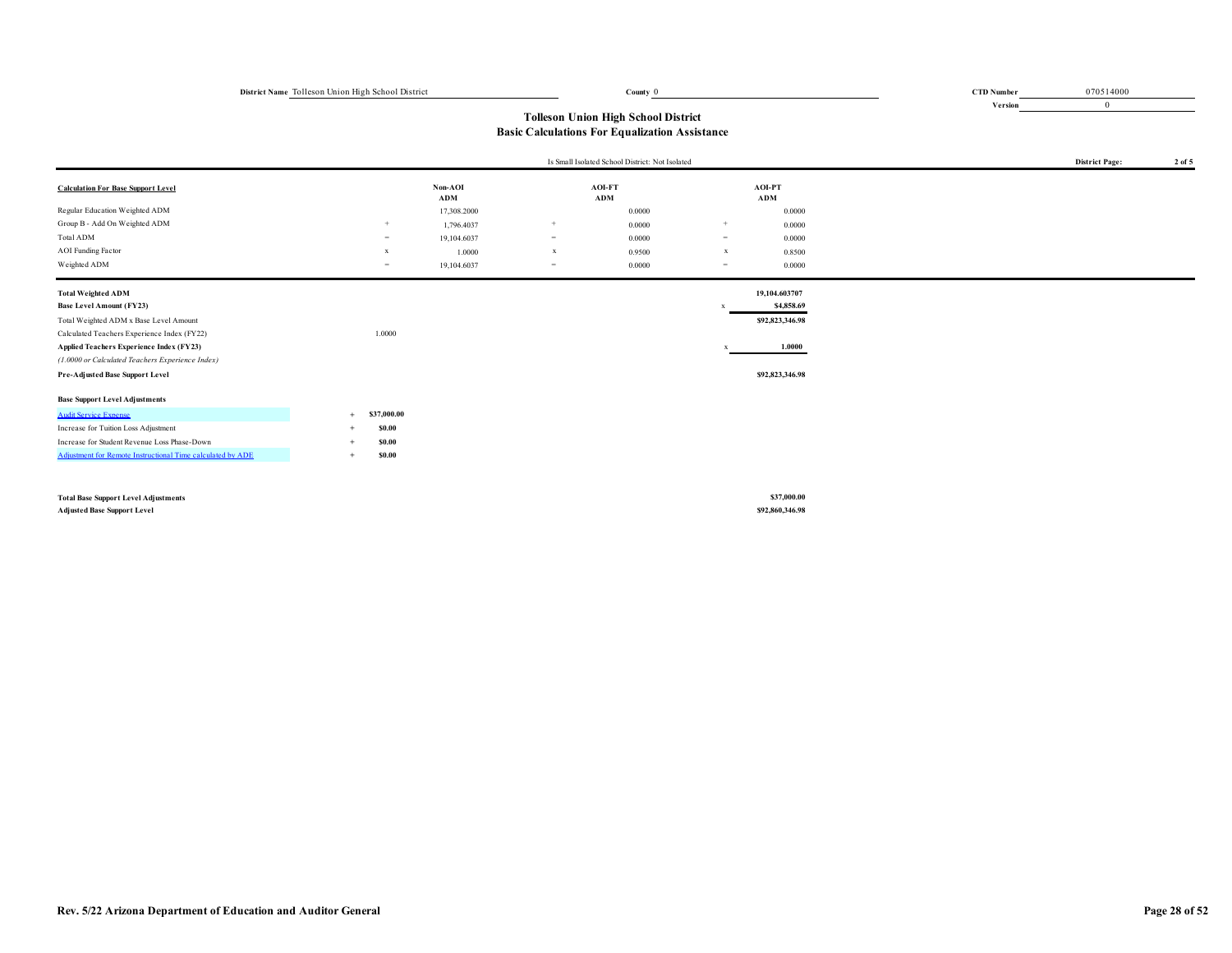| District Name Tolleson Union High School District<br>County () | <b>CTD Number</b> |
|----------------------------------------------------------------|-------------------|
|----------------------------------------------------------------|-------------------|

CID Number 070514000 0 070514000 0 070514000 0 070514000 0 070514000 0 070514000 0 070514000 0 070514000 0 070514000 0 070514000 0 070514000 0 070514000 0 070514000 0 070514000 0 070514000 0 070514000 0 070514000 0 0705140

**Version** 0

|                                                                             |                                                                         |                   |                | Is Small Isolated School District: Not Isolated                      |                 | <b>District Page:</b> | 3 of 5 |
|-----------------------------------------------------------------------------|-------------------------------------------------------------------------|-------------------|----------------|----------------------------------------------------------------------|-----------------|-----------------------|--------|
| <b>Calculation Transportation Support Level (TSL)</b>                       |                                                                         |                   |                | <b>Calculation For District Sunnort Level (DSL)</b>                  |                 |                       |        |
| (Miles, Eligible Students, Bus Passes and Bus Tokens)                       |                                                                         |                   |                | FY23 Adjusted Base Support Level (BSL)                               | \$92,860,346.98 |                       |        |
| Approved Daily Route Miles                                                  |                                                                         |                   |                | FY23 Consolidation or Unification Assistance                         | \$0.00          |                       |        |
| Eligible Students Transported (FY22)                                        |                                                                         |                   |                | 2,582.00 FY23 Tuition Out For High School Students (Type 03)         | \$0.00          |                       |        |
| Daily Route Miles Per Eligible Student (FY22)                               |                                                                         |                   |                | 1.637<br><sup>9</sup> FY23 Transportation Support Level (TSL)        | \$3,018,176.94  |                       |        |
| Total Approved Daily Route Miles                                            |                                                                         |                   |                | 4,229.00 FY23 District Support Level (DSL)                           | \$95,878,523.92 |                       |        |
| State Support Level Per Route Mile                                          |                                                                         |                   | $\mathbf{x}$   | \$3.03                                                               |                 |                       |        |
| <b>Instruction Days</b>                                                     |                                                                         |                   |                |                                                                      |                 |                       |        |
| To and From School Support Level                                            |                                                                         |                   |                | \$2,306,496.60 Calculation For Revenue Control Limit (RCL)           |                 |                       |        |
| <b>Activity Trip Level Factor</b>                                           |                                                                         |                   |                | 0.30 FY23 Adjusted Base Support Level (BSL)                          | \$92,860,346.98 |                       |        |
| Activity Trip Support Level                                                 |                                                                         |                   |                | \$691,948.98 FY23 Consolidation or Unification Assistance            | \$0.00          |                       |        |
| Handicapped Extended School Year Mileage (FY22)                             |                                                                         |                   |                | 6,512.00 FY23 Tuition Out For High School Students                   | \$0.00          |                       |        |
| State Support Level Per Route Mile                                          |                                                                         |                   |                | 3.0<br><sup>3</sup> FY23 Transportation Revenue Control Limit (TRCL) | \$3,681,425.15  |                       |        |
| Handicapped Extended School Year Support Level                              |                                                                         |                   |                | \$19,731.36 FY23 Revenue Control Limit (RCL)                         | \$96,541,772.13 |                       |        |
| Annual Expenditures For:                                                    | <b>Bus Passes</b>                                                       | <b>Bus Tokens</b> |                |                                                                      |                 |                       |        |
| Districts (FY22)                                                            |                                                                         | \$0.00            | \$0.00         | \$0.00 FY23 Lesser of DSL/RCL                                        | \$95,878,523.92 |                       |        |
| <b>FY23 Transportation Support Level (TSL)</b>                              |                                                                         |                   | \$3,018,176.94 |                                                                      |                 |                       |        |
| <b>Calculation For Transportation Revenue Control Limit (TRCL)</b>          |                                                                         |                   |                |                                                                      |                 |                       |        |
| FY22 Transportation Revenue Control Limit (TRCL)                            |                                                                         |                   | \$3,681,425.15 |                                                                      |                 |                       |        |
| Change:                                                                     | FY23 TSL<br>\$3,018,176.94<br>FY22 TSL<br>\$3,681,425.15<br>Difference: | \$0.00            |                |                                                                      |                 |                       |        |
| Preliminary FY23 TRCL                                                       |                                                                         |                   | \$3,681,425.15 |                                                                      |                 |                       |        |
| 120% of FY23 TSL<br><b>FY23 Transportation Revenue Control Limit (TRCL)</b> | \$3,621,812.33                                                          |                   | \$3,681,425.15 |                                                                      |                 |                       |        |
|                                                                             |                                                                         |                   |                |                                                                      |                 |                       |        |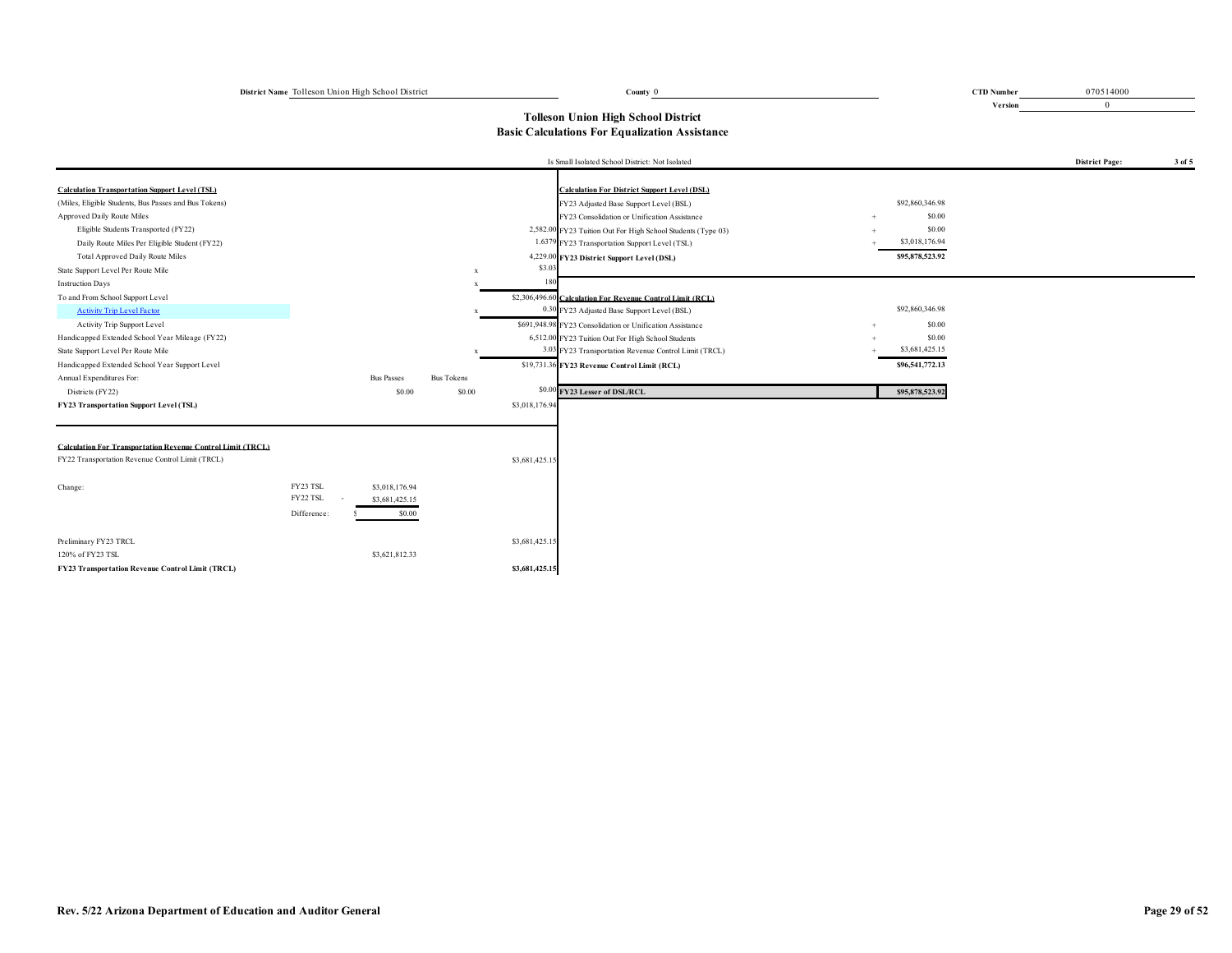| District Name Tolleson Union High School District | County () |  | <b>CTD Number</b> |
|---------------------------------------------------|-----------|--|-------------------|
|                                                   |           |  |                   |

**Version** CID Number 070514000 0 070514000 0 070514000 0 070514000 0 070514000 0 070514000 0 070514000 0 070514000 0 070514000 0 070514000 0 070514000 0 070514000 0 070514000 0 070514000 0 070514000 0 070514000 0 070514000 0 0705140 0

|                                                                                          |             |              | Is Small Isolated School District: Not Isolated |                |              |                |     |                                        | <b>District Page:</b> | 4 of 5         |
|------------------------------------------------------------------------------------------|-------------|--------------|-------------------------------------------------|----------------|--------------|----------------|-----|----------------------------------------|-----------------------|----------------|
| <b>District Additional Assistance (DAA) Calculations</b>                                 |             | <b>PSD</b>   |                                                 | $K-8$          |              | $9 - 12$       |     | <b>Type 03 Transported</b><br>$9 - 12$ |                       | Total          |
| FY22 District ADM                                                                        |             | 0.0000       |                                                 | 0.0000         |              | 13,161.6132    |     | 0.0000                                 |                       |                |
| DAA Per ADM                                                                              |             | \$0.00       |                                                 | \$0.00         |              | \$492.94       |     | \$0.00                                 |                       |                |
| <b>Preliminary DAA</b>                                                                   |             | \$0.00       |                                                 | \$0.00         | $=$          | \$6,487,885.61 | $=$ | \$0.00                                 |                       | \$6,487,885.61 |
| (*For Type 03 High School Only, Per Student Count Factor at 50%)                         |             |              |                                                 |                |              |                |     |                                        |                       |                |
| <b>DAA Growth Factor</b>                                                                 |             |              |                                                 |                |              |                |     |                                        |                       |                |
| FY22 District ADM                                                                        | 13,161.6132 |              |                                                 |                |              |                |     |                                        |                       |                |
| FY21 District ADM                                                                        | 12,114.6700 |              |                                                 |                |              |                |     |                                        |                       |                |
| FY23 Calculated DAA Growth Factor<br>$=$                                                 | 1.0864      | 1.0432000000 |                                                 | 1.0432000000   | $\mathbf{x}$ | 1.0432000000   |     | 1.0432000000                           |                       |                |
| FY23 Applied DAA Growth Factor                                                           |             |              |                                                 |                |              |                |     |                                        |                       |                |
| (1.0000 or Calculated DAA Growth Factor If greater than 1.05, use 1 plus 50% of growth.) |             |              |                                                 |                |              |                |     |                                        |                       |                |
| <b>District DAA</b>                                                                      |             | \$0.00       |                                                 | \$0.00         |              | \$6,768,162.27 |     | \$0.00                                 |                       | \$6,768,162.27 |
| <b>DAA For High School Textbooks</b>                                                     |             |              |                                                 |                |              |                |     |                                        |                       |                |
| FY22 District High School ADM                                                            |             |              |                                                 |                |              | 13,161.6132    |     |                                        |                       |                |
| Support Level Amount For Textbooks                                                       |             |              |                                                 |                | $\mathbf{x}$ | \$69.68        |     |                                        |                       |                |
| <b>DAA For High School Textbooks</b>                                                     |             |              |                                                 |                |              |                |     |                                        |                       | \$917,101.21   |
|                                                                                          |             | PSD-8        |                                                 | $9 - 12$       |              |                |     |                                        |                       |                |
| Pre-Adjusted DAA Base Allocation                                                         |             | \$0.00       |                                                 | \$7,685,263.48 |              |                |     |                                        |                       | \$7,685,263.48 |
| Type 03 Transported 9-12                                                                 |             |              |                                                 | \$0.00         |              |                |     |                                        |                       |                |
|                                                                                          |             | \$0.00       |                                                 | \$0.00         |              |                |     |                                        |                       | \$0.00         |
| <b>Total DAA Adjustments</b>                                                             |             | \$0.00       |                                                 | \$0.00         |              |                |     |                                        |                       | \$0.00         |
| Adjusted FY23 DAA Base Allocation                                                        |             | \$0.00       |                                                 | \$7,685,263.48 |              |                |     |                                        |                       | \$7,685,263.48 |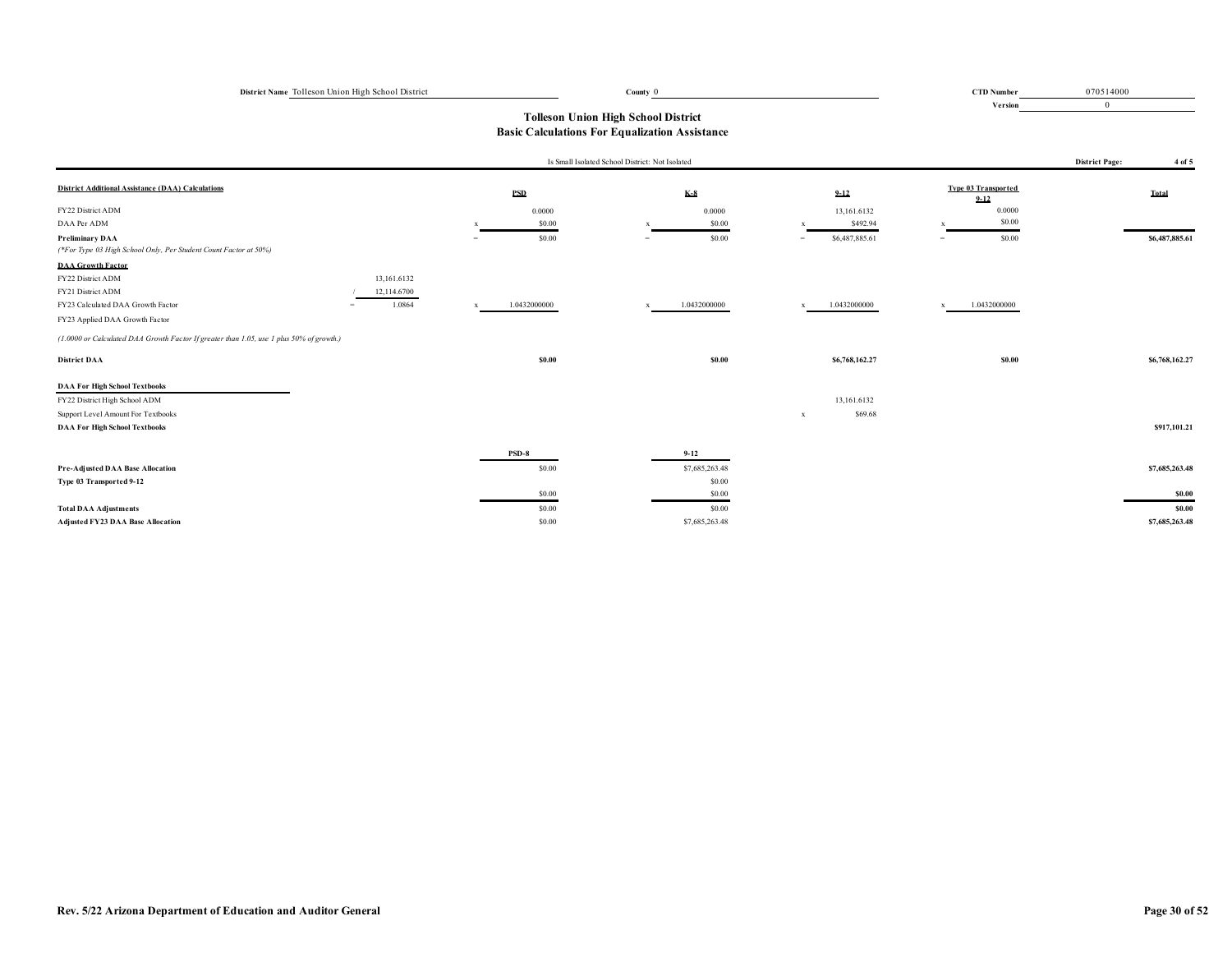0 070514000

**Version** 0

# **Tolleson Union High School District Basic Calculations For Equalization Assistance**

|                                                     | Is Small Isolated School District: Not Isolated | <b>District Page:</b><br>5 of 5 |                                 |                                |
|-----------------------------------------------------|-------------------------------------------------|---------------------------------|---------------------------------|--------------------------------|
| <b>Equalization Base for Lesser of DSL/RCL</b>      |                                                 |                                 | Lesser of DSL or                |                                |
|                                                     | <b>Weighted ADM</b>                             | Percentage                      | <b>RCL</b>                      | <b>FY23 DSL/RCL Allocation</b> |
| PSD-8                                               | 0.0000                                          | 0.0000000000%                   | \$95,878,523.92<br>$\mathbf x$  | \$0.00                         |
| $9 - 12$                                            | 17,308.2000                                     | 100.0000000000%                 | \$95,878,523.92<br>$\mathbf{x}$ | \$95,878,523.92                |
| Tuition Out for High School Student (Type 03)       |                                                 |                                 |                                 | \$0.00<br>$+$                  |
| Total                                               | 17,308.2000                                     |                                 |                                 | \$95,878,523.92                |
| <b>Equalization Assessed Valuation</b>              | PSD-8                                           | $9 - 12$                        |                                 | Total                          |
| Primary Assessed Valuation 1 (NAV1)                 | \$1,607,350,531.00                              | \$1,607,350,531.00              |                                 |                                |
| Primary Assessed Valuation 2 (NAV2)                 | \$0.00                                          | \$0.00                          |                                 |                                |
| SRP Assessed Valuation                              | \$37,569,000.00                                 | \$37,569,000.00                 |                                 |                                |
| <b>GPLET</b> Assessed Valuation                     | \$0.00                                          | \$0.00                          |                                 |                                |
| <b>Equalization Assessed Valuation</b>              | \$1,644,919,531.00                              | \$1,644,919,531.00              |                                 |                                |
|                                                     | 100                                             | 100                             |                                 |                                |
|                                                     | \$16,449,195.31                                 | \$16,449,195.31                 |                                 |                                |
| Qualifying Tax Rate                                 | 1.7133000000                                    | 1.7133000000                    |                                 |                                |
| FY23 Qualifying Levy                                | \$28,182,406.32                                 | \$28,182,406.32                 |                                 | \$56,364,812.64                |
|                                                     |                                                 |                                 |                                 |                                |
| <b>Calculation of Equalization Assistance</b>       |                                                 |                                 |                                 |                                |
|                                                     | PSD-8                                           | $9 - 12$                        |                                 | Total                          |
| <b>DSL/RCL Allocation</b>                           | \$0.00                                          | \$95,878,523.92                 |                                 | \$95,878,523.92                |
| Adjusted CY DAA Base Allocation                     | \$0.00<br>$+$                                   | \$7,685,263.48<br>$+$           |                                 | \$7,685,263.48                 |
| FY23 Tuition Out for High School Students (Type 03) |                                                 | \$0.00                          |                                 | \$0.00                         |
| <b>FY23 Equalization Base</b>                       | \$0.00                                          | \$103,563,787.40                |                                 | \$103,563,787.40               |
| FY23 Applied Qualifying Levy                        | \$0.00                                          | \$28,182,406.32                 |                                 | \$28,182,406.32                |
| <b>FY23 Equalization Assistance</b>                 | \$0.00                                          | \$75,381,381.08                 |                                 | \$75,381,381.08                |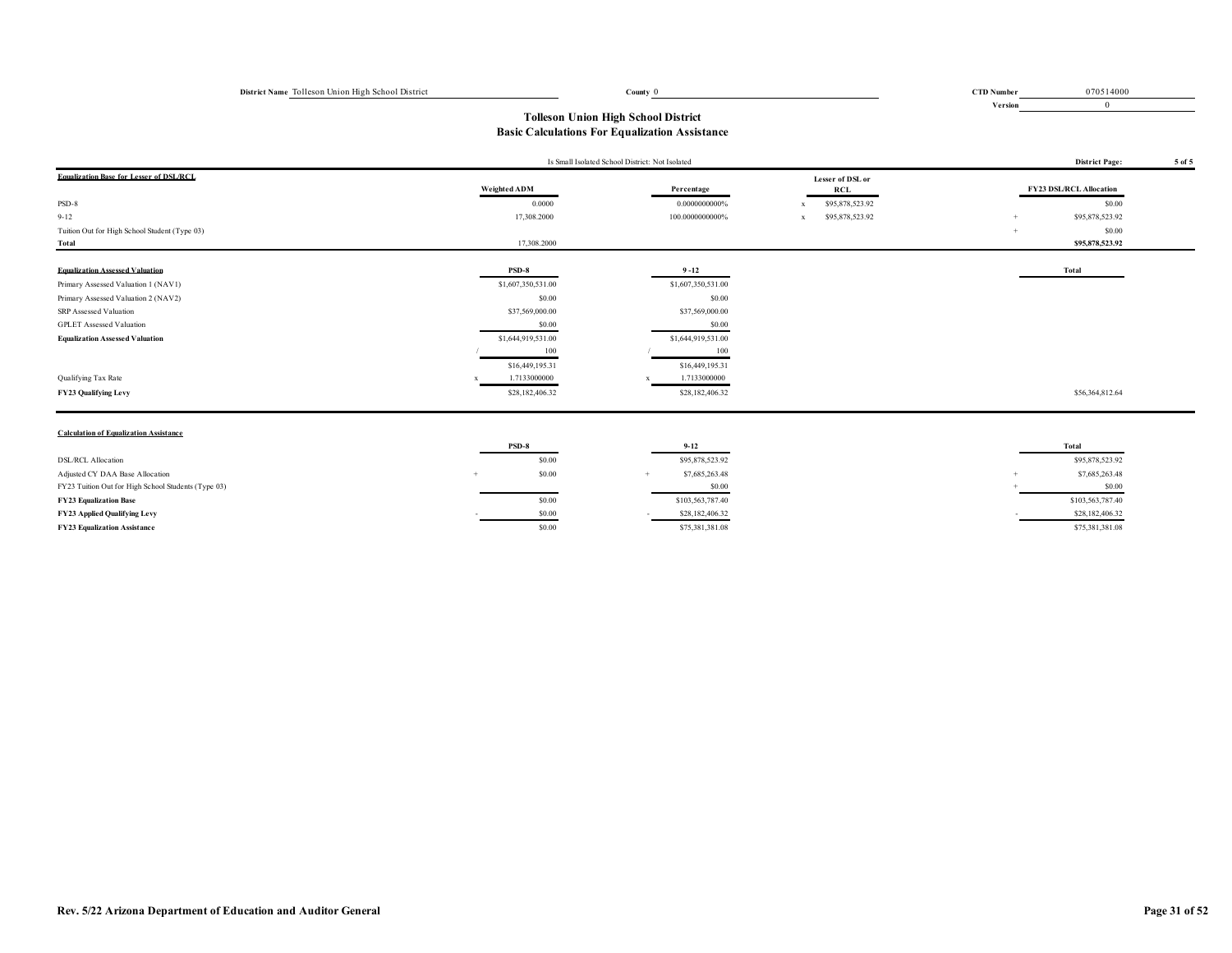| Page  | Reference                           | <b>Instructions</b>                                                                                                                                                                                                                                                                                                                                                                                                                                                                                                                                                                                                                                                                                                                                                                                                                                                                                                                                                                                                       |
|-------|-------------------------------------|---------------------------------------------------------------------------------------------------------------------------------------------------------------------------------------------------------------------------------------------------------------------------------------------------------------------------------------------------------------------------------------------------------------------------------------------------------------------------------------------------------------------------------------------------------------------------------------------------------------------------------------------------------------------------------------------------------------------------------------------------------------------------------------------------------------------------------------------------------------------------------------------------------------------------------------------------------------------------------------------------------------------------|
|       | General                             | These instructions are provided to help school districts prepare the expenditure budget. Within<br>the forms, blue font and light blue highlights indicate that an instruction is linked to that specific<br>line. An instructions button has also been provided that links to any general instructions or to the<br>first instruction for a page. To return to the related form after reviewing the instructions, simply<br>click on the form's tab at the bottom of the Excel screen or press the Alt and back arrow keys.                                                                                                                                                                                                                                                                                                                                                                                                                                                                                              |
|       |                                     | Districts should complete the Data Entry page and Supplement, as applicable, before completing<br>pages 1 through 8. To ensure that the district's data can be properly processed by ADE,<br>formulas should not be changed without specific instructions from either the Arizona Auditor<br>General's Office, Accountability Services Division, or ADE, School Finance.                                                                                                                                                                                                                                                                                                                                                                                                                                                                                                                                                                                                                                                  |
|       |                                     | Select the link below for more information.                                                                                                                                                                                                                                                                                                                                                                                                                                                                                                                                                                                                                                                                                                                                                                                                                                                                                                                                                                               |
|       |                                     | Data Entry page instructions                                                                                                                                                                                                                                                                                                                                                                                                                                                                                                                                                                                                                                                                                                                                                                                                                                                                                                                                                                                              |
|       | General                             | Amounts in the prior year columns should be recorded from the budget columns of the latest<br>revised Budget for FY 2022. Amounts should be rounded to the nearest dollar.                                                                                                                                                                                                                                                                                                                                                                                                                                                                                                                                                                                                                                                                                                                                                                                                                                                |
|       |                                     | Districts should budget for FY 2023 retirement contributions at the rate of 12.03% and for long<br>term disability at a rate of 0.14% for a total contribution rate of 12.17%. Districts should also<br>budget for any applicable alternative contribution payments to state retirement at a rate of<br>$9.68\%$ .                                                                                                                                                                                                                                                                                                                                                                                                                                                                                                                                                                                                                                                                                                        |
|       | General                             | A summary of significant changes to this document is included in column E. Filter the column<br>to remove blank cells to see only the areas with significant changes.                                                                                                                                                                                                                                                                                                                                                                                                                                                                                                                                                                                                                                                                                                                                                                                                                                                     |
|       | <b>Budget Revision</b>              | Instructions for budget revision requirements have been incorporated into this document for<br>each applicable line item. All lines that include revision instructions have a "Yes" in the<br>Revision Instructions column to the right. To see only the revision instructions apply the filter<br>so that only rows marked "Yes" will show.                                                                                                                                                                                                                                                                                                                                                                                                                                                                                                                                                                                                                                                                              |
|       |                                     | Prior to May 15 of the budget year, districts must make all of the revisions described in these<br>instructions that would result in a decrease in budget limits and districts may make any of the<br>described revisions that result in an increase in budget limits. Total expenditures in the<br>Maintenance and Operation (M&O), Unrestricted Capital Outlay (UCO), and Classroom Site<br>Funds (CSF) must not exceed the adjusted General Budget Limit (GBL), Unrestricted Capital<br>Budget Limit (UCBL), and Classroom Site Fund Budget Limit (CSFBL), respectively, as<br>reported on pages 7, 8, and 3 of the latest revised budget. Therefore, if the net change to any of<br>these budget limits is a decrease, the district must reduce budgeted expenditures in the related<br>fund, to ensure that the budgeted amounts are within the prescribed limit. If the net change to<br>any of these budget limits is an increase, the district may choose to revise budgeted expenditures<br>in the related fund. |
|       | <b>Budget Revision</b><br>Continued | All districts must revise the FY 2023 budget to include the 2022 (prior year) and 2023 (current<br>year) 100th-Day ADM from the applicable year's ADM20 report.                                                                                                                                                                                                                                                                                                                                                                                                                                                                                                                                                                                                                                                                                                                                                                                                                                                           |
| Cover | District Tax<br>Rates               | District tax rates for FY 2022 should be the actual tax rates set by the County Board of<br>Supervisors in August 2021. Tax rates for FY 2023 should be the district's best estimate.<br>Districts should include detailed secondary tax rates for M&O, Special Program, and Capital<br>Overrides; Class A Bonds; Class B Bonds; Career Technical Education District (CTED); and<br>Desegregation. Class A Bonds are general obligation bonds approved by voters on or before<br>December 31, 1998. Class B Bonds are general obligation bonds approved by voters after<br>December 31, 1998.                                                                                                                                                                                                                                                                                                                                                                                                                             |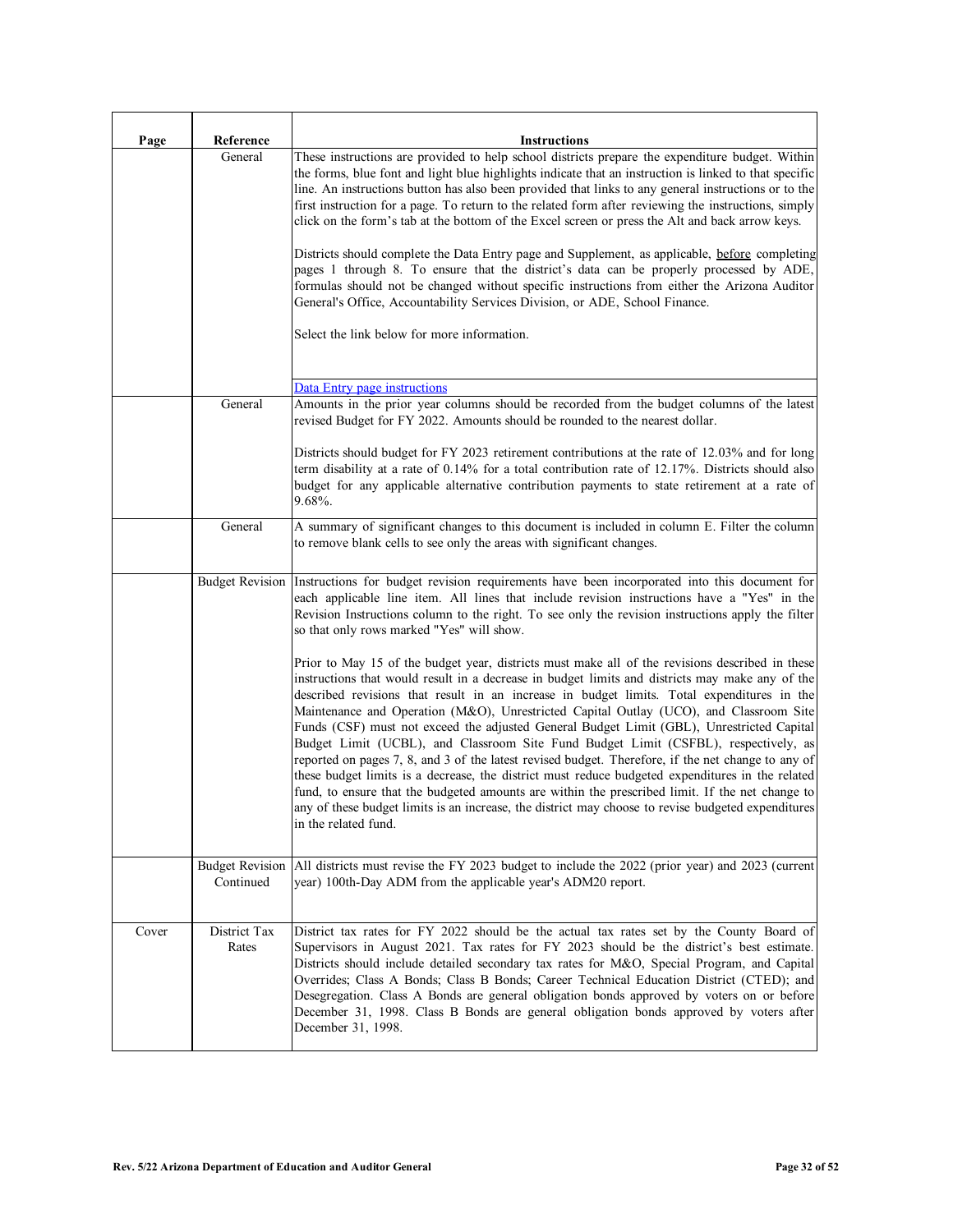| Page                     | Reference       | <b>Instructions</b>                                                                                                                                                                                                                                                                                                                                                                                                                                                                                                                                                                                                                                                                                                                                                                                      |
|--------------------------|-----------------|----------------------------------------------------------------------------------------------------------------------------------------------------------------------------------------------------------------------------------------------------------------------------------------------------------------------------------------------------------------------------------------------------------------------------------------------------------------------------------------------------------------------------------------------------------------------------------------------------------------------------------------------------------------------------------------------------------------------------------------------------------------------------------------------------------|
| Cover                    | <b>Salaries</b> | Average Teacher In accordance with A.R.S. §15-903(E), a district's budget must include the prominent display of<br>the average salary of all teachers employed by the district for the budget and prior years, and the<br>increase in the average salary of all teachers employed by the district for the budget year<br>reported in dollars and percentage. Districts must also prominently post this information on their<br>website home pages separate from their budgets. The law does not provide a definition of a<br>teacher. Districts should be consistent in the type of salary information included in this table<br>from year to year. An optional comment box is available to provide details on the average<br>teacher salary calculation used by the district.<br><b>Budget Revision</b> |
|                          |                 | Districts should revise the average teacher salary information any time a revised budget is<br>submitted to ADE.                                                                                                                                                                                                                                                                                                                                                                                                                                                                                                                                                                                                                                                                                         |
| District<br>Contact Info |                 | Fill in the contact information for all positions listed on this tab. If any of the positions don't<br>exist at your district, please fill in the appropriate person to contact related to that topic.                                                                                                                                                                                                                                                                                                                                                                                                                                                                                                                                                                                                   |
|                          |                 | <b>Budget Revision</b><br>Districts should revise contact information, if necessary, any time a revised budget is submitted<br>to ADE.                                                                                                                                                                                                                                                                                                                                                                                                                                                                                                                                                                                                                                                                   |
| $\mathbf{1}$             | Line 4          | Function code 2300, object code 6820-Judgments Against the District should be used to budget<br>for excessive property tax valuation judgments to be paid in FY 2023. This amount should also<br>be included on page 7, line 8(h). Pre-approval by ADE is required. Contact ADE's School<br>Finance payment team at the email address below.<br>SFPaymentTeam@azed.gov                                                                                                                                                                                                                                                                                                                                                                                                                                   |
| $\mathbf{1}$             | Line 9          | <b>Budget Revision</b><br>Districts participating in the National School Lunch Program that have not already budgeted for<br>the state matching requirements, should include any amounts to be expended for their food<br>service program in the M&O Fund on this line before May 15. ADE's Health & Nutrition<br>Services will verify that amounts budgeted were spent when the annual financial reports are<br>submitted. Any questions related to the state matching requirements should be directed to ADE's<br>Health & Nutrition Services at (602) 542-8700.                                                                                                                                                                                                                                       |
| 1                        | Line 27         | A district authorized by ADE to continue participation in Dropout Prevention Programs for<br>FY 2023 pursuant to Laws 1992, Ch. 305, §32 and Laws 2000, Ch. 398, §2, must budget the<br>additional amount on this line.                                                                                                                                                                                                                                                                                                                                                                                                                                                                                                                                                                                  |
| 1                        | Line 28         | A district that has entered into an intergovernmental agreement to establish a jointly owned and<br>operated career and technical education and vocational education center, in accordance with<br>A.R.S. §15-789, should budget for the center's expenditures on this line. A.R.S. §15-910.01<br>This provision does not apply to CTEDs established pursuant to A.R.S. §15-392.                                                                                                                                                                                                                                                                                                                                                                                                                         |
|                          |                 | A.R.S. §15-910.01 requires the State Board of Education (SBE) approval prior to including an<br>amount here. Currently, no districts have been authorized by the SBE.                                                                                                                                                                                                                                                                                                                                                                                                                                                                                                                                                                                                                                    |
| 1                        | Line 29         | Districts should budget for K-3 Reading Program expenditures on this line. The State Board of<br>Education must give approval to a district before any portion of the monies generated by the K-<br>3 reading support level weight may be distributed to the district. A.R.S. §15-211<br>Contact ADE's Move on When Reading program area with questions concerning the K-3<br>Reading plan requirement and approval status at the link below.                                                                                                                                                                                                                                                                                                                                                            |
|                          |                 | http://www.azed.gov/mowr/                                                                                                                                                                                                                                                                                                                                                                                                                                                                                                                                                                                                                                                                                                                                                                                |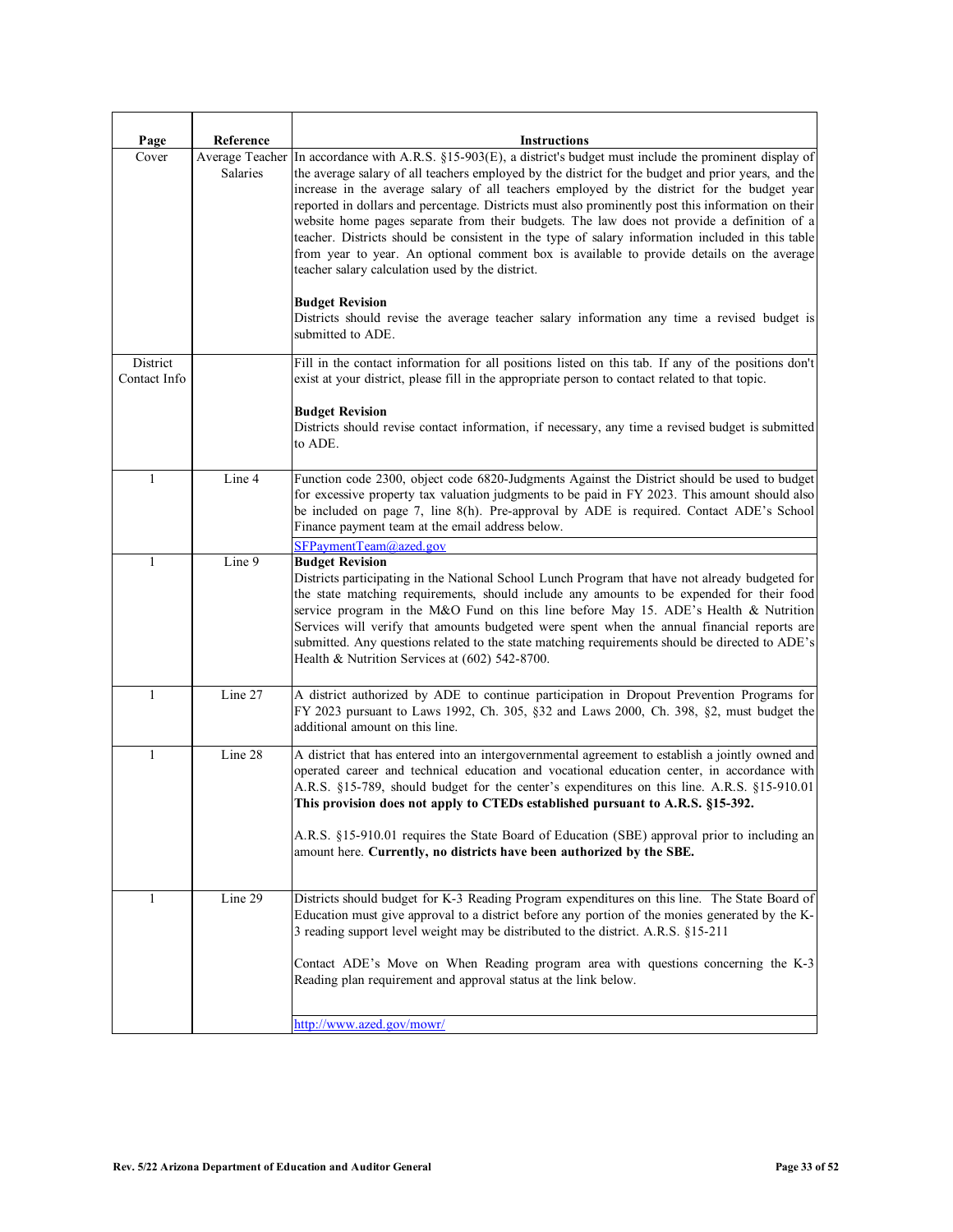| Page           | Reference                              | <b>Instructions</b>                                                                                                                                                                                                                                                                                                                                                                                                                                                                                                                                                                                                                                                                                                                                                                                                                                         |
|----------------|----------------------------------------|-------------------------------------------------------------------------------------------------------------------------------------------------------------------------------------------------------------------------------------------------------------------------------------------------------------------------------------------------------------------------------------------------------------------------------------------------------------------------------------------------------------------------------------------------------------------------------------------------------------------------------------------------------------------------------------------------------------------------------------------------------------------------------------------------------------------------------------------------------------|
| $\mathfrak{D}$ | Spec. Ed. by<br>Type                   | All expenditures budgeted in the M&O Fund for special education programs should be included<br>regardless of the revenue source (e.g., state equalization assistance and property taxes). Districts<br>should retain supporting documentation for the allocation of expenditures budgeted for<br>individual special education programs. Supporting documentation should include a list of the<br>programs, the number of teachers and students by program, and all computation work sheets.<br>However, districts should budget total expenditures in Program 200-Special Education for<br>disability classifications defined in A.R.S. §15-761 on line 1, Total All Disability<br>Classifications.                                                                                                                                                         |
| $\overline{c}$ | Spec. Ed by<br>Type - Lines 4<br>and 5 | Program code 260-ELL Incremental Costs and program code 265-ELL Compensatory<br>Instruction are required to track expenditures related to English Language Learners (ELL). See<br>Supplement instructions for more information on ELL.                                                                                                                                                                                                                                                                                                                                                                                                                                                                                                                                                                                                                      |
| $\overline{2}$ | FTE Certified<br>Employees             | Include all certified personnel filling certified positions at the district.                                                                                                                                                                                                                                                                                                                                                                                                                                                                                                                                                                                                                                                                                                                                                                                |
| $\overline{2}$ | <b>Audit Services</b>                  | Enter the budgeted expenditures for nonfederal program and compliance audits (required object<br>code 6350) to be paid from the M&O Fund only, and the budgeted expenditures for federal<br>single audits (optional object code 6330) from all funds.                                                                                                                                                                                                                                                                                                                                                                                                                                                                                                                                                                                                       |
| $\overline{2}$ | M&O for Food<br>Service                | Districts participating in the National School Lunch Program are required to budget a portion of<br>their state revenues to support the operation of their food service program. Districts should<br>budget in the M&O Fund any amounts that will be expended during the 2023 school year for the<br>operation of the food service program. Any questions related to the state matching requirements<br>should be directed to ADE's Health & Nutrition Services at (602) 542-8700.<br><b>Budget Revision</b><br>Districts that have not already budgeted for the state matching requirements, should include any<br>amounts to be expended for their food service program in the M&O Fund on this line before<br>May 15. ADE's Health & Nutrition Services will verify that amounts budgeted were spent when<br>the annual financial reports are submitted. |
| 3              | General                                | The Classroom Site Fund (CSF) is a budget-controlled fund that must be used to supplement,<br>rather than supplant, existing monies. Expenditures made from the Classroom Site Fund (010)<br>should be made in accordance with the requirements of A.R.S. §15-977. Districts may establish<br>any CSF subfunds 011-019 to track monies for specific allowable purposes or separately account<br>for carryover balances and other one-time CSF monies. One total budget for all Classroom Site<br>monies must be reported here, in Fund 010.                                                                                                                                                                                                                                                                                                                 |
| 3              | Line 9                                 | The total amount budgeted on line 9 cannot exceed the CSFBL on line 16. The total amount<br>budgeted in FY 2023 will affect the next year's CSFBL. Districts should budget up to the<br>Classroom Site Fund Budget Limit (CSFBL) as calculated on lines 10 through 16. See A.R.S.<br>§15-978 and the calculation below.                                                                                                                                                                                                                                                                                                                                                                                                                                                                                                                                     |
| 3              | Line 11                                | <b>Budget Revision</b><br>Line 11 should reflect total actual CSF expenditures as reported on the district's FY 2022 AFR.                                                                                                                                                                                                                                                                                                                                                                                                                                                                                                                                                                                                                                                                                                                                   |
| $\mathfrak{Z}$ | Line 13                                | <b>Budget Revision</b><br>This line should agree to the total actual interest earned on CSF investments, as reported on the<br>FY 2022 AFR for the CSF.                                                                                                                                                                                                                                                                                                                                                                                                                                                                                                                                                                                                                                                                                                     |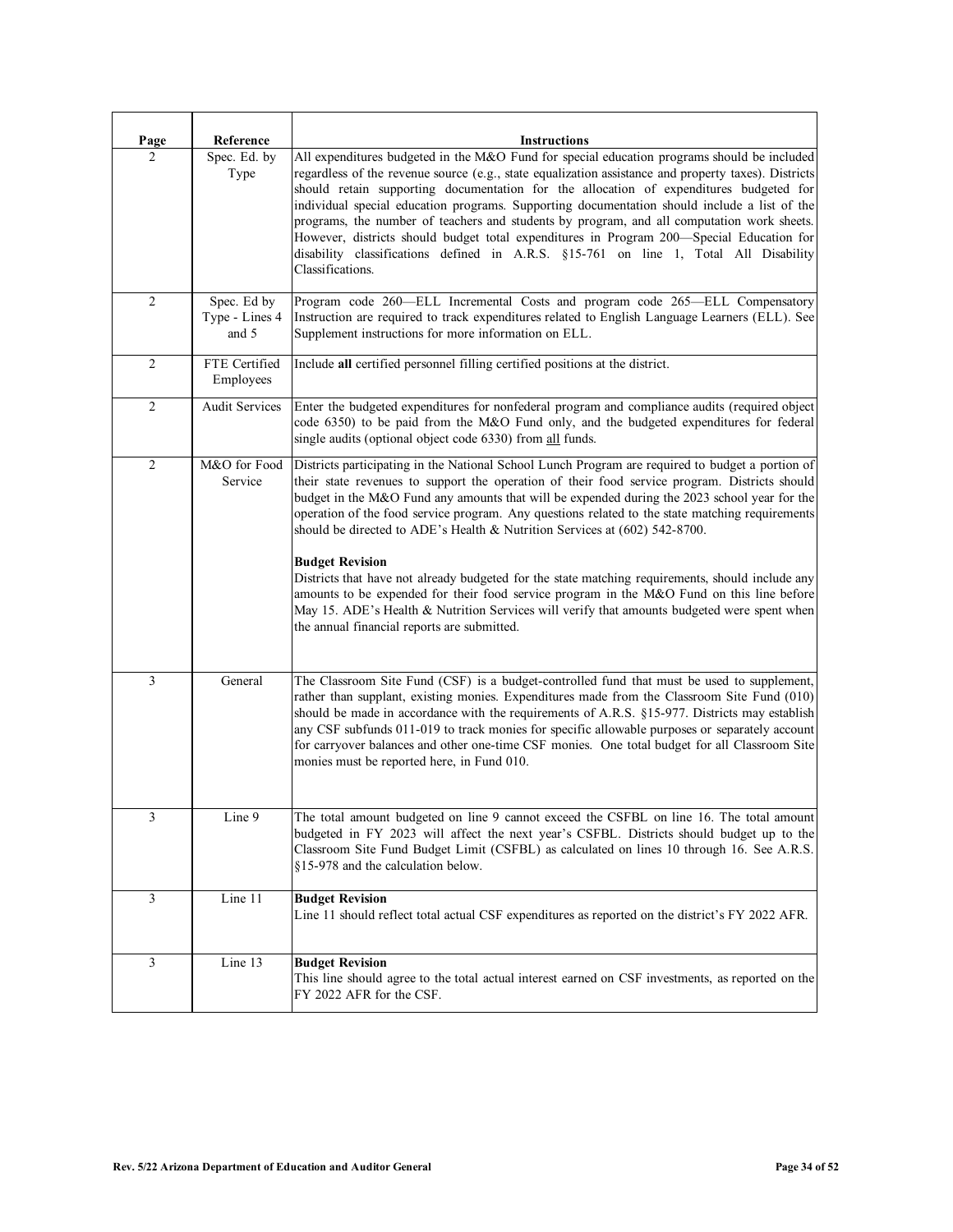| <b>Page</b> | Reference                          | <b>Instructions</b>                                                                                                                                                                                                                                                                                                                                                                                                                                                                                                                                                                                                                                                              |
|-------------|------------------------------------|----------------------------------------------------------------------------------------------------------------------------------------------------------------------------------------------------------------------------------------------------------------------------------------------------------------------------------------------------------------------------------------------------------------------------------------------------------------------------------------------------------------------------------------------------------------------------------------------------------------------------------------------------------------------------------|
| 3           | Line 14                            | In accordance with A.R.S. $\S15-977$ (G)(1), the per pupil amount is calculated based on estimated<br>available resources in the Classroom Site Fund for the budget year and adjusted for prior year<br>revenue carryforwards or shortfalls. However, actual payments to districts may differ from the<br>estimated per pupil Classroom Site Fund allocation. The FY 2023 allocation for the district is<br>\$708 multiplied by the district's weighted student count (based on fundable students attending<br>within the school district). The FY 2023 CSF actual payments detail reports will be available on<br>ADE's website at the link below beginning in August 2022.     |
|             |                                    | https://schoolfinancereports.azed.gov/                                                                                                                                                                                                                                                                                                                                                                                                                                                                                                                                                                                                                                           |
| 3           | Line 15                            | Some districts have lost CSF budget capacity from budgeting less than the CSFBL in prior<br>years. This line may be used to recapture that budget capacity. Districts that need assistance with<br>the adjustment should contact ADE's budget team.                                                                                                                                                                                                                                                                                                                                                                                                                              |
| 4           | Line 10                            | The amount budgeted in the UCO Fund cannot exceed the Unrestricted Capital Budget Limit<br>(UCBL) on page 8, line 12. The amount budgeted in Fund 610 in FY 2023 will affect the next<br>year's UCBL. See A.R.S. §15-947(D) and calculation on page 8.                                                                                                                                                                                                                                                                                                                                                                                                                           |
| 4           | Footnote 5                         | Districts participating in the National School Lunch Program are required to budget a portion of<br>their state revenues to support the operation of their food service program. Districts should<br>budget in the UCO Fund any amounts that will be expended during the FY 2023 school year for<br>the food service program. Any questions related to the state matching requirements should be<br>directed to ADE's Health & Nutrition Services at (602) 542-8700.<br><b>Budget Revision</b><br>Districts that have not already budgeted for the state matching requirements, should include any                                                                               |
|             |                                    | amounts to be expended for their food service program in the UCO Fund on this line before<br>May 15. ADE's Health & Nutrition Services will verify that amounts budgeted were spent when<br>the annual financial reports are submitted.                                                                                                                                                                                                                                                                                                                                                                                                                                          |
| 5           | Other Funds-<br>Expenditure<br>620 | In accordance with A.R.S. §15-904(B), detailed budgeted and actual expenditures for only the<br>Required Capital litems listed in lines 2-11 must be reported from the UCO (610), Bond Building (630), New<br>School Facilities (695), and Adjacent Ways (620) Funds. The amounts reported on lines 2-11<br>Detail for Funds may not include all expenditures of these funds as shown on line 1. Total budgeted expenditures<br>610, 630, 695, $\&$ for each fund should be included on line 1 of the table.                                                                                                                                                                     |
|             |                                    | In addition, these detailed expenditures reported on lines 2-11 must be separately reported as<br>new construction or renovation on lines 13-15. If the designation of new construction or<br>renovation does not apply to a particular expenditure reported on lines 2-11, the amount should<br>be reported as "Other." Therefore, total budgeted expenditures for the detailed object codes<br>listed for each fund as reported on line 12 must agree to the total amounts reported on line 16,<br>by fund. Amounts on lines 12 and 16 may be less than the amounts on line 1 for each fund.                                                                                   |
| 5           | Adjacent Ways<br>Fund              | In accordance with A.R.S. §15-995, each adjacent ways project proposal must be filed with<br>ADOA's Division of School Facilities and include the project cost estimate. If the entire project<br>cost for the adjacent ways project is greater than \$50,000, the expenditure cannot be made unless<br>the Division of School Facilities validates both of the following:<br>-The project that is proposed to be funded by the assessment is in compliance with state laws<br>relating to adjacent ways projects.<br>-The proposal selected by the district does not contain any additional work that is not listed in<br>the adjacent ways proposal submitted by the district. |
| 6           | Federal Projects,<br>Line 16       | Districts that receive Impact Aid monies should deposit them in Fund 378—Impact Aid. Monies<br>in the fund are federal monies not subject to legislative appropriation. All districts that receive<br>Impact Aid revenue should complete the Districts Receiving Federal Impact Aid Revenues<br>portion of the Other Information section on the Data Entry tab to calculate the amount available<br>to be spent in the Impact Aid Fund.                                                                                                                                                                                                                                          |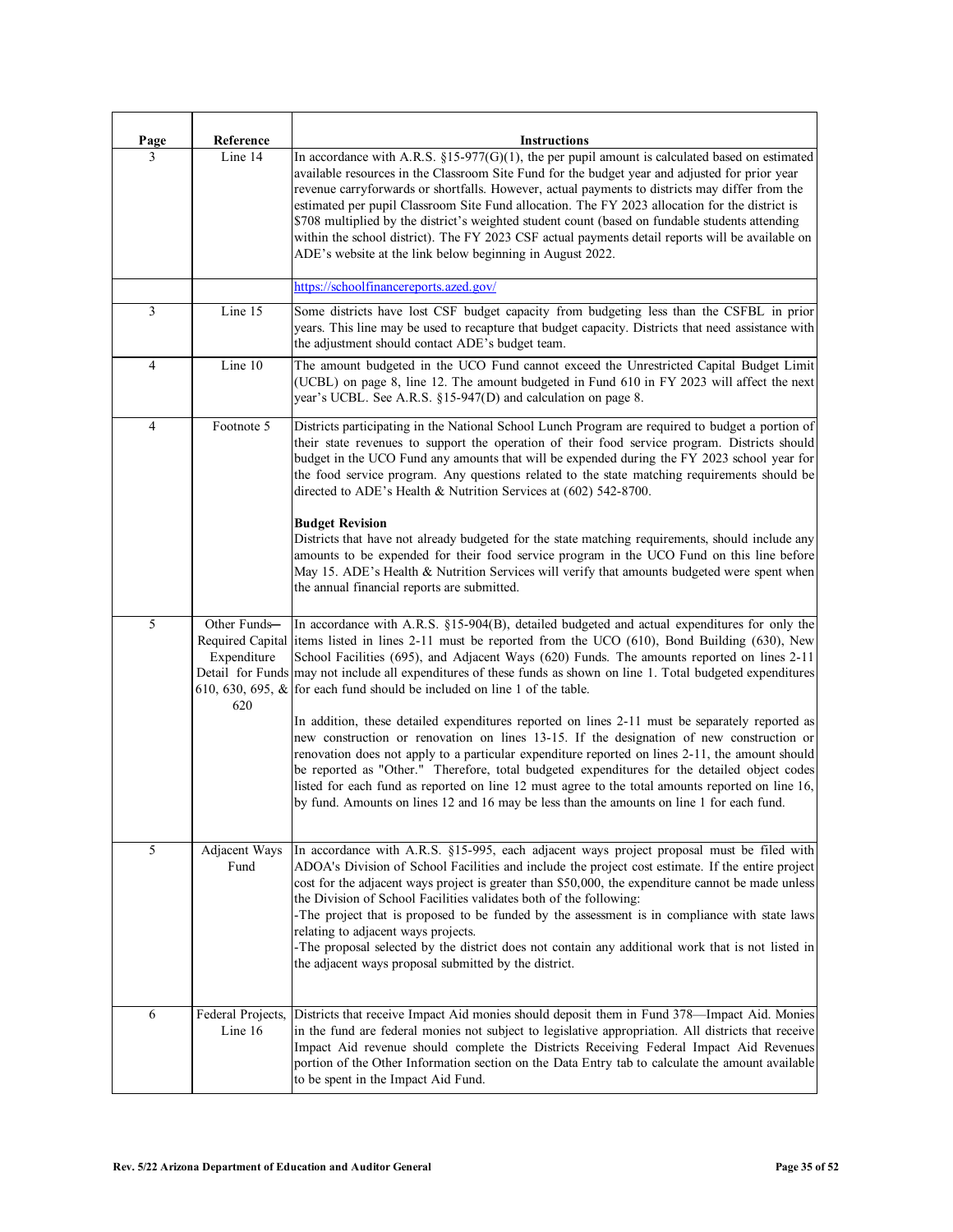| Page | Reference                     | <b>Instructions</b>                                                                                                                                                                                                                                                                                                                                                                                                                                                                                                                                                                                                                                                                                                                                                                                                                                                                                                                                                             |
|------|-------------------------------|---------------------------------------------------------------------------------------------------------------------------------------------------------------------------------------------------------------------------------------------------------------------------------------------------------------------------------------------------------------------------------------------------------------------------------------------------------------------------------------------------------------------------------------------------------------------------------------------------------------------------------------------------------------------------------------------------------------------------------------------------------------------------------------------------------------------------------------------------------------------------------------------------------------------------------------------------------------------------------|
| 6    | Federal Projects,<br>Line 17  | Include amounts for Funds 300-399 Other Federal Projects (besides Funds 374–E-Rate and<br>Fund 378—Impact Aid, as they are separately reported on lines 15 and 16, respectively).<br>Districts should also include amounts budgeted for any monies received from the Coronavirus<br>Aid, Relief, and Economic Security (CARES) Act; Coronavirus Response and Relief<br>Supplemental Appropriations (CRRSA) Act; and the American Rescue Plan (ARP) Act,<br>including, but not limited to, the following assigned fund numbers:<br>326 - ESSER<br>336 - ESSER II<br>346 - ESSER III                                                                                                                                                                                                                                                                                                                                                                                              |
| 6    | State Projects,<br>Line 26    | In accordance with A.R.S. §15-249.06, monies received from the college credit by examination<br>incentive program should be deposited in Fund 456-College Credit Exam Incentives. At least<br>50% of the incentive bonus monies received from this program must be distributed to the<br>associated classroom teacher for each student who passes a qualifying exam and to other teachers<br>of relevant subjects who instructed that student, including but not limited to teachers in the same<br>department or subject matter that contributed to the student passing the examination, as<br>identified by the governing board or the school principal. The remainder of any bonus monies<br>received from this program must be allocated by the school principal on behalf of the students<br>who receive a passing score and may be used for teacher professional development or student<br>instructional support, reimbursement of exam fees, or instructional materials. |
| 6    | State Projects,<br>Line 27    | In accordance A.R.S. §15-249.08, monies received from the Results-based Funding Fund should<br>be deposited in Fund 457—Results-based Funding. Monies received must not supplant monies<br>budgeted or received from any other source that are generally provided to that school. The<br>majority of the monies received must be used at the school that earned the results for teacher<br>salaries, to hire teachers, for school leader salaries, for classroom supplies, and for other<br>strategies to sustain outcomes for students at that school. A portion of the monies received may<br>be used for expanding and replicating that school site as a quality school model.                                                                                                                                                                                                                                                                                               |
| 6    | Other Funds,<br>Lines 2 and 3 | Funds 071 and 072 should be budgeted in detail on the Supplement. Fund totals will pull to<br>these lines. See the instructions for the Supplement for additional information.                                                                                                                                                                                                                                                                                                                                                                                                                                                                                                                                                                                                                                                                                                                                                                                                  |
| 6    | Other Funds,<br>Line 4        | In accordance with A.R.S. §15-1102, the proceeds from the sale or lease of school district<br>property should be deposited in the School Plant Fund (500). Expenditures made from the<br>School Plant Fund $(500)$ should be made in accordance with the requirements of A.R.S. §15-<br>1102. Districts may establish sub funds for School Plant in funds 501-504 to account for monies<br>received that are restricted to different purposes by statute, but one total budget for all related<br>monies must be reported here in Fund 500.                                                                                                                                                                                                                                                                                                                                                                                                                                     |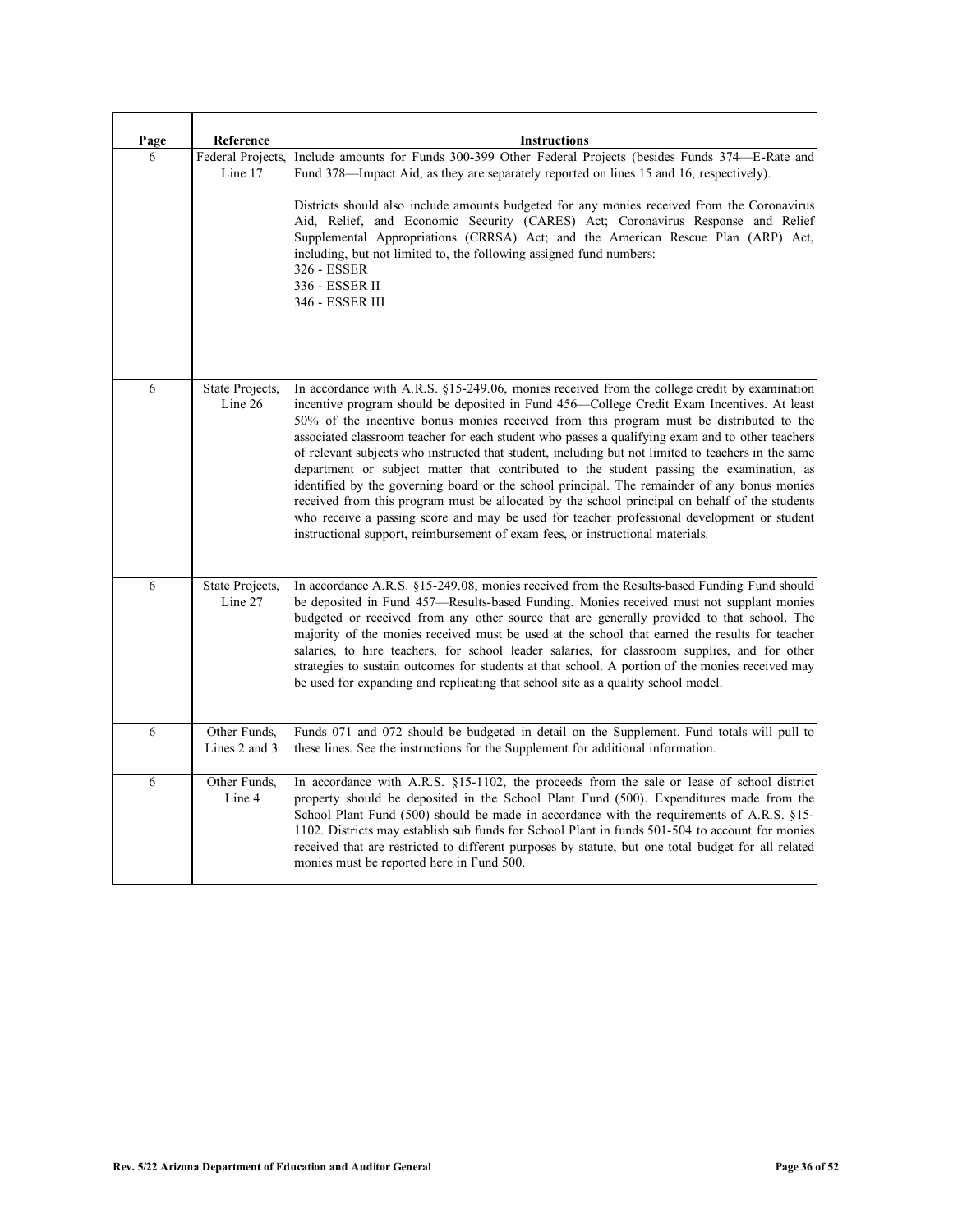| Page   | Reference                                   | <b>Instructions</b>                                                                                                                                                                                                                                                                                                                                                                                                                                                                                                                                                                                                                                                                                                                                                          |
|--------|---------------------------------------------|------------------------------------------------------------------------------------------------------------------------------------------------------------------------------------------------------------------------------------------------------------------------------------------------------------------------------------------------------------------------------------------------------------------------------------------------------------------------------------------------------------------------------------------------------------------------------------------------------------------------------------------------------------------------------------------------------------------------------------------------------------------------------|
| 6      | Other Funds<br>Line 24                      | In accordance with A.R.S. §15-249.15, monies received to provide incentive awards for high<br>school graduates who obtain a certification, credential, or license that is accepted by a vocation<br>or industry through a career technical education course or program should be deposited in Fund<br>597-Arizona Industry Credentials Incentive Fund.                                                                                                                                                                                                                                                                                                                                                                                                                       |
|        |                                             | Expenditures from Fund 597 should be made for only the following purposes:<br>1. For instructional costs and professional development for a career technical education program<br>teacher to become a certifying professional for an approved certificate, credential, or license.<br>2. To offset the students' cost of certification, credentialing, or licensure.<br>3. For developmental costs related to creating, expanding or improving an approved site of a<br>certificate, credential, or license career technical program or course.<br>4. For instructional hardware, software, or supplies required for the certification, credentialing,<br>or licensure.<br>5. For career exploration in any school grade and awareness activities for parents, students, and |
|        |                                             | the community for the approved sectors.                                                                                                                                                                                                                                                                                                                                                                                                                                                                                                                                                                                                                                                                                                                                      |
| 6      | Other Funds<br>Line 29                      | In accordance with A.R.S. §41-5721, before applying to ADOA's Division of School Facilities<br>for funding for an emergency, the district's governing board must issue an emergency<br>declaration or resolution to be eligible for monies from the Emergency Deficiencies Correction<br>Fund. To qualify as an emergency, the situation must fit the criteria in A.R.S. $\S41-5721(F)$ .                                                                                                                                                                                                                                                                                                                                                                                    |
| 6      | Other Funds<br>Line 30                      | In accordance with A.R.S. §41-5731, districts must submit a preventive maintenance plan to<br>ADOA's Division of School Facilities to be eligible to receive monies from the Building<br>Renewal Grant Fund.                                                                                                                                                                                                                                                                                                                                                                                                                                                                                                                                                                 |
| 6      | 33                                          | Other Funds Line Include expenditures for Fund 850—Student Activities on this line, as it is no longer a fiduciary<br>fund.                                                                                                                                                                                                                                                                                                                                                                                                                                                                                                                                                                                                                                                  |
| 6      | Other Funds,<br>Line 34                     | Budgeted expenditures related to monies remaining in Fund 080-Student Success Fund should<br>be reported on line 32—Other, along with any other funds not included elsewhere in the budget.                                                                                                                                                                                                                                                                                                                                                                                                                                                                                                                                                                                  |
| 6      | <b>Internal Service</b><br>Funds,<br>Line 2 | Include all expenditures for Intergovernmental Agreements (IGAs) in this line. If the district<br>uses funds other than 955 to separately account for multiple IGAs, all IGA fund expenditures<br>should be totaled and reported on this line.                                                                                                                                                                                                                                                                                                                                                                                                                                                                                                                               |
| $\tau$ | General                                     | For budget adoption, districts may apportion amounts on this page between the M&O and UCO<br>Funds. After original adoption, and prior to May 15 of the budget year, amounts may be<br>reapportioned based on the budgetary needs of the district, unless otherwise indicated on Budget,<br>page 7, or in the following instructions.                                                                                                                                                                                                                                                                                                                                                                                                                                        |
|        |                                             | Record in column A on this page all amounts budgeted for use in the M&O Fund (to be<br>included in the GBL). Record in column B all amounts budgeted for use in the UCO Fund (to<br>be carried over to the calculations on Budget, page 8).                                                                                                                                                                                                                                                                                                                                                                                                                                                                                                                                  |
|        |                                             | <b>Budget Revision</b><br>When actual amounts are required, use the actual amount to date plus the estimated amount for<br>the remainder of the fiscal year. After the May 15 budget revision, amounts cannot be<br>reallocated between M&O and UCO.                                                                                                                                                                                                                                                                                                                                                                                                                                                                                                                         |
| 7      | Line 1                                      | After completing the Data Entry tab, the amount of the district RCL from the BSA55 tab, page<br>3 will pull to line 1.                                                                                                                                                                                                                                                                                                                                                                                                                                                                                                                                                                                                                                                       |
|        |                                             | <b>Budget Revision</b>                                                                                                                                                                                                                                                                                                                                                                                                                                                                                                                                                                                                                                                                                                                                                       |
|        |                                             | For budget revision, the Data Entry tab should be revised and the recalculated RCL will pull to<br>line 1. See budget revision instructions for the Data Entry tab.                                                                                                                                                                                                                                                                                                                                                                                                                                                                                                                                                                                                          |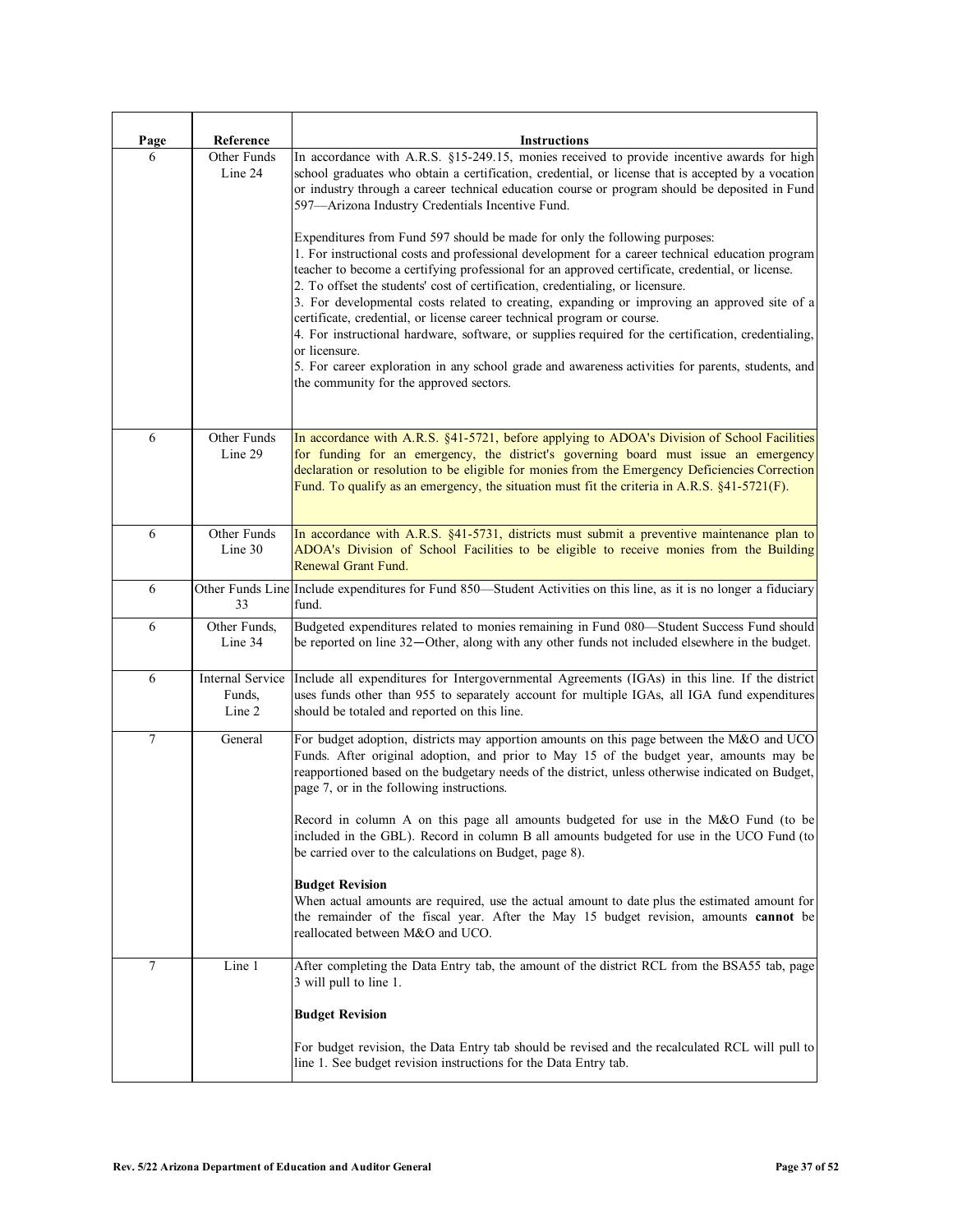| Page   | Reference                | <b>Instructions</b>                                                                                                                                                                                                                                                                                                                                                                                                                                                                                                                                                                                                                                                                                                                                                                                                                                                                                                                                                |
|--------|--------------------------|--------------------------------------------------------------------------------------------------------------------------------------------------------------------------------------------------------------------------------------------------------------------------------------------------------------------------------------------------------------------------------------------------------------------------------------------------------------------------------------------------------------------------------------------------------------------------------------------------------------------------------------------------------------------------------------------------------------------------------------------------------------------------------------------------------------------------------------------------------------------------------------------------------------------------------------------------------------------|
| 7      | Lines $2(a)-(c)$         | <b>Budget Revision</b><br>Compare the amount for District Additional Assistance $(DAA)$ on lines $2(c)$ to the applicable<br>amount calculated by ADE on page 1 of the most recent FY 2023 BUDG25 Report. The<br>amounts on lines (a) and (b) can be reconciled to page 4 of the district's most recent FY 2023<br>BSA 55-1 report from ADE.                                                                                                                                                                                                                                                                                                                                                                                                                                                                                                                                                                                                                       |
| $\tau$ | Line $2(b)$              | After completing the Data Entry tab, the DAA adjustment amount from BSA55 tab, page 4 will<br>pull to this line, if any.                                                                                                                                                                                                                                                                                                                                                                                                                                                                                                                                                                                                                                                                                                                                                                                                                                           |
| $\tau$ | Line 3                   | Do not include any overrides authorized to use excess Impact Aid cash on these lines.<br>Districts should use prior year ADM to calculate the RCL for overrides (A.R.S. §15-943).<br>Districts may recalculate their RCL based on prior year ADM in a separate copy of this budget<br>file. Do not submit this separate copy of the file to ADE. Alternatively, districts can get<br>weighted student counts from page 2 of ADE's FY 2022 "BSA Equalization Report", BSA 55-1.<br>ADE has also posted a link to an override calculation worksheet that may be used as a guide in<br>estimating the override amount. The override calculation worksheet and instructions can be<br>found at the link below.<br>In accordance with A.R.S. $\S15-951(B)$ , the RCL used to determine the maximum M&O and<br>Special Program overrides for Type 03 districts does not include the tuition paid by the district<br>for high school students attending another district. |
|        |                          | https://www.azed.gov/sites/default/files/2022/05/MO%20Override%20Estimator%20FY23.xlsm                                                                                                                                                                                                                                                                                                                                                                                                                                                                                                                                                                                                                                                                                                                                                                                                                                                                             |
| 7      | Line $3(a)$              | See Line 3 Instructions above.<br>If the voters in the override election authorize the district to exceed the RCL, and the<br>increase is to be fully funded by revenues other than property taxes $[A.R.S. §15-481(F)],$<br>only revenues derived from the FY 2022 ending cash balance in the M&O Fund [after the<br>primary tax rate is reduced to zero as required by $A.R.S. §15-481(T)]$ may be used. $A.R.S.$<br>§15-481(P) Note: Districts will not be able to fund an override with Impact Aid monies in<br>FY 2023, as Impact Aid monies are accounted for in the Impact Aid Fund.                                                                                                                                                                                                                                                                                                                                                                        |
| 7      | Line $3(a)$<br>Continued | The maximum amount a district may request for an M&O budget override is 15% of the<br>district's RCL. If the district also requests a Special Program override pursuant to A.R.S. §15-<br>482, the maximum amount a district may request for an M&O override is 10% of the RCL.<br>A.R.S. $$15-481(G)$                                                                                                                                                                                                                                                                                                                                                                                                                                                                                                                                                                                                                                                             |
| 7      | Line $3(b)$              | See Line 3 Instructions above.<br>If the voters in the override election authorize the district to exceed the Capital Outlay Revenue<br>Limit or District Additional Assistance and the increase is to be fully funded by revenues<br>other than property taxes $[A.R.S. §15-481(M)],$ only revenues derived from the FY 2022<br>ending cash balance in the M&O and UCO Funds [after the primary tax rate is reduced to zero<br>as required by A.R.S. $\S15-481(T)$ may be used. A.R.S. $\S15-481(S)$ Note: Districts will not be<br>able to fund an override with Impact Aid monies in FY 2023, as Impact Aid monies are<br>accounted for in the Impact Aid Fund.<br>The maximum amount a district may request for a capital budget override is 10% of the RCL.<br>A.R.S. $$15-481(AA)$                                                                                                                                                                           |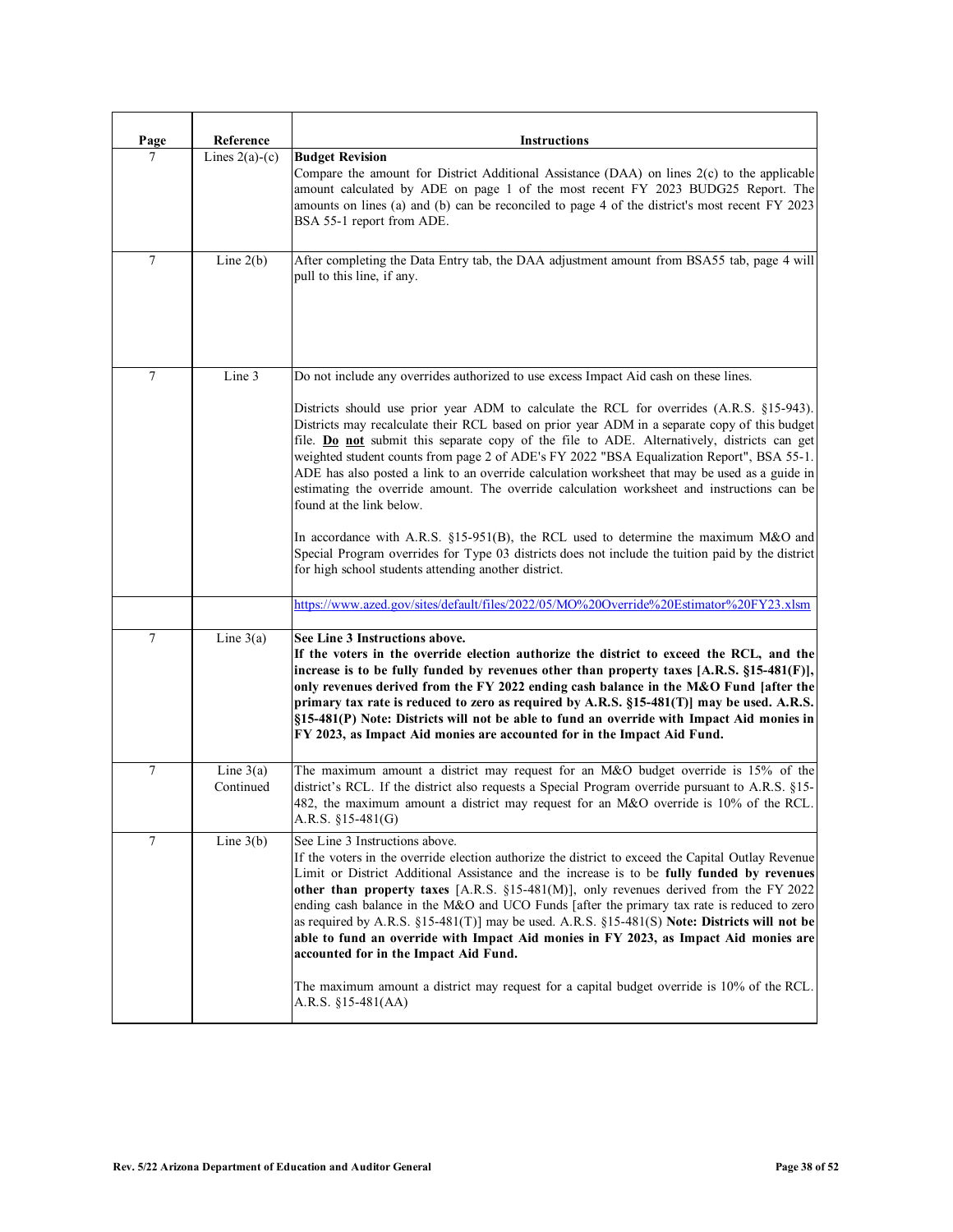| Page   | Reference        | <b>Instructions</b>                                                                                                                                                                                                                                                                                                                                                                                                                                                                                                                                                                                                                                                                                                                                                                                                                                                                                                                                                                                                                                                             |
|--------|------------------|---------------------------------------------------------------------------------------------------------------------------------------------------------------------------------------------------------------------------------------------------------------------------------------------------------------------------------------------------------------------------------------------------------------------------------------------------------------------------------------------------------------------------------------------------------------------------------------------------------------------------------------------------------------------------------------------------------------------------------------------------------------------------------------------------------------------------------------------------------------------------------------------------------------------------------------------------------------------------------------------------------------------------------------------------------------------------------|
| 7      | Line $3(c)$      | See Line 3 Instructions above.<br>A.R.S. §15-482 allows a district to request a budget override for programs designed for<br>preschool students with disabilities and students enrolled in kindergarten through grade 12. The<br>amount for the Special Program override may not exceed 5% of the RCL.<br>If the voters in the override election authorize the district to exceed the RCL, and the increase is<br>to be fully funded by revenues other than property taxes $[A.R.S. §15-481(J)],$ the increase may<br>only be budgeted and expended if sufficient monies are available in the M&O Fund. A.R.S.<br>$\S15-481(Q)$ Note: Districts will not be able to fund an override with Impact Aid monies in<br>FY 2023, as Impact Aid monies are accounted for in the Impact Aid Fund.                                                                                                                                                                                                                                                                                       |
| $\tau$ | Lines $3(a)-(c)$ | <b>Budget Revision</b><br>If the RCL originally used to calculate an override was reduced after budget adoption, the<br>district must recalculate the maximum M&O, UCO, and Special Program override amounts in<br>accordance with the instructions above. Arizona Attorney General Opinion 190-020 prohibits<br>districts from recalculating overrides based on an increase in the RCL after secondary taxes have<br>been levied for the applicable year. The amounts reported on lines 3(a) through (c) may not<br>exceed the lesser of the original or recalculated maximum override amounts.                                                                                                                                                                                                                                                                                                                                                                                                                                                                                |
| 7      | Line 4           | Districts with a student count of 125 or less in grades K-8, or 100 or less in grades 9-12 must<br>include an amount on this line if they choose to make a small school adjustment to ensure that<br>page 1, line 30 does not exceed the GBL for M&O. If the district previously qualified for a<br>small school adjustment but has exceeded these student counts, see the instructions for Data<br>Entry tab, Other Information section, lines 17 and 18. For the purposes of Small School<br>Adjustment, districts should use prior year student count (2022 ADM). Districts should not<br>include amounts on these lines for expenditures that are to be made from the Impact Aid<br>Fund.<br><b>Budget Revision</b><br>If the district received approval from the county board of supervisors to revise its budget to<br>include the cost of additional pupils that were not anticipated at budget adoption in accordance<br>with A.R.S. $\S15-949(A)(2)$ , include the revised amount on this line and notify ADE of any<br>approved increase via the email address below. |
|        |                  | SFBudgetTeam@azed.gov                                                                                                                                                                                                                                                                                                                                                                                                                                                                                                                                                                                                                                                                                                                                                                                                                                                                                                                                                                                                                                                           |
| 7      | Line 5           | Districts charging tuition for full-day kindergarten and summer school should not include an<br>increase to the GBL. These tuition revenues should be recorded in the Community School Fund<br>(520).<br><b>Budget Revision</b><br>Districts should compare actual tuition revenues received or expected to be received by June 30<br>to the amounts reported on lines $5(a)$ through $(d)$ to determine whether the amounts must be<br>decreased or may be increased.<br>The debt service portion of tuition revenues should not be included on lines 5(a) through<br>(d); as those revenues should be reported in the Debt Service Fund (700).                                                                                                                                                                                                                                                                                                                                                                                                                                |
| 7      | Line $5(d)$      | More information and instructions for calculating this amount can be found at the link below:                                                                                                                                                                                                                                                                                                                                                                                                                                                                                                                                                                                                                                                                                                                                                                                                                                                                                                                                                                                   |
|        |                  | http://www.azed.gov/finance/certificates-of-educational-convenience/                                                                                                                                                                                                                                                                                                                                                                                                                                                                                                                                                                                                                                                                                                                                                                                                                                                                                                                                                                                                            |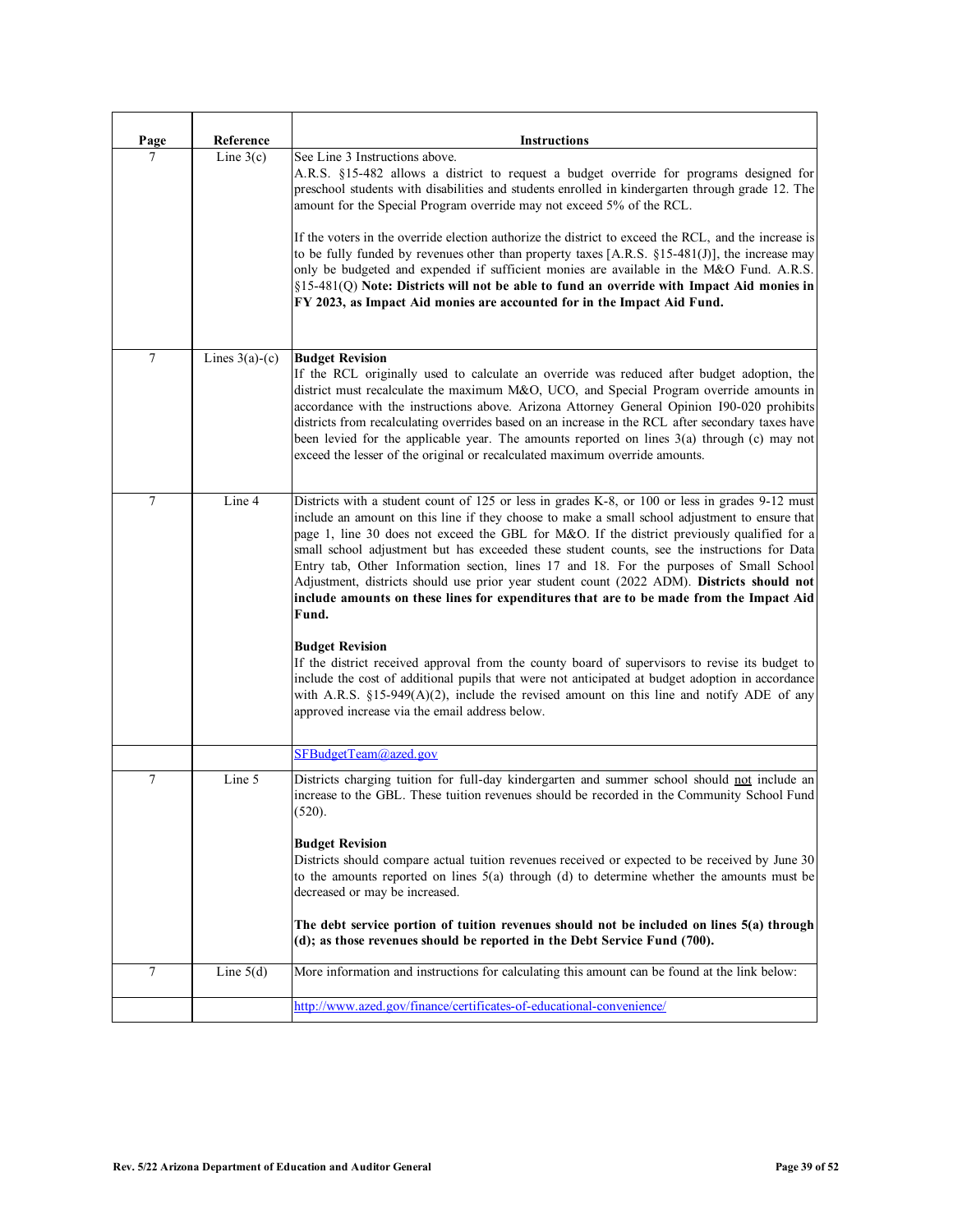| Page           | Reference   | <b>Instructions</b>                                                                                                                                                                                                                                                                                                                                                                                                                          |
|----------------|-------------|----------------------------------------------------------------------------------------------------------------------------------------------------------------------------------------------------------------------------------------------------------------------------------------------------------------------------------------------------------------------------------------------------------------------------------------------|
| 7              | Line 6      | Include assistance received from the State for students whose parents are employed by certain<br>State institutions as described in A.R.S. §15-976. Also, include amounts paid to the school<br>district through the special education voucher payment system such as payments for teaching<br>students at the district instead of sending the student to the Arizona State Schools for the Deaf<br>and the Blind.<br><b>Budget Revision</b> |
|                |             | Districts should use the work sheets provided by ADE to calculate the revised assistance to<br>schools using the ADM reported on the FY 2023 ADM15. The work sheets are available on<br>ADE's website at the link below.                                                                                                                                                                                                                     |
|                |             | http://www.azed.gov/finance/certificates-of-educational-convenience/                                                                                                                                                                                                                                                                                                                                                                         |
| 7              | Line 7      | Districts should not include amounts on this line for expenditures that are to be made from the<br>Impact Aid Fund.                                                                                                                                                                                                                                                                                                                          |
|                |             | <b>Budget Revision</b><br>If the June 30, 2022, actual cash balance for the M&O Fund was incorrectly estimated, an<br>accommodation school district must complete and submit a revised budget file, even if the<br>amount recorded on line 7 of the adopted budget is not revised. If the June 30, 2022 actual cash<br>balance for the M&O Fund was accurate, accommodation schools may revise this file for other<br>changes.               |
|                |             | The Actual Budget Balance Carryforward displayed on Calculations tab, Calculation of M&O<br>Budget Balance Carryforward section, line 14.b should agree to the "Allowed Budget Balance<br>Carry Forward" as reported on page 2 of the most recent FY 2022 BUDG75 Report.                                                                                                                                                                     |
|                |             | Record the district's actual cash balance for the M&O Fund at June 30, 2022, on Data Entry tab,<br>Accommodation District Information section, line 2. Finally, districts should recalculate lines 3<br>and 4 based on the revised RCL on BSA55 tab, page 3.                                                                                                                                                                                 |
|                |             | Districts should compare the recalculated amount on line $15(e)$ of the Calculations tab to line 7<br>to determine whether the amount must be decreased or may be increased.                                                                                                                                                                                                                                                                 |
| $\overline{7}$ | Line $8(a)$ | The total amount budgeted for desegregation expenditures in the M&O, UCO, and Impact Aid<br>Funds cannot exceed the amount budgeted in FY 2009. Districts should not include amounts on<br>these lines for desegregation expenditures that are to be made from the Impact Aid Fund.                                                                                                                                                          |
| 7              | Line $8(b)$ | Districts should not include amounts on this line for expenditures that are to be made from the<br>Impact Aid Fund.                                                                                                                                                                                                                                                                                                                          |
|                |             | <b>Budget Revision</b>                                                                                                                                                                                                                                                                                                                                                                                                                       |
|                |             | A common school district not within a high school district (Type 03) should report any<br>adjustment for the excess debt service portion of actual tuition, as described in A.R.S. §§15-<br>$910(M)$ and $15-951(A)$ and (F), on this line. (See Budget Revision instructions for Data Entry<br>tab, Type 03 District Information section, line 2.)                                                                                          |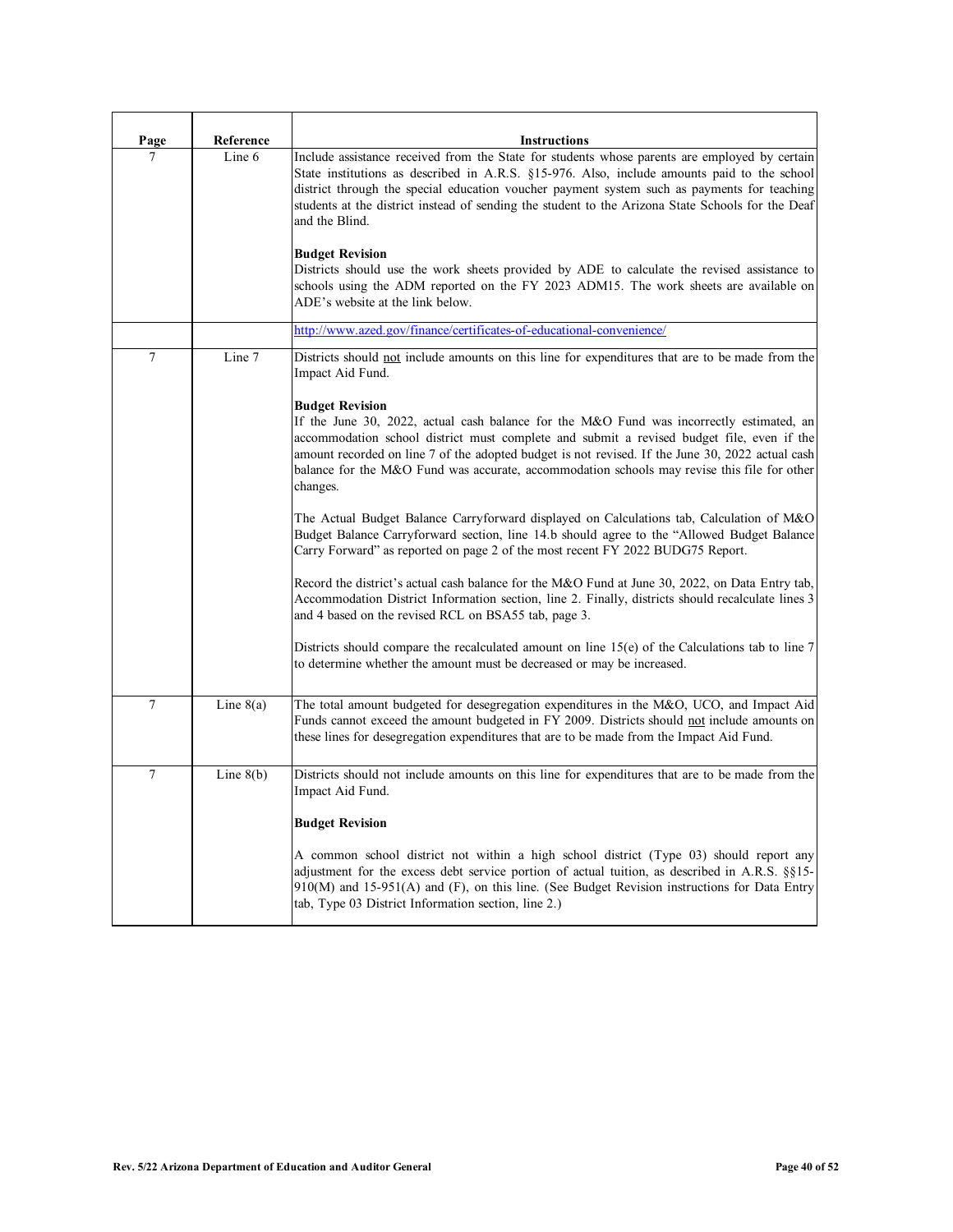| Page   | Reference   | <b>Instructions</b>                                                                                                                                                                                                                                                                                                                                                                                                                                                                                                                                                                                                                                                                                                                                                                                                                                                                                                                                                                                                                                                                                                        |
|--------|-------------|----------------------------------------------------------------------------------------------------------------------------------------------------------------------------------------------------------------------------------------------------------------------------------------------------------------------------------------------------------------------------------------------------------------------------------------------------------------------------------------------------------------------------------------------------------------------------------------------------------------------------------------------------------------------------------------------------------------------------------------------------------------------------------------------------------------------------------------------------------------------------------------------------------------------------------------------------------------------------------------------------------------------------------------------------------------------------------------------------------------------------|
| 7      | Line $8(c)$ | Districts are required to use actual expenditures in calculating the budget balance carryforward.<br>Districts that have overexpended in the FY 2022 M&O Fund as authorized by the county board<br>of supervisors, in accordance with A.R.S. §15-907, cannot record a budget balance<br>carryforward.<br>Districts should complete Data Entry page, Other Information section, lines 8 through 11.<br>Districts may transfer an amount to the School Opening Fund, not to exceed the lesser of the FY<br>2022 M&O Fund ending cash balance or the actual budget balance carryforward. The amount<br>transferred will reduce the amount of the budget balance carryforward; therefore, the amount<br>carried forward may not exceed the amount on Calculation page, Calculation of M&O Fund<br>Budget Balance Carryforward section, line 13.<br><b>Budget Revision</b><br>Districts should compare the amount on line $8(c)$ to the allowable amount on the FY 2022<br>BUDG75 Report to determine if revisions are necessary. The amounts on this line cannot exceed<br>the amount reported on page 2 of the BUDG75 Report. |
| $\tau$ | Line $8(d)$ | A district authorized by ADE to continue participation in the Dropout Prevention Programs, in<br>accordance with Laws 1992, Ch. 305, §32 and Laws 2000, Ch. 398, §2, for FY 2023 may<br>record on this line an amount not to exceed the amount budgeted for the Dropout Prevention<br>Programs in FY 1991. Districts should not include amounts on this line for expenditures that are<br>to be made from the Impact Aid Fund.                                                                                                                                                                                                                                                                                                                                                                                                                                                                                                                                                                                                                                                                                             |
| $\tau$ | Line $8(e)$ | A district may budget an amount less than or equal to interest expense for registering warrants<br>or for net interest expense (interest expense minus interest income) on tax anticipation notes<br>outside the FY 2023 RCL, if both of the following conditions apply:<br>--The County Treasurer pooled all school district monies for investment during FY 2021 as<br>provided in A.R.S. §15-996.<br>--For those districts that received state aid in FY 2021, the districts applied for state aid<br>apportionment before the date set as provided in A.R.S. §15-973.                                                                                                                                                                                                                                                                                                                                                                                                                                                                                                                                                  |
| $\tau$ | Line $8(f)$ | For the first 3 years that a joint career and technical education and vocational education center is<br>operating and serving students, all or a portion of the center's expenditures may be budgeted<br>outside the RCL. A.R.S. §15-910.01 requires the State Board of Education (SBE) approval<br>prior to including an amount here. The district must notify the SBE before adopting a Budget<br>for the first year of operation, and notify ADE School Finance if this line will be used in<br>calculating the GBL. Currently, no districts have been authorized by the SBE. This provision<br>does not apply to career technical education districts established pursuant to A.R.S.<br>$§15-392.$                                                                                                                                                                                                                                                                                                                                                                                                                     |
| 7      | Line $8(g)$ | Do not include amounts budgeted for the Performance Pay component of the CSF here.<br><b>Budget Revision</b><br>Districts should compare the amount on this line to the applicable amounts on the FY 2022<br>BUDG75 Report to determine if revisions are necessary. The amounts on this line cannot exceed<br>the amounts reported on page 2 of the BUDG75 Report.                                                                                                                                                                                                                                                                                                                                                                                                                                                                                                                                                                                                                                                                                                                                                         |
| 7      | Line $8(h)$ | Record the amount of any judgments expected to be paid in FY 2022 for an excessive property<br>tax valuation judgment per A.R.S. $\S$ 842-16213 and 42-16214. This amount should also be<br>included on page 1, line 4. Pre-approval by ADE is required. Contact ADE's School Finance<br>payment team at the email address below.<br>SFPaymentTeam@azed.gov                                                                                                                                                                                                                                                                                                                                                                                                                                                                                                                                                                                                                                                                                                                                                                |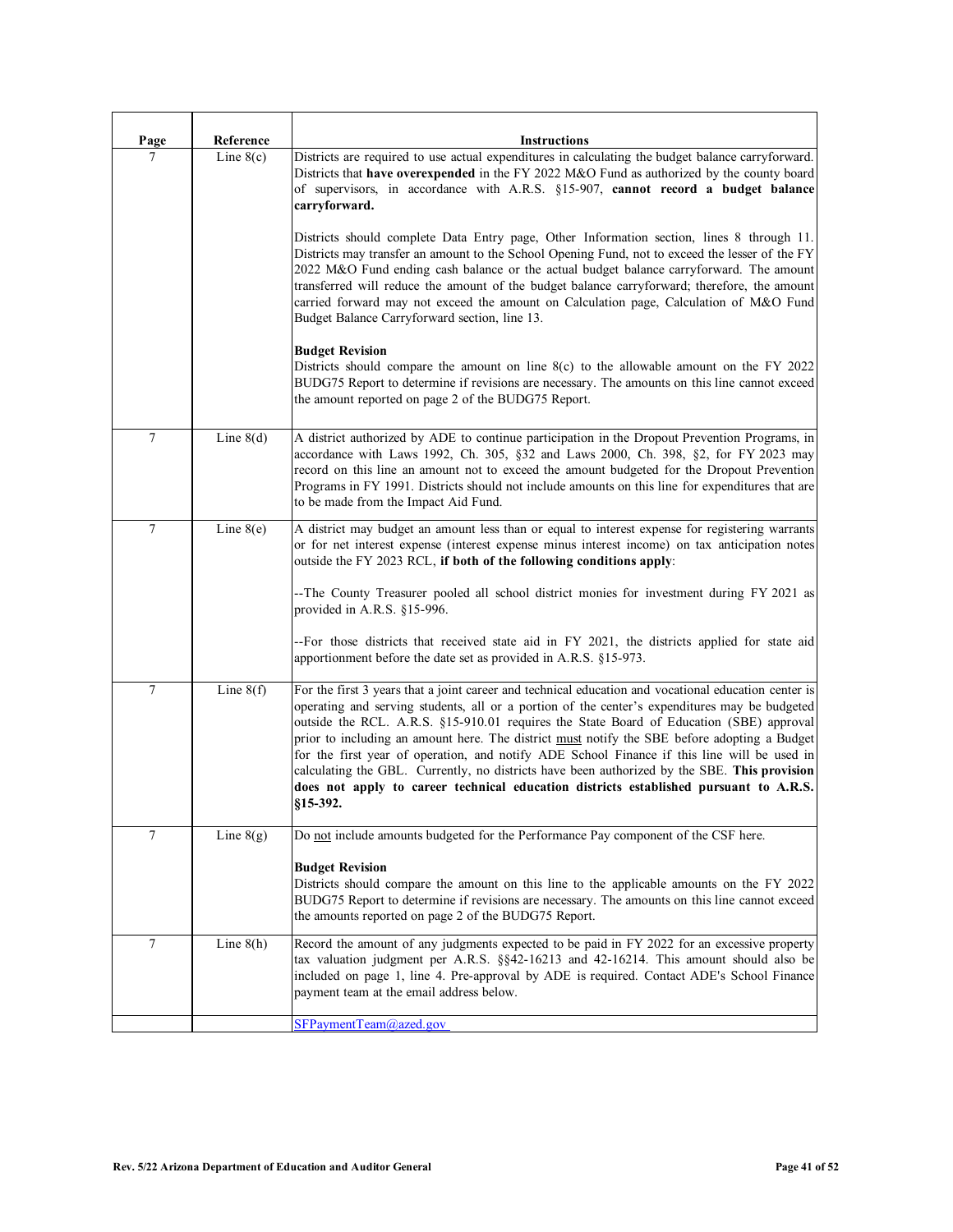| Page | Reference   | <b>Instructions</b>                                                                                                                                                                                                                                                                                                                                                                                                                                                                                                                                                                                               |
|------|-------------|-------------------------------------------------------------------------------------------------------------------------------------------------------------------------------------------------------------------------------------------------------------------------------------------------------------------------------------------------------------------------------------------------------------------------------------------------------------------------------------------------------------------------------------------------------------------------------------------------------------------|
| 7    | Line $8(i)$ | Record the amount of reimbursements for unorganized territory mileage received from<br>performance of a transportation services contract.                                                                                                                                                                                                                                                                                                                                                                                                                                                                         |
|      |             | <b>Budget Revision</b><br>Districts should compare actual reimbursements for transportation services received or expected<br>to be received by June 30 to the amount reported on this line. The amount on this line cannot<br>exceed the actual amount received for providing these transportation services.                                                                                                                                                                                                                                                                                                      |
| 7    | Line 9      | Record adjustments to the General Budget Limit on these lines. If more than 1 year or type of<br>adjustment is recorded on any one line, indicate each year and the associated amount for each<br>type of adjustment in the line description, but record only one combined amount for all years<br>and types on each line. Record negative amounts in parentheses. Districts that need assistance<br>with the adjustments should contact ADE's budget team.                                                                                                                                                       |
|      |             | <b>Budget Revision</b><br>Districts should compare the budgeted adjustment amounts to the applicable ADE calculated<br>values on page 1 of the most recent FY 2023 BUDG25, to determine if the amounts should be<br>revised.                                                                                                                                                                                                                                                                                                                                                                                      |
| 7    | Line 10     | For FY 2023, 2016 Prop 123 and Laws 2015, 1st Special Session, Ch. 1, §6 provide total<br>additional funding of \$75,000,000 to districts and charter schools on a pro rata basis. Districts<br>should increase their budget limits by estimating their portion of the increase by multiplying<br>the district's percentage of statewide weighted student count, as reported on its most recent<br>Classroom Site Fund Detail Report, by \$75,000,000. However, actual amounts will vary and<br>ADE will notify districts of the final amounts. District CSF Detail Reports can be accessed at<br>the link below. |
|      |             | <b>Budget Revision</b><br>Districts should compare actual additional funding received or expected to be received for the<br>fiscal year to the amount reported on this line. The amount on this line cannot exceed the actual<br>amount received for additional funding.                                                                                                                                                                                                                                                                                                                                          |
|      |             | https://www.azed.gov/finance/countyappor                                                                                                                                                                                                                                                                                                                                                                                                                                                                                                                                                                          |
| 8    | Line 2      | <b>Budget Revision</b><br>Line 2, if required, should agree to the most recent FY 2022 BUDG75 Report, page 2, "Add to<br>FY23 Expenditure Budget for (UNR), page 8, line 2" This line will also include any positive or<br>negative A.R.S. §15-915 adjustments as approved by ADE. Contact ADE's School Finance<br>budget team with questions concerning the reconciliation of any differences at the email address<br>below.                                                                                                                                                                                     |
|      |             | SFBudgetTeam@azed.gov                                                                                                                                                                                                                                                                                                                                                                                                                                                                                                                                                                                             |
| 8    | Lines 3     | <b>Budget Revision</b><br>Line 3 should agree to the most recent FY 2022 BUDG75 Report, page 2 "Unrestricted Capital<br>Available for FY22." Contact ADE's School Finance budget team with questions concerning the<br>reconciliation of any differences at the email address below.                                                                                                                                                                                                                                                                                                                              |
|      |             | SFBudgetTeam@azed.gov                                                                                                                                                                                                                                                                                                                                                                                                                                                                                                                                                                                             |
| 8    | Line 6      | <b>Budget Revision</b><br>This line should reflect total actual UCO Fund 610 expenditures as reported on the district's<br>FY 2022 AFR, less expenditures approved under A.R.S. §15-907 that are in excess of the most<br>recently revised adopted FY 2022 UCO budget (budget page 4, line 10).                                                                                                                                                                                                                                                                                                                   |
| 8    | Line 8      | <b>Budget Revision</b><br>Line 8 should agree to the actual amount of interest earned on investments as reported on the<br>district's FY 2022 AFR for the UCO Fund.                                                                                                                                                                                                                                                                                                                                                                                                                                               |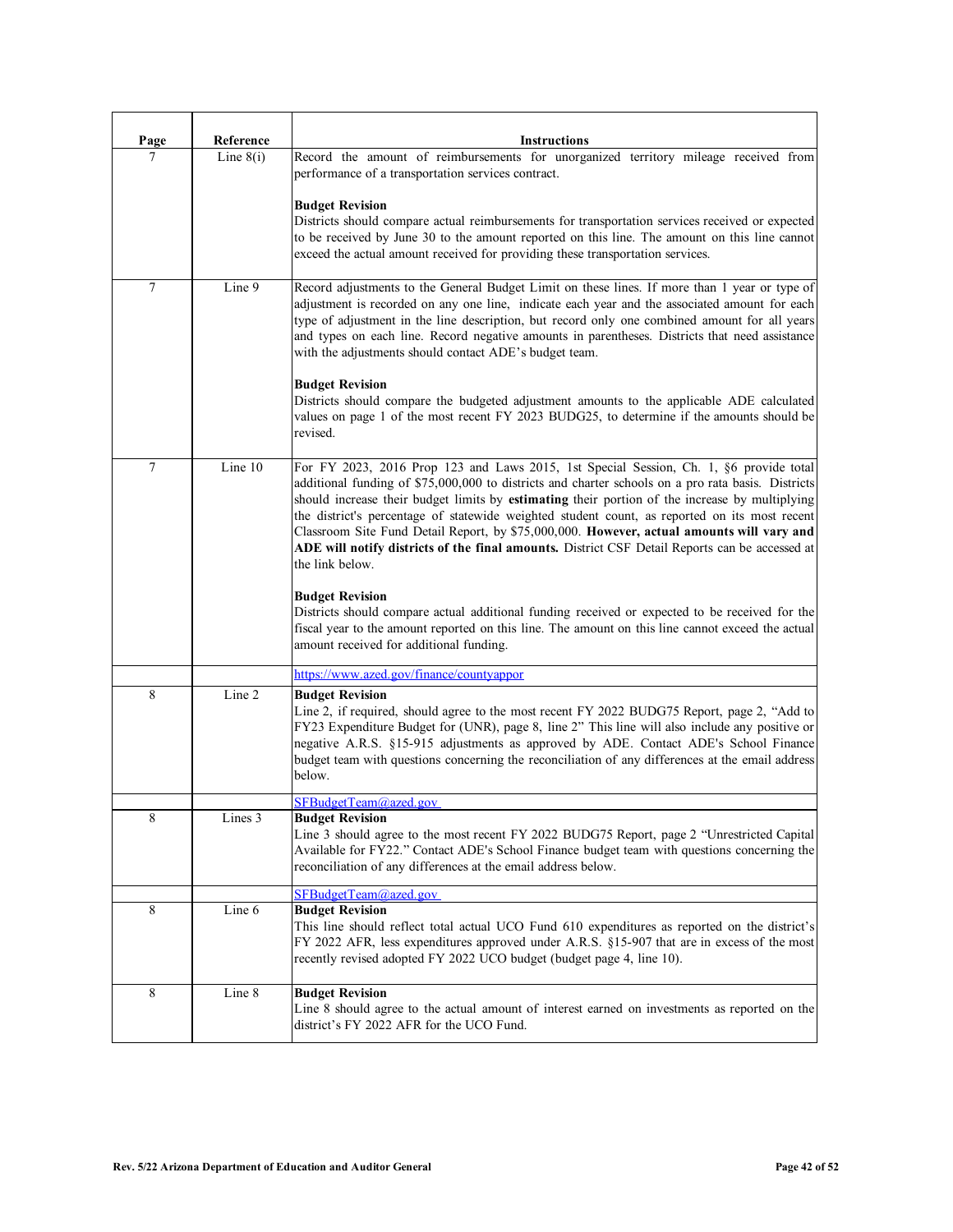| <b>Page</b> | Reference                | <b>Instructions</b>                                                                                                                                                                                                                                                                                                                                                                                                                                                                                                                                                                                                                                                                                                                                                                                                                                                                                                                                                                                                                                                                                                                                                                                                     |
|-------------|--------------------------|-------------------------------------------------------------------------------------------------------------------------------------------------------------------------------------------------------------------------------------------------------------------------------------------------------------------------------------------------------------------------------------------------------------------------------------------------------------------------------------------------------------------------------------------------------------------------------------------------------------------------------------------------------------------------------------------------------------------------------------------------------------------------------------------------------------------------------------------------------------------------------------------------------------------------------------------------------------------------------------------------------------------------------------------------------------------------------------------------------------------------------------------------------------------------------------------------------------------------|
| 8           | Line 9                   | The district should forward a copy of the award letter from ADOA's Division of School<br>Facilities stating the specific amount being deposited in Fund 610, to ADE's School Finance<br>budget team at the email address below.                                                                                                                                                                                                                                                                                                                                                                                                                                                                                                                                                                                                                                                                                                                                                                                                                                                                                                                                                                                         |
|             |                          | <b>Budget Revision</b><br>Enter the amount of money, if any, received or expected to be received, by fiscal year end.                                                                                                                                                                                                                                                                                                                                                                                                                                                                                                                                                                                                                                                                                                                                                                                                                                                                                                                                                                                                                                                                                                   |
|             |                          | SFBudgetTeam@azed.gov                                                                                                                                                                                                                                                                                                                                                                                                                                                                                                                                                                                                                                                                                                                                                                                                                                                                                                                                                                                                                                                                                                                                                                                                   |
| 8           | Line 10                  | Record adjustments to the UCBL on these lines. If more than 1 year or type of adjustment is<br>recorded for any one line, indicate each year and the associated amount for each type of<br>adjustment in the line description, but record only one combined amount for all years and types<br>on each line. Record negative amounts in parentheses. Districts should contact ADE's School<br>Finance budget team at the email address below before budgeting an amount on this line.                                                                                                                                                                                                                                                                                                                                                                                                                                                                                                                                                                                                                                                                                                                                    |
|             |                          | SFBudgetTeam@azed.gov                                                                                                                                                                                                                                                                                                                                                                                                                                                                                                                                                                                                                                                                                                                                                                                                                                                                                                                                                                                                                                                                                                                                                                                                   |
| 8           | Line 10<br>continued     | <b>Budget Revision</b><br>Districts should compare budgeted adjustment amounts to the applicable ADE calculated values<br>on page 2 of the most recent FY 2023 BUDG25, to determine if the amounts should be revised.                                                                                                                                                                                                                                                                                                                                                                                                                                                                                                                                                                                                                                                                                                                                                                                                                                                                                                                                                                                                   |
| Suppl       | ELL General              | A.R.S. §15-756.02 requires each school district to implement on a school-by-school basis 1 or<br>more Structured English Immersion (SEI) and Alternative English Instruction (AEI) models<br>adopted or approved by the State Board of Education pursuant to §A.R.S. 15-756.01. A.R.S.<br>§15-756.01 defines incremental costs as the costs that are associated with an SEI program<br>pursuant to A.R.S. §15-752 or an AEI program pursuant to A.R.S. §15-753 that are in addition<br>to the normal costs of conducting programs for English proficient students. Further, incremental<br>costs do not include costs that replace the same types of service provided to English proficient<br>students or compensatory instruction.<br>A.R.S. §15-756.11 defined compensatory instruction as programs in addition to normal<br>classroom instruction that may include individual or small group instruction, extended day<br>classes, summer school, or intersession school. Compensatory instruction programs must be<br>limited to improving the English proficiency of current ELL students and students who were<br>ELL students and who have been reclassified as English proficient within the previous 2 years. |
| Suppl       | ELL General<br>Continued | ELL Fund 071 is used to account for monies received from ADE to provide for the incremental<br>cost of instruction to ELLs and must be used to supplement existing programs. In accordance<br>with A.R.S. §15-756.03 and .04 ELL monies must not be used to supplant federal, state, or<br>local monies, including desegregation monies, previously used for ELLs, or used to pay for the<br>normal costs of conducting programs for English proficient students. Districts are required to<br>submit a separate ELL Budget Request Form to ADE to request these monies for FY 2023.                                                                                                                                                                                                                                                                                                                                                                                                                                                                                                                                                                                                                                    |
| Suppl       | ELL General<br>Continued | In accordance with A.R.S. §15-756.11, the Compensatory Instruction Fund 072 is used to<br>account for monies received from ADE for compensatory instruction programs in addition to<br>normal classroom instruction as described above. Monies must be used to supplement existing<br>programs and not supplant federal, state, or local monies, including desegregation monies levied<br>pursuant to A.R.S. §15-910, used for ELLs or ELL compensatory instruction that were<br>budgeted as of February 23, 2006. For FY 2023, there were no new monies available for<br>compensatory instruction programs. ADE will allow districts to use the remaining monies but<br>will deduct those amounts from future funding requests for compensatory instruction programs.                                                                                                                                                                                                                                                                                                                                                                                                                                                  |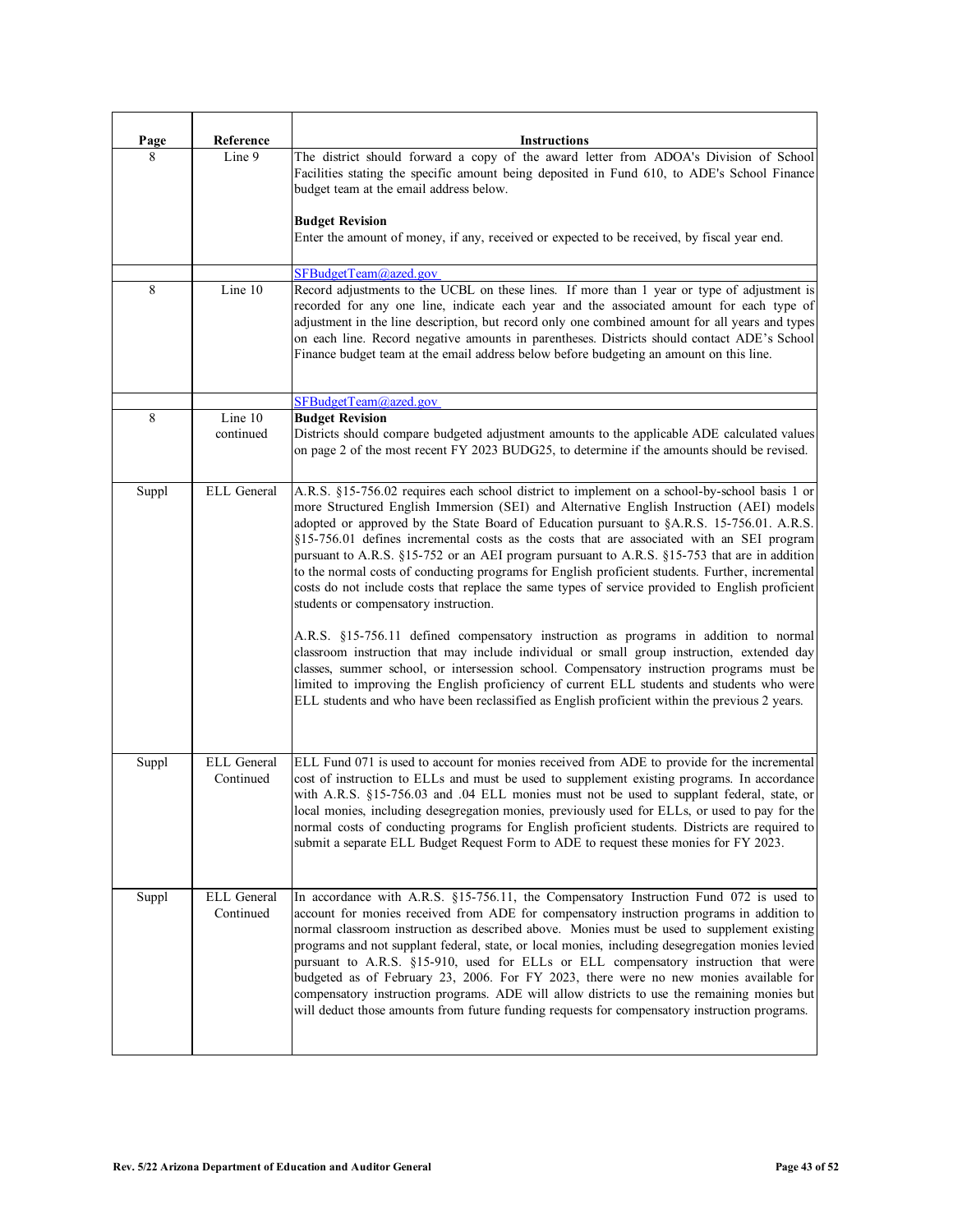| Page                               | Reference                       | <b>Instructions</b>                                                                                                                                                                                                                                                                                                                                                                                                                                                                                                                                                                                                                                                                                                                                                                                                                                                                                                                                                                                                                                                                                                                                                                       |
|------------------------------------|---------------------------------|-------------------------------------------------------------------------------------------------------------------------------------------------------------------------------------------------------------------------------------------------------------------------------------------------------------------------------------------------------------------------------------------------------------------------------------------------------------------------------------------------------------------------------------------------------------------------------------------------------------------------------------------------------------------------------------------------------------------------------------------------------------------------------------------------------------------------------------------------------------------------------------------------------------------------------------------------------------------------------------------------------------------------------------------------------------------------------------------------------------------------------------------------------------------------------------------|
| Suppl                              | <b>ELL</b> General<br>Continued | In all funds where ELL costs are incurred, districts should use program code 260-ELL<br>Incremental Costs to record incremental costs necessary to implement an approved ELL model,<br>program code 265—ELL Compensatory Instruction to record the costs of providing<br>compensatory instruction to ELL students and students reclassified as English proficient in the<br>last 2 years, and program code 435—Pupil Transportation—ELL Compensatory Instruction for<br>transportation costs approved as part of compensatory instruction. However, when desegregation<br>monies in the M&O Fund are used to pay for incremental or compensatory instruction costs,<br>districts should use program codes 514—ELL Incremental Costs and 515—ELL Compensatory<br>Instruction.                                                                                                                                                                                                                                                                                                                                                                                                              |
| Suppl                              | ELL General<br>Continued        | Districts may have ELL costs, in funds other than ELL Fund 071 and Compensatory Instruction<br>Fund 072, that are beyond the incremental costs necessary to implement an approved ELL<br>model and that are not considered compensatory instruction by statute. Districts should code<br>these costs to program code 100—Regular Education. Districts may choose to separately track<br>these costs in their accounting records using a more detailed program code under 100, such as<br>program code 160.                                                                                                                                                                                                                                                                                                                                                                                                                                                                                                                                                                                                                                                                                |
| Summary                            | Page 1                          | Districts should report total PSD-12 average daily membership for fiscal year 2021 from the<br>ADMS45-2 report and for fiscal year 2022 from the ADM30 report, both reports are available<br>on ADE's website. Districts should estimate 2023 current fiscal year ADM.                                                                                                                                                                                                                                                                                                                                                                                                                                                                                                                                                                                                                                                                                                                                                                                                                                                                                                                    |
| Truth in<br>Taxation<br>Work Sheet | General                         | In accordance with A.R.S. §15-905.01, a district must hold a truth in taxation hearing on or<br>before the adoption of the expenditure budget if the district budgets an amount that is higher<br>than the truth in taxation base limit, levies any amount for adjacent ways pursuant to A.R.S.<br>§15-995, or levies any amount for liabilities in excess of the budget pursuant to A.R.S. §15-907.                                                                                                                                                                                                                                                                                                                                                                                                                                                                                                                                                                                                                                                                                                                                                                                      |
| Truth in<br>Taxation<br>Work Sheet | General<br>Continued            | All districts must complete the Truth in Taxation Work Sheet to calculate the district's truth in<br>taxation base limit, to determine if a hearing is required, and to report the portion of the FY<br>2023 primary property tax rate related to each of the truth in taxation expenditure categories.<br>Information from this Work Sheet is provided to the Department of Revenue, Property Tax<br>Oversight Commission. If an amount on line 11, 12, or 13 is greater than zero, the district must<br>publish a truth in taxation hearing notice and hold a hearing. The amounts calculated on lines A,<br>B.2, and C.2 of the Work Sheet should be used, where indicated, on the sample truth in taxation<br>hearing notice. Districts must submit the completed Work Sheet to ADE as part of the budget<br>package and must notify ADE of any subsequent changes to the truth in taxation base limit. If a<br>truth in taxation hearing is held, the Work Sheet must also be made available to the general<br>public at the hearing. See Submission and Publication Instructions issued with the 2023<br>expenditure budget forms and A.R.S. $§15-905.01$ for further requirements. |
| Truth in<br>Taxation<br>Work Sheet | General<br>Continued            | The truth in taxation work sheet and notice do not need to be completed for budget revisions.<br>The impact of any revisions should be included in the following year's truth in taxation<br>calculation.                                                                                                                                                                                                                                                                                                                                                                                                                                                                                                                                                                                                                                                                                                                                                                                                                                                                                                                                                                                 |
| Truth in<br>Taxation<br>Work Sheet | Line 1                          | The prior year TNT Base Limit reported on line 1 is the total of the Adjusted FY 2022 TNT<br>Base Limit and the 2022 Excess over TNT Limit. This calculation assumes that the district<br>properly noticed any required TNT Hearing in 2022. If the district reported an amount on the<br>Excess over Truth in Taxation Limit line in 2022 but did not provide the required notification<br>of a TNT hearing, the 2022 Excess over TNT Limit amount should not be added here.                                                                                                                                                                                                                                                                                                                                                                                                                                                                                                                                                                                                                                                                                                             |
| Truth in<br>Taxation<br>Work Sheet | Line 2                          | Use this line to reduce the TNT Base limit (line 1) for programs that the district is no longer<br>eligible to budget for. Districts that are no longer eligible to budget for any of the programs on<br>lines 4 through 7, or if the expenditures for those programs will be made only in the Impact Aid<br>Fund, should have a TNT base limit of zero after deducting amounts for discontinued programs<br>on this line.                                                                                                                                                                                                                                                                                                                                                                                                                                                                                                                                                                                                                                                                                                                                                                |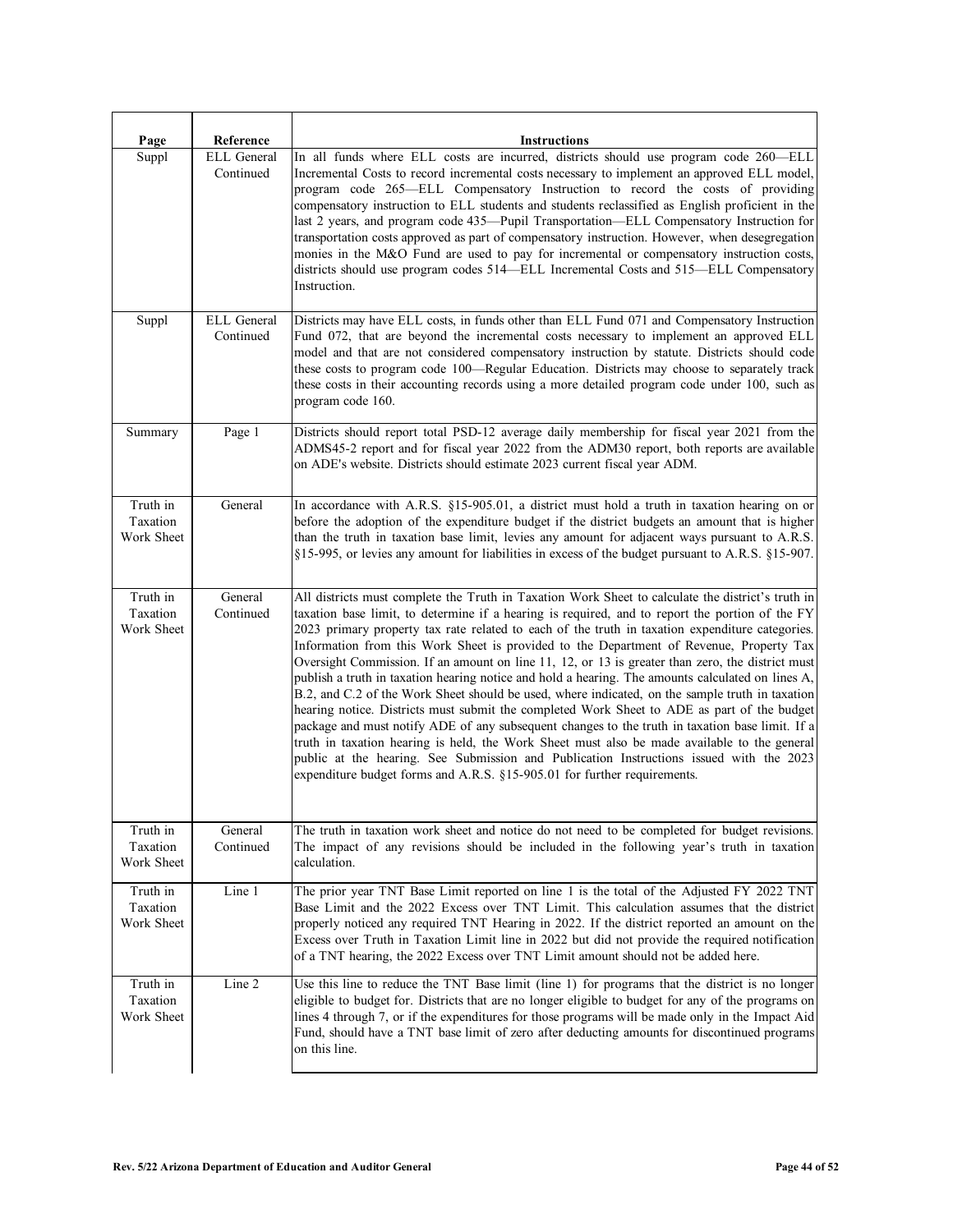| Page       | Reference | <b>Instructions</b>                                                                  |
|------------|-----------|--------------------------------------------------------------------------------------|
| Truth in   | Line 8.a  | Use actual expenditures to date plus estimated amounts for the remainder of FY 2022. |
| Taxation   |           |                                                                                      |
| Work Sheet |           |                                                                                      |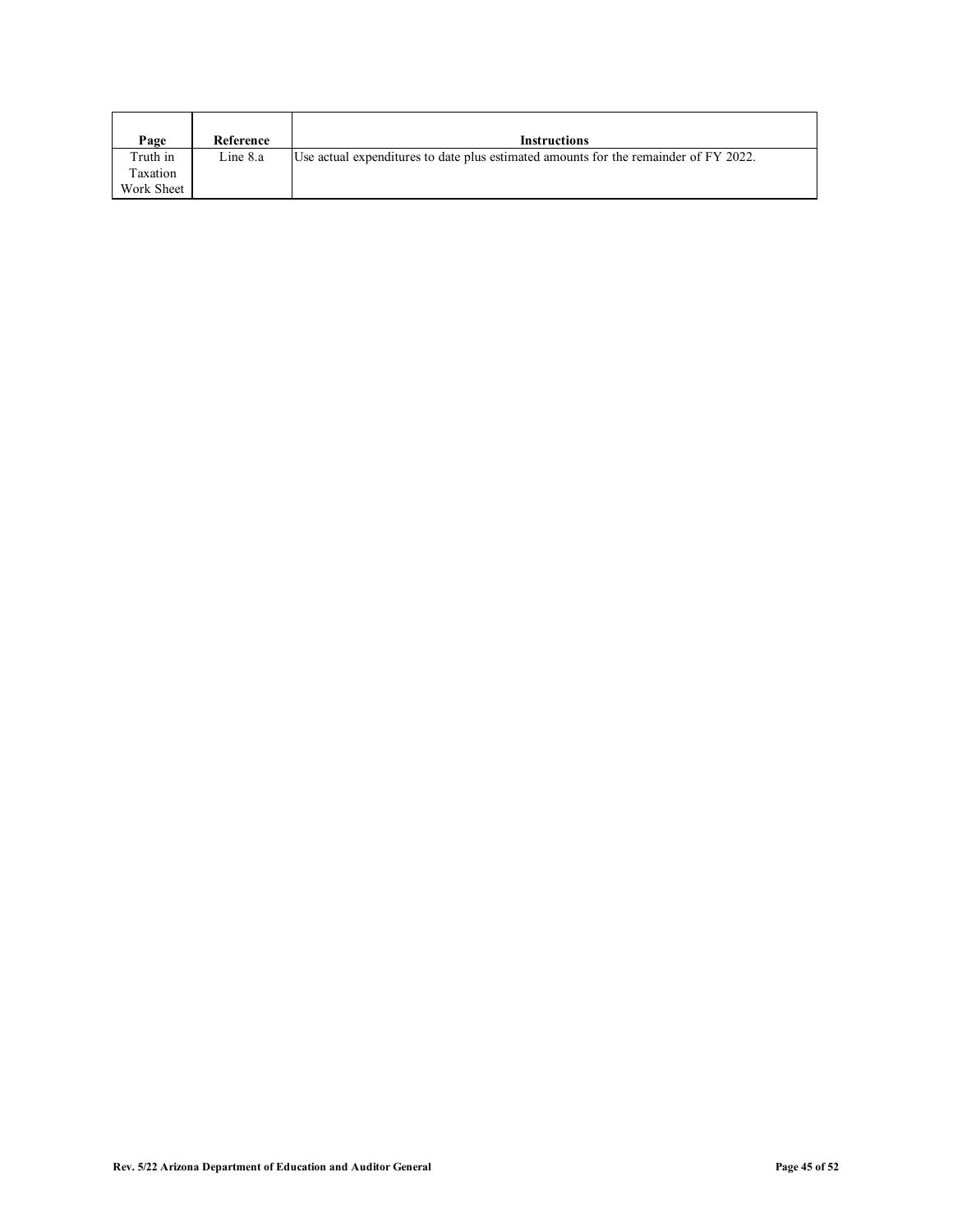| Page       | Reference                                             | <b>Instructions</b>                                                                                                                                                                                                                                                                                                                                                                                                                                                                                                                                                                                                                                                                                                                                                                                                             |
|------------|-------------------------------------------------------|---------------------------------------------------------------------------------------------------------------------------------------------------------------------------------------------------------------------------------------------------------------------------------------------------------------------------------------------------------------------------------------------------------------------------------------------------------------------------------------------------------------------------------------------------------------------------------------------------------------------------------------------------------------------------------------------------------------------------------------------------------------------------------------------------------------------------------|
| Data Entry | General                                               | Districts should enter their CTD number and select the budget version on the Cover page prior<br>to completing the Data Entry page. Formulas included on the Calculations and BSA55 pages<br>will pull the data from the Data Entry and the Cover pages to calculate the amounts required for<br>pages 7 and 8.                                                                                                                                                                                                                                                                                                                                                                                                                                                                                                                 |
| Data Entry | General                                               | Districts should complete the applicable portions of the Data Entry tab before completing pages<br>1 through 8. To ensure that the district's data can be properly processed by ADE, formulas<br>should not be changed without specific instructions from either the Arizona Auditor General's<br>Accountability Services Division or ADE, School Finance.                                                                                                                                                                                                                                                                                                                                                                                                                                                                      |
| Data Entry | Unweighted<br>Student Count<br>Line 1                 | FY 2021 ADM is used to calculate the district's FY 2023 District Additional Assistance (DAA)<br>growth factor, if any.<br>Obtain the total ADM amount from the most recent ADE report "Basic Calculations for<br>Equalization Assistance," BSA 55-1, page 4 of 5, available on ADE's website.                                                                                                                                                                                                                                                                                                                                                                                                                                                                                                                                   |
| Data Entry | Unweighted<br>Student Count<br>Line 2                 | <b>Prior Year ADM</b><br>FY 2022 100th-day ADM is used for all districts in the calculation of District Additional<br>Assistance (DAA).<br>Obtain total 100th-day ADM for PSD, K-8, and 9-12, including AOI students, from the<br>ADM20 report, available on ADE's website.<br>For common school districts not within a high school district (Type 03), the 9-12 column for<br>this line should include only those students in grades 9-12 actually taught by the Type 03<br>district, if any.<br><b>Budget Revision</b><br>Districts should update amounts on this line to reflect 2022 100th-day ADM as reported on the<br>ADM20 report.                                                                                                                                                                                      |
| Data Entry | Unweighted<br>Student Count<br>Lines $3, 4$ , and $5$ | <b>Current Year ADM</b><br>Current year ADM amounts are used to calculate the group A weighted student count and the<br>weighted student count for the BSL calculation on the BSA55 page.<br>For budget adoption, districts should estimate the student counts for Non-AOI, AOI Full-Time<br>and AOI Part-Time for FY 2023. There are no ADE reports available to refer to at the time of<br>budget adoption for these counts.<br>For common school districts not within a high school district (Type 03), the 9-12 column for<br>this line should include only those students in grades 9-12 that will be taught by the Type 03<br>district, if any.<br><b>Budget Revision</b><br>Districts should update amounts on these lines to reflect 2023 100th-day ADM as reported on<br>the ADM20 report, available on ADE's website. |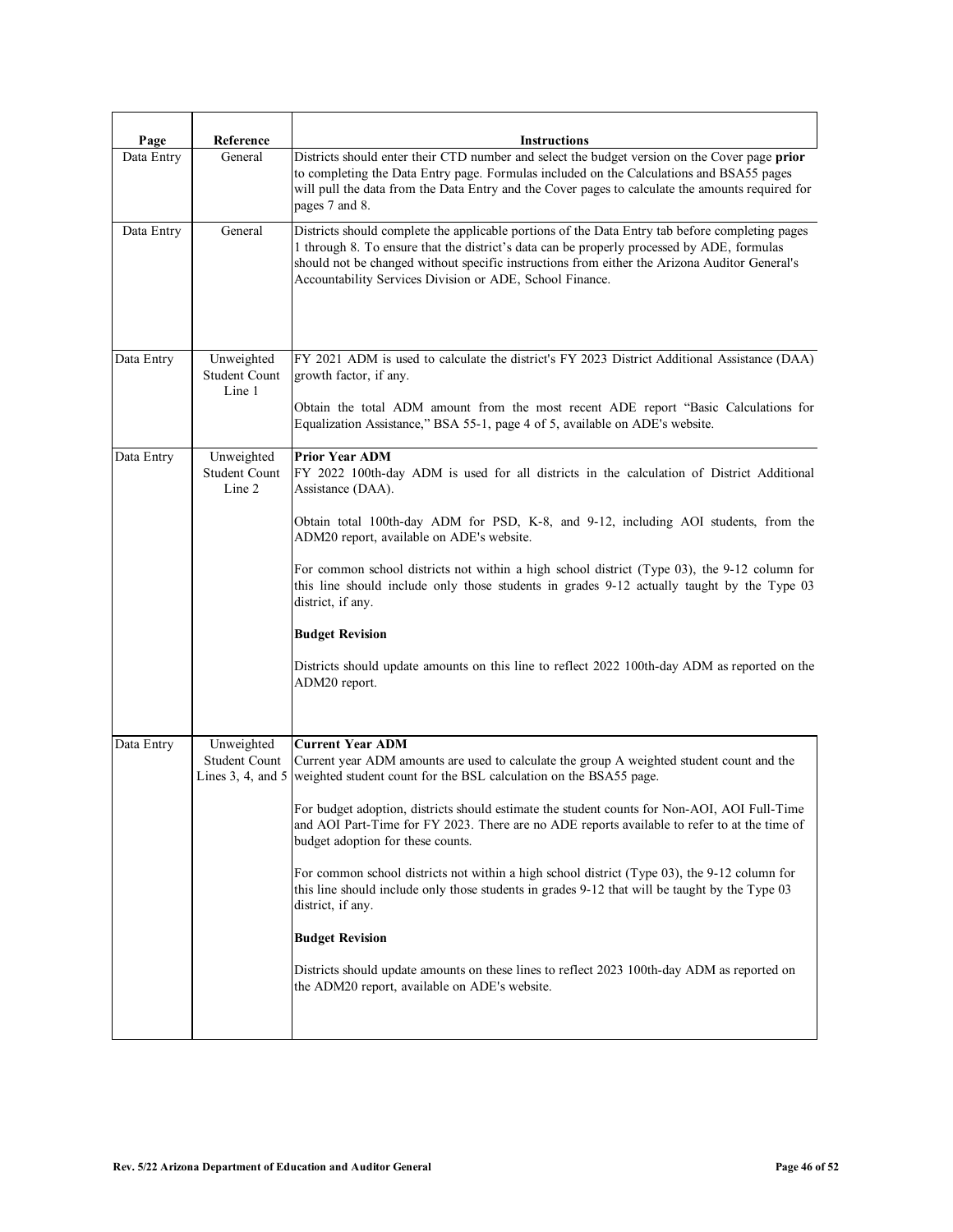| Page       | Reference                               | <b>Instructions</b>                                                                                                                                                                                                                                                                                                                                                                                                                                                                                                                                                                                                                                                                                                                                                                                                                                                                                                                                                                                                                                                                                                                                                                                                                                                                                                                                                                                                                  |
|------------|-----------------------------------------|--------------------------------------------------------------------------------------------------------------------------------------------------------------------------------------------------------------------------------------------------------------------------------------------------------------------------------------------------------------------------------------------------------------------------------------------------------------------------------------------------------------------------------------------------------------------------------------------------------------------------------------------------------------------------------------------------------------------------------------------------------------------------------------------------------------------------------------------------------------------------------------------------------------------------------------------------------------------------------------------------------------------------------------------------------------------------------------------------------------------------------------------------------------------------------------------------------------------------------------------------------------------------------------------------------------------------------------------------------------------------------------------------------------------------------------|
| Data Entry | Student Count<br>by Category            | For budget adoption, districts should estimate the FY 2023 student count for these lines.<br>Lines 7 through   Budget Revision                                                                                                                                                                                                                                                                                                                                                                                                                                                                                                                                                                                                                                                                                                                                                                                                                                                                                                                                                                                                                                                                                                                                                                                                                                                                                                       |
|            | 20                                      | After the 100th-day in session, student counts to determine the Add-On weighted student counts<br>should be obtained from the following ADE reports:                                                                                                                                                                                                                                                                                                                                                                                                                                                                                                                                                                                                                                                                                                                                                                                                                                                                                                                                                                                                                                                                                                                                                                                                                                                                                 |
|            |                                         | K-3 Student Counts for both the K-3 & K-3 Reading support level weights: ADM20                                                                                                                                                                                                                                                                                                                                                                                                                                                                                                                                                                                                                                                                                                                                                                                                                                                                                                                                                                                                                                                                                                                                                                                                                                                                                                                                                       |
|            |                                         | ELL: ELL20                                                                                                                                                                                                                                                                                                                                                                                                                                                                                                                                                                                                                                                                                                                                                                                                                                                                                                                                                                                                                                                                                                                                                                                                                                                                                                                                                                                                                           |
|            |                                         | <b>Children with Disabilities: SPED20</b>                                                                                                                                                                                                                                                                                                                                                                                                                                                                                                                                                                                                                                                                                                                                                                                                                                                                                                                                                                                                                                                                                                                                                                                                                                                                                                                                                                                            |
| Data Entry | Student Count<br>by Category<br>Line 7  | In accordance with A.R.S. §15-943, use these lines for the K-3 Reading support level weight.<br>A.R.S. §15-211 requires districts to submit a plan for improving the reading proficiency of its<br>pupils in Kindergarten programs and grades 1-3 to ADE by October 1 each year. This plan is<br>required to include a budget for the use of the monies generated by the K-3 and K-3 Reading<br>support level weights. Additionally, districts are required to use the monies generated by the K-3<br>Reading support level weight ONLY on instructional purposes intended to improve reading<br>proficiency for pupils in Kindergarten programs and grades 1-3 with particular emphasis on<br>pupils in Kindergarten programs and grades 1 and 2.<br>K-3 Reading weight will only be included in the district's BSA 55-1 and BUDG25 after the<br>district's K-3 Reading Program Plan is approved by the State Board of Education.<br>To facilitate budgeting for the monies generated by the K-3 and K-3 Reading support level<br>weights, the portion of the district's base support level (BSL) that is generated by the K-3 and K-<br>3 Reading support level weights is calculated and shown on line 1 in the Other Information<br>section of the Calculations tab.<br>Questions concerning the K-3 Reading plan requirement and approval status should be directed<br>to ADE's Move on When Reading section at the link below: |
|            |                                         | http://www.azed.gov/mowr/                                                                                                                                                                                                                                                                                                                                                                                                                                                                                                                                                                                                                                                                                                                                                                                                                                                                                                                                                                                                                                                                                                                                                                                                                                                                                                                                                                                                            |
| Data Entry | Student Count<br>by Category<br>Line 9  | ELL (English Learners)                                                                                                                                                                                                                                                                                                                                                                                                                                                                                                                                                                                                                                                                                                                                                                                                                                                                                                                                                                                                                                                                                                                                                                                                                                                                                                                                                                                                               |
| Data Entry | Student Count<br>by Category<br>Line 10 | HI (Hearing Impairment)                                                                                                                                                                                                                                                                                                                                                                                                                                                                                                                                                                                                                                                                                                                                                                                                                                                                                                                                                                                                                                                                                                                                                                                                                                                                                                                                                                                                              |
| Data Entry | Student Count<br>by Category<br>Line 11 | MD - R (Multiple Disabilities - Resource), A - R (Autism - Resource), and SID - R (Severe<br>Intellectual Disability - Resource)                                                                                                                                                                                                                                                                                                                                                                                                                                                                                                                                                                                                                                                                                                                                                                                                                                                                                                                                                                                                                                                                                                                                                                                                                                                                                                     |
| Data Entry | Student Count<br>by Category<br>Line 12 | MD - SC (Multiple Disabilities - Self-contained), A - SC (Autism - Self-contained), and SID -<br>SC (Severe Intellectual Disability - Self-contained)                                                                                                                                                                                                                                                                                                                                                                                                                                                                                                                                                                                                                                                                                                                                                                                                                                                                                                                                                                                                                                                                                                                                                                                                                                                                                |
| Data Entry | Student Count<br>by Category<br>Line 13 | MD - SSI (Multiple Disabilities Severe Sensory Impairment)                                                                                                                                                                                                                                                                                                                                                                                                                                                                                                                                                                                                                                                                                                                                                                                                                                                                                                                                                                                                                                                                                                                                                                                                                                                                                                                                                                           |
| Data Entry | Student Count<br>by Category<br>Line 14 | OI -R (Orthopedic Impairment - Resource)                                                                                                                                                                                                                                                                                                                                                                                                                                                                                                                                                                                                                                                                                                                                                                                                                                                                                                                                                                                                                                                                                                                                                                                                                                                                                                                                                                                             |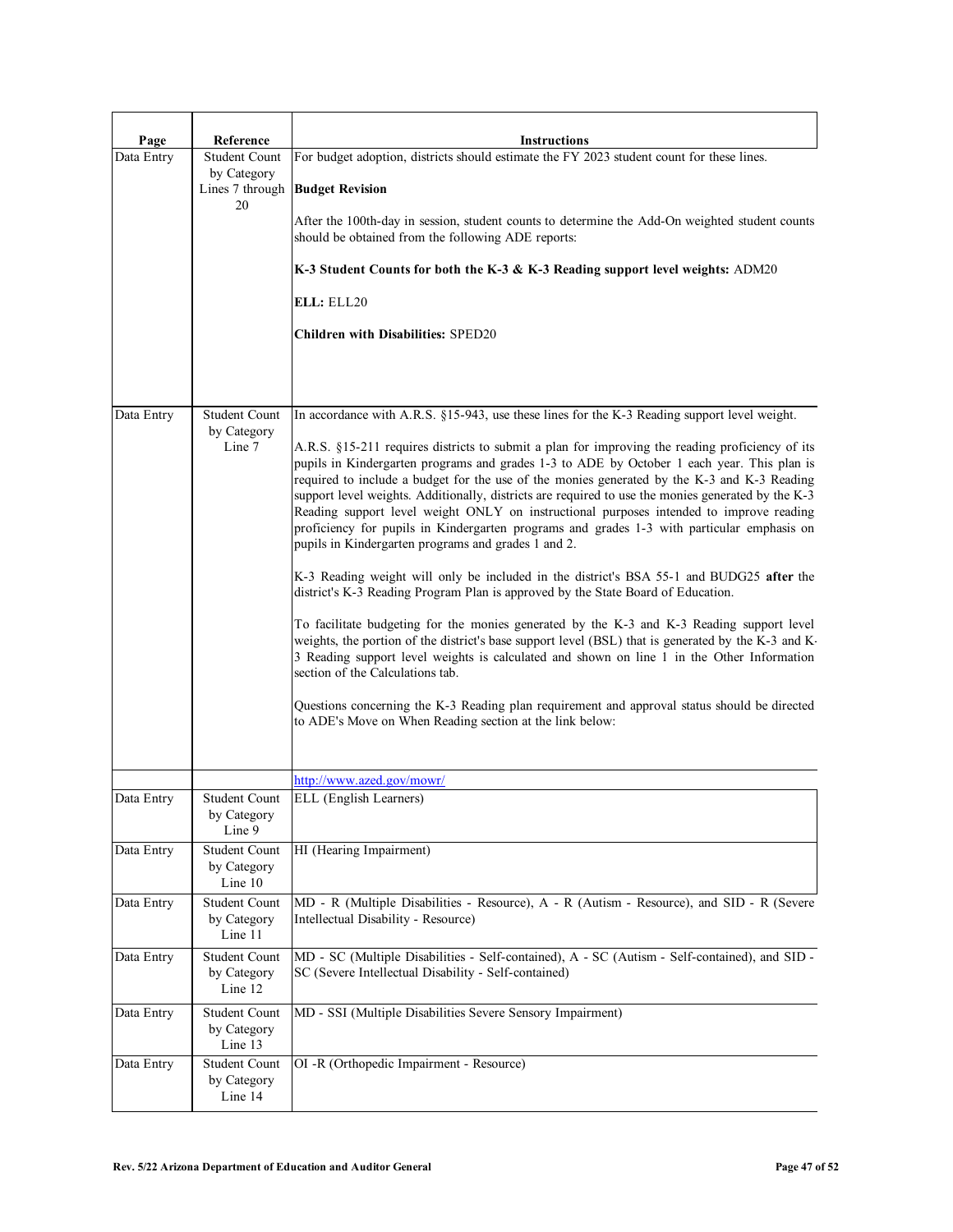| Page       | Reference                                      | <b>Instructions</b>                                                                                                                                                                                                                                                                                                                                                                                                                     |
|------------|------------------------------------------------|-----------------------------------------------------------------------------------------------------------------------------------------------------------------------------------------------------------------------------------------------------------------------------------------------------------------------------------------------------------------------------------------------------------------------------------------|
| Data Entry | Student Count<br>by Category<br>Line 15        | OI - SC (Orthopedic Impairment - Self Contained)                                                                                                                                                                                                                                                                                                                                                                                        |
| Data Entry | <b>Student Count</b><br>by Category<br>Line 16 | P - SD (Preschool - Severe Delay)                                                                                                                                                                                                                                                                                                                                                                                                       |
| Data Entry | <b>Student Count</b><br>by Category<br>Line 17 | DD (Developmental Delay for children in kindergarten through age 10), ED (Emotional<br>Disability), MIID (Mild Intellectual Disability), SLD (Specific Learning Disability), SLI<br>(Speech/Language Impairment for K-12), and OHI (Other Health Impairments)                                                                                                                                                                           |
| Data Entry | Student Count<br>by Category<br>Line 18        | ED - P (Emotional Delay - Private)                                                                                                                                                                                                                                                                                                                                                                                                      |
| Data Entry | <b>Student Count</b><br>by Category<br>Line 19 | MOID (Moderate Intellectual Disability)                                                                                                                                                                                                                                                                                                                                                                                                 |
| Data Entry | Student Count<br>by Category<br>Line 20        | VI (Visual Impairment)                                                                                                                                                                                                                                                                                                                                                                                                                  |
| Data Entry | Student Count<br>by Category<br>Line 21        | G (Educational Programs for Gifted Pupils)                                                                                                                                                                                                                                                                                                                                                                                              |
| Data Entry | Adjustments to<br><b>BSL/BRCL</b><br>Line 1    | Districts with grades designated as small isolated districts by the Arizona Department of<br>Education (ADE) in accordance with A.R.S. §15-901 should mark the appropriate check<br>box(es) on this line to activate the increase for small isolated districts in the calculation of the<br>Group A support level weight. Districts that have all grade levels designated as small isolated by<br>the ADE should mark both check boxes. |
| Data Entry | Adjustments to<br><b>BSL/BRCL</b><br>Line 2    | Districts approved by the State Board of Education to receive additional monies for teacher<br>compensation in accordance with A.R.S. §15-952 should use the check box on this line to<br>activate the increase for the calculation of the BSL/BRCL.                                                                                                                                                                                    |
| Data Entry | Adjustments to<br><b>BSL/BRCL</b><br>Line 3    | In accordance with A.R.S. §15-902.04, school districts electing to provide 200 days of<br>instruction during FY 2023 must receive approval from ADE prior to June 1, 2022. These<br>districts should use the check box on this line to activate the increase for the calculation of the<br>BSL/BRCL and the TSL/TRCL.                                                                                                                   |
|            |                                                | Please contact the district's ADE School Finance account analyst for specific instructions and the<br>form to request approval. Please contact ADE's School Finance account analyst team at the<br>email address below for specific instructions at the link below.                                                                                                                                                                     |
|            |                                                | SFAnalystTeam@azed.gov                                                                                                                                                                                                                                                                                                                                                                                                                  |
| Data Entry | Adjustments to<br><b>BSL/BRCL</b><br>Line 4    | As districts mark the proper check boxes on lines 1 through 3 above, the Adjusted FY 2023 Base<br>Level Amount will automatically update to the proper amount to be used on page 2 of the<br>BSA55 tab.                                                                                                                                                                                                                                 |
| Data Entry | Adjustments to<br><b>BSL/BRCL</b><br>Line 5    | Use the FY 2022 "Teacher Experience Index (TEI)," SDER 96, available on ADE's website at<br>the link below. Districts should print a copy or save an electronic copy for their records.                                                                                                                                                                                                                                                 |
|            |                                                | www.ade.az.gov/sder/publicreports.asp                                                                                                                                                                                                                                                                                                                                                                                                   |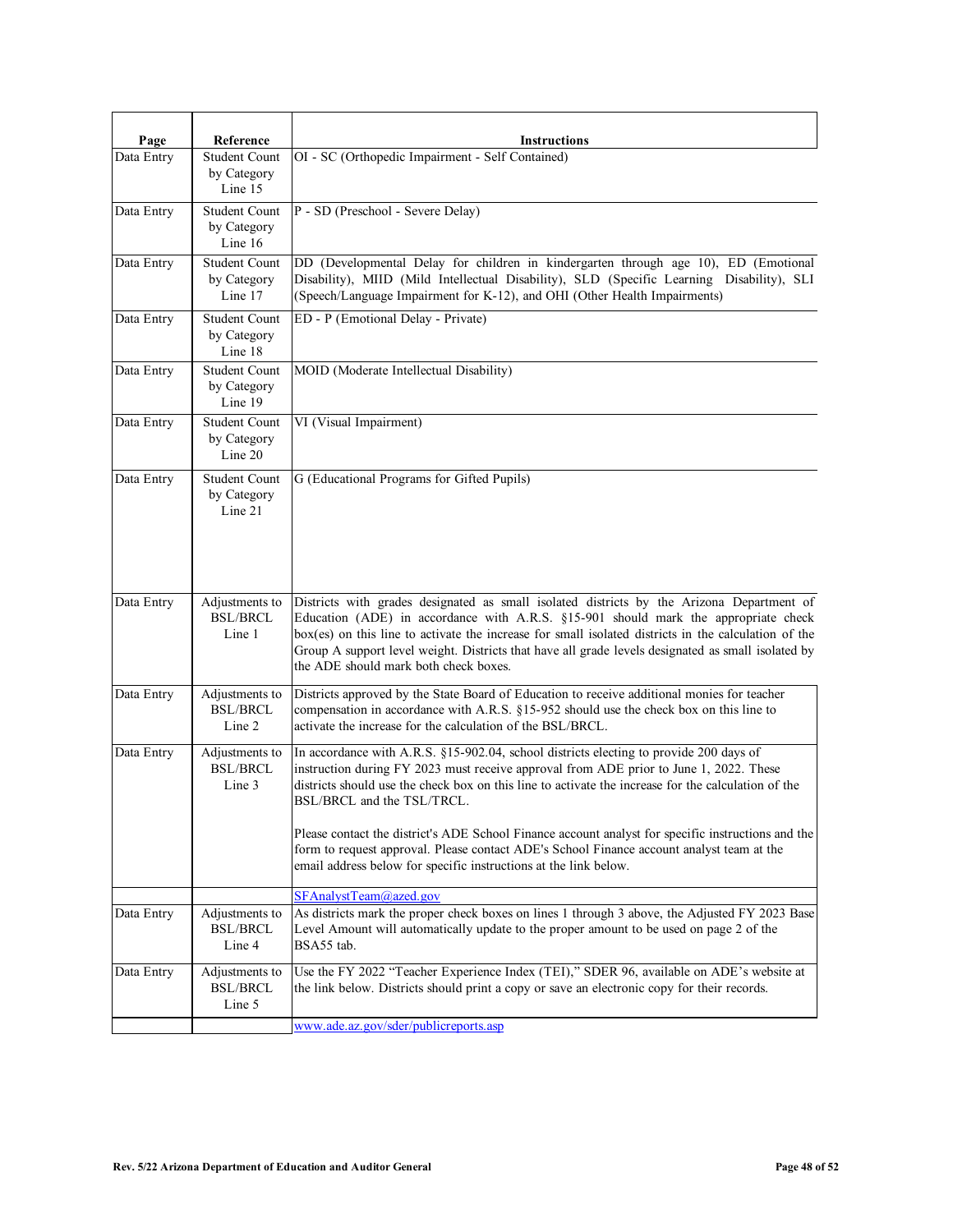| Page       | Reference                                    | <b>Instructions</b>                                                                                                                                                                                                                                                                                                                                                                                                                                                                                                                                                                                                                                                                                                  |
|------------|----------------------------------------------|----------------------------------------------------------------------------------------------------------------------------------------------------------------------------------------------------------------------------------------------------------------------------------------------------------------------------------------------------------------------------------------------------------------------------------------------------------------------------------------------------------------------------------------------------------------------------------------------------------------------------------------------------------------------------------------------------------------------|
| Data Entry | Adjustments to<br><b>BSL/BRCL</b><br>Line 6  | A.R.S. §15-914.F allows districts to increase the BSL if financial and compliance audit costs<br>will be incurred for the budget year. Enter the non-federal FY 2021 audit expenditures from all<br>funds on line 6. Amount entered should agree to the district's FY 2021 AFR.                                                                                                                                                                                                                                                                                                                                                                                                                                      |
|            |                                              | Do <b>not</b> include costs of consulting or other nonaudit services paid to audit firms $(e.g.,)$<br>application fees paid for submission of district's reports to ASBO and GFOA for certification or<br>for the preparation of the Meritorious Budget Award application to ASBO).                                                                                                                                                                                                                                                                                                                                                                                                                                  |
| Data Entry | Adjustments to<br><b>BSL/BRCL</b>            | Enter the FY 2021 federal audit expenditures from all funds (should agree to FY 2021 AFR).                                                                                                                                                                                                                                                                                                                                                                                                                                                                                                                                                                                                                           |
|            | Line 7                                       | Do not include costs of consulting or other nonaudit services paid to audit firms (e.g.,<br>application fees paid for submission of district's reports to ASBO and GFOA for certification or<br>for the preparation of the Meritorious Budget Award application to ASBO).                                                                                                                                                                                                                                                                                                                                                                                                                                            |
| Data Entry | Transportation<br>Lines $1 & 2$              | Obtain the amounts from the ADE report "Transportation Route Report," TRAN55-1, available<br>on ADE's website.                                                                                                                                                                                                                                                                                                                                                                                                                                                                                                                                                                                                       |
|            |                                              | A common school district not within a high school district must use the approved daily route<br>miles and eligible students transported, excluding approved daily route miles and eligible<br>students for high school students attending school in another district and being transported by<br>another district.                                                                                                                                                                                                                                                                                                                                                                                                   |
| Data Entry | Transportation<br>Lines $3 & 4$              | Used to increase the transportation support level for the annual expenditure for bus tokens and<br>passes for students who qualify as eligible students as defined by A.R.S. §15-901. Enter the<br>FY 2021 annual expenditures for bus tokens and passes from the ADE report "Transportation"<br>Route Report," TRAN55-1, available on ADE's website.                                                                                                                                                                                                                                                                                                                                                                |
| Data Entry | Transportation<br>Line 5                     | The Extended School Year Route Miles for Pupils with Disabilities are obtained from the ADE<br>report "Transportation Route Report," TRAN55-1, available on ADE's website.                                                                                                                                                                                                                                                                                                                                                                                                                                                                                                                                           |
| Data Entry | Other<br>Information<br>Line 1               | Enter any amount approved by the State Board of Education for a Capital Transportation<br>Adjustment. Districts are eligible to receive a Capital Transportation Adjustment for the<br>purchase of transportation vehicles if the district:<br>--Has a student count of fewer than 600 in kindergarten and grades 1-12,<br>--Transports as eligible students at least one-third of the total student count of the district, and<br>--Has an approved daily route mileage per eligible student transported of more than 1.0,<br>calculated in accordance with A.R.S. §15-945 on page 3 of the BSA55 tab.<br>Any amount reported on this line will be pulled to the DAA Adjustment line on page 4 of the<br>BSA55 tab. |
|            |                                              | Amounts entered on lines $1(a)$ through $1(c)$ should agree to the DAA Adjustment amounts<br>reported on the district's BSA 55-1, p. 4.                                                                                                                                                                                                                                                                                                                                                                                                                                                                                                                                                                              |
| Data Entry | Other<br>Information<br>Line 1a<br>Continued | If the district enters amounts for capital transportation adjustment on lines 1.a through 1.c these<br>amounts are included in the DAA Adjustment line on the BSA55 tab, page 4. These amounts<br>will cause a discrepancy between the DAA Adjustment shown on the BSA55 tab and the amount<br>reported on the District's actual BSA 55-1 report until the capital transportation amounts are<br>manually loaded into the BSA system by ADE, which usually occurs in March.                                                                                                                                                                                                                                          |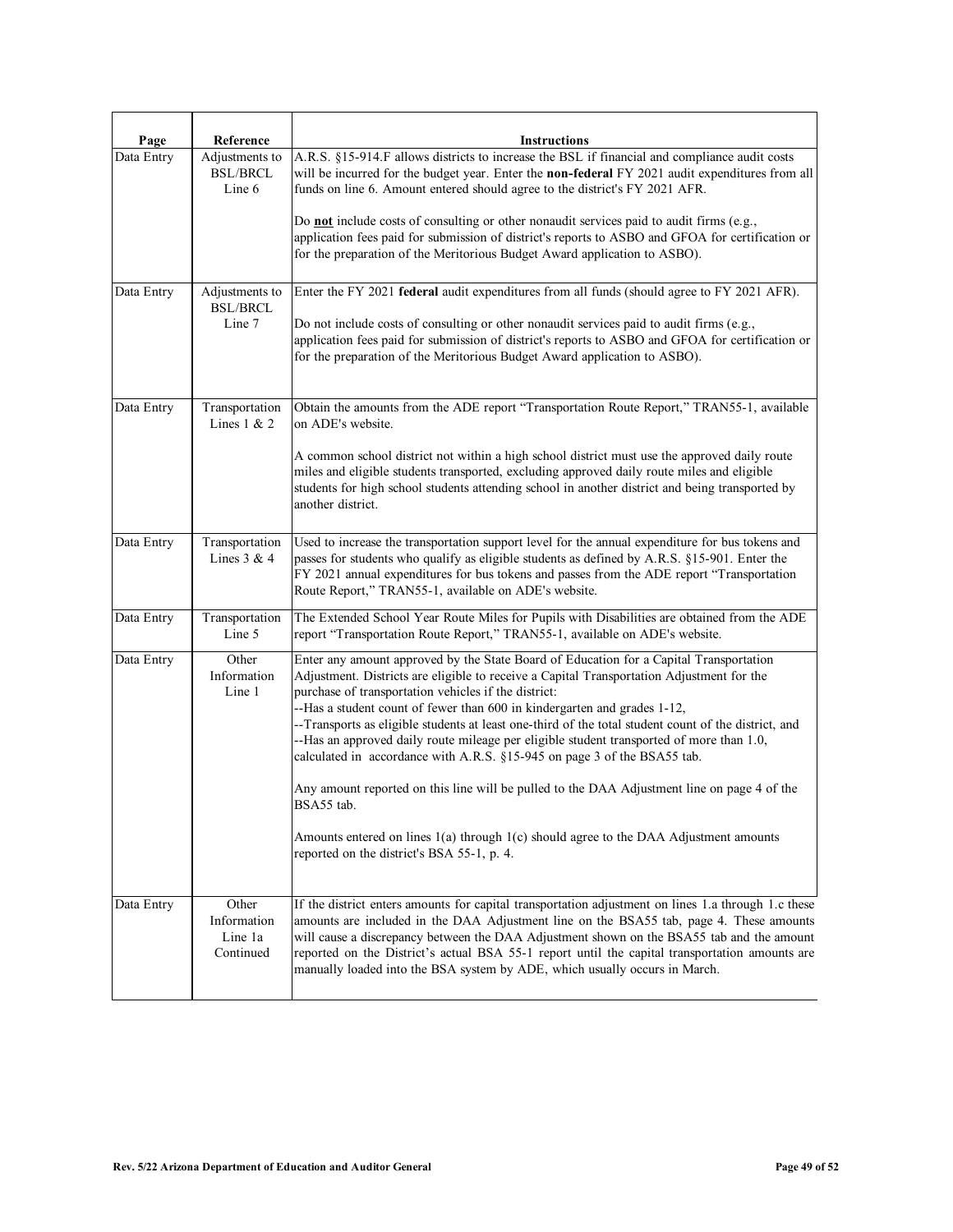| Page       | Reference                         | <b>Instructions</b>                                                                                                                                                                                                                                                                                                                                                                                                                                                                                                                                                                   |
|------------|-----------------------------------|---------------------------------------------------------------------------------------------------------------------------------------------------------------------------------------------------------------------------------------------------------------------------------------------------------------------------------------------------------------------------------------------------------------------------------------------------------------------------------------------------------------------------------------------------------------------------------------|
| Data Entry | Other<br>Information<br>Line 2    | This line should be left blank for budget adoption.<br><b>Budget Revision</b><br>If a school provides instructional time in a remote setting beyond the thresholds prescribed in<br>A.R.S. §15-901.08(C)(3)(b)(i) in any school year, ADE will calculate the adjustment amount to<br>include on this line for final budget revisions in accordance with A.R.S. §15-901.08(D), if any.                                                                                                                                                                                                 |
| Data Entry | Other<br>Information<br>Line 3    | Include the amount of any transitional costs that are directly associated with routine formalities<br>that are necessary as a result of consolidation, such as changing of signs, letterhead, stationery<br>and similar issues.                                                                                                                                                                                                                                                                                                                                                       |
| Data Entry | Other<br>Information<br>Line 5    | Unified districts (Type 02) with a 9-12 Primary Assessed Valuation that differs from its PSD-8<br>Primary Assessed Valuation should enter its 9-12 valuation on the AV2 line.                                                                                                                                                                                                                                                                                                                                                                                                         |
| Data Entry | Other<br>Information<br>Line 8    | This line should be left blank for budget adoption. Once the BUDG75 Report is available,<br>districts may recalculate carryforward amounts for reconciliation to ADE's BUDG75 Report by<br>filling in amounts on these lines from that report and zero filling the unexpended budget lines<br>$10(a)$ through $10(e)$ below.                                                                                                                                                                                                                                                          |
| Data Entry | Other<br>Information<br>Line 9    | For budget adoption, M&O actual expenditures should be based upon the FY 2022 actual<br>expenditures to date plus estimated expenditures for the remainder of the fiscal year including<br>encumbrances.<br><b>Budget Revision</b><br>Enter actual total M&O Fund expenditures, as reported on the district's FY 2022 AFR.                                                                                                                                                                                                                                                            |
| Data Entry | Other<br>Information<br>Line 10.f | In accordance with A.R.S. §15-920, districts may budget any unexpended budget balance in the<br>M&O section attributable to the Performance Pay component in its salary schedule from<br>FY 2022 for use in that component in FY 2023. The Performance Pay budget amount is the<br>portion of FY 2022 M&O expenditures budgeted for a performance pay component of the salary<br>schedule shown on the FY 2022 Budget, page 2. Additionally, the amount calculated on this<br>line, is specifically exempt from the RCL and should be entered on the Budget, page 7, line<br>$8(g)$ . |
| Data Entry | Other<br>Information<br>Line 12   | Districts receiving Impact Aid revenues only:<br>Include the amount from the most recent FY 2022 designated "Voucher for Impact Aid Section<br>8003 Payments," "Total Payments Summary" line not including any section 8005(d)(2)-Late<br>Applicant 10% Payment Reduction and any section 8007 construction amounts that would be<br>included in Fund 699-Federal Impact Aid (Construction). Also, include any Section 8002<br>payments and any prior year Impact Aid payments expected to be received after the FY 2022<br>encumbrance period and recorded in FY 2023 revenues.      |
| Data Entry | Other<br>Information<br>Line 14   | Districts receiving Impact Aid revenues only:<br>Districts that do not levy taxes to cover the difference between the equalization assistance<br>funding provided through the TSL and the locally funded TRCL, may transfer Impact Aid cash<br>to the M&O Fund to provide funding for the TSL/TRCL difference. The TSL/TRCL difference<br>is shown to the right and the amount entered on line 14 should not exceed this amount.                                                                                                                                                      |
| Data Entry | Other<br>Information<br>Line 15   | Districts receiving Impact Aid revenues only:<br>This line could include the amount of the qualifying tax levy calculated on BSA 55-1, page 5<br>for districts that do not levy taxes.                                                                                                                                                                                                                                                                                                                                                                                                |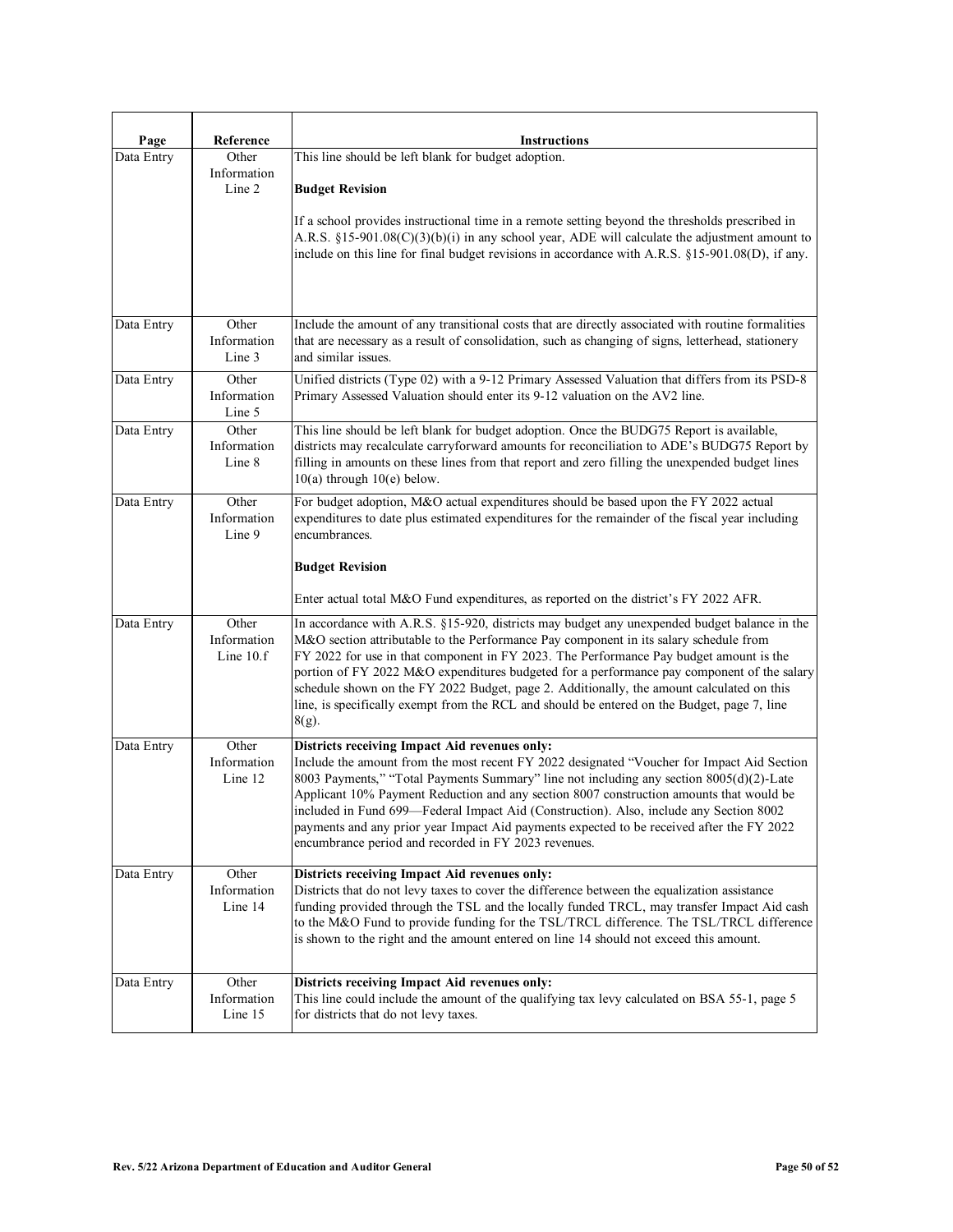| Page       | Reference                                                       | <b>Instructions</b>                                                                                                                                                                                                                                                                                                                                                                                                                                                                                                                                                                                                                                                                                                                                                                                                                                                     |
|------------|-----------------------------------------------------------------|-------------------------------------------------------------------------------------------------------------------------------------------------------------------------------------------------------------------------------------------------------------------------------------------------------------------------------------------------------------------------------------------------------------------------------------------------------------------------------------------------------------------------------------------------------------------------------------------------------------------------------------------------------------------------------------------------------------------------------------------------------------------------------------------------------------------------------------------------------------------------|
| Data Entry | Other<br>Information<br>Line 17                                 | Districts operating under a small school adjustment only:<br>This section applies to any district that operated under the provisions of the small school<br>adjustment, in accordance with A.R.S. §15-949(A), and exceeded the allowable student counts<br>in the current year. Districts may hold an override election as provided in A.R.S. §15-481.<br>Select the checkbox to calculate the maximum amount the district may budget on Budget, page<br>7, line 3(a), subject to an override election. The calculated amount will be displayed in the<br>appropriate section of the Calculations tab.<br>For purposes of small school adjustment, the FY 2023 student count is the 2022 ADM. Districts<br>that activate this checkbox must also complete line 18 below.                                                                                                |
| Data Entry | Other<br>Information<br>Line 18                                 | Districts operating under a small school adjustment only:<br>Enter the fiscal year that the district exceeded the allowable student counts for the first time as a<br>4 digit year. For assistance in determining the proper fiscal year to enter on this line districts<br>should contact ADE, School Finance at the email address below.                                                                                                                                                                                                                                                                                                                                                                                                                                                                                                                              |
| Data Entry | Type 03 District<br>Information<br>Line 2                       | SFBudgetTeam@azed.gov<br>In accordance with A.R.S. §15-951, Type 03 common school districts may increase their<br>Revenue Control Limit (RCL) and District Support Level (DSL) for tuition payable for high<br>school students who attend school in another school district. However, the bond issues (Debt<br>Service) portion of those costs that are included in the RCL and DSL are limited based on the<br>number of students for which the resident district pays tuition; the remaining bond issues portion<br>may be used to increase the General Budget Limit (GBL) on page 7.                                                                                                                                                                                                                                                                                 |
| Data Entry | Type 03 District<br>Information<br>Line 2<br>Continued          | This section allows common school districts not within a high school district (Type 03) to<br>budget the amount of tuition expenditures that will increase the DSL and RCL and the amount<br>that will increase the GBL, based on the estimated tuition charges provided by the district of<br>attendance. The estimated tuition for the budget year is to be provided by the District of<br>Attendance by May 1 of the current year.                                                                                                                                                                                                                                                                                                                                                                                                                                   |
|            |                                                                 | <b>Budget Revision</b><br>The final amounts for all districts must be included on lines 2.f through 2.j. The total tuition<br>adjustment (difference between lines 2.a though 2.e and lines 2.f through 2.j) will pull<br>automatically to the calculation of the DSL and RCL.<br>Final tuition charges will be provided by the District of Attendance by May 1 of the budget<br>year, and amounts should be adjusted accordingly in lines 2.f through 2.j before May 15. Lines<br>2.a through 2.e should not be revised. (Note: Tuition bill charges may be reported by fund type.<br>This relates to how the District of Attendance will apply tuition payments received; these are not<br>the funds that the District of Residence must pay tuition from.)<br>Districts should not include amounts for expenditures that are to be made from the Impact Aid<br>Fund. |
| Data Entry | Information<br>Line 3                                           | Type 03 District Common school districts no longer within a high school district due to the unification of the<br>high school district that pay tuition that includes existing debt service from the former high<br>school district or that includes the portion of any debt service of the unified school district that<br>pertains to any construction or renovation of high school facilities should use the check box to<br>properly calculate the district's debt service limitation on the Calculations page.                                                                                                                                                                                                                                                                                                                                                     |
| Data Entry | Accommodation<br>District<br>(Type 01)<br>Information<br>Line 1 | Accommodation districts only:<br>Accommodation districts that offer instruction in grades 9-12 should mark the check box to<br>increase the transportation activity support level factor in accordance with A.R.S. §15-945.                                                                                                                                                                                                                                                                                                                                                                                                                                                                                                                                                                                                                                             |